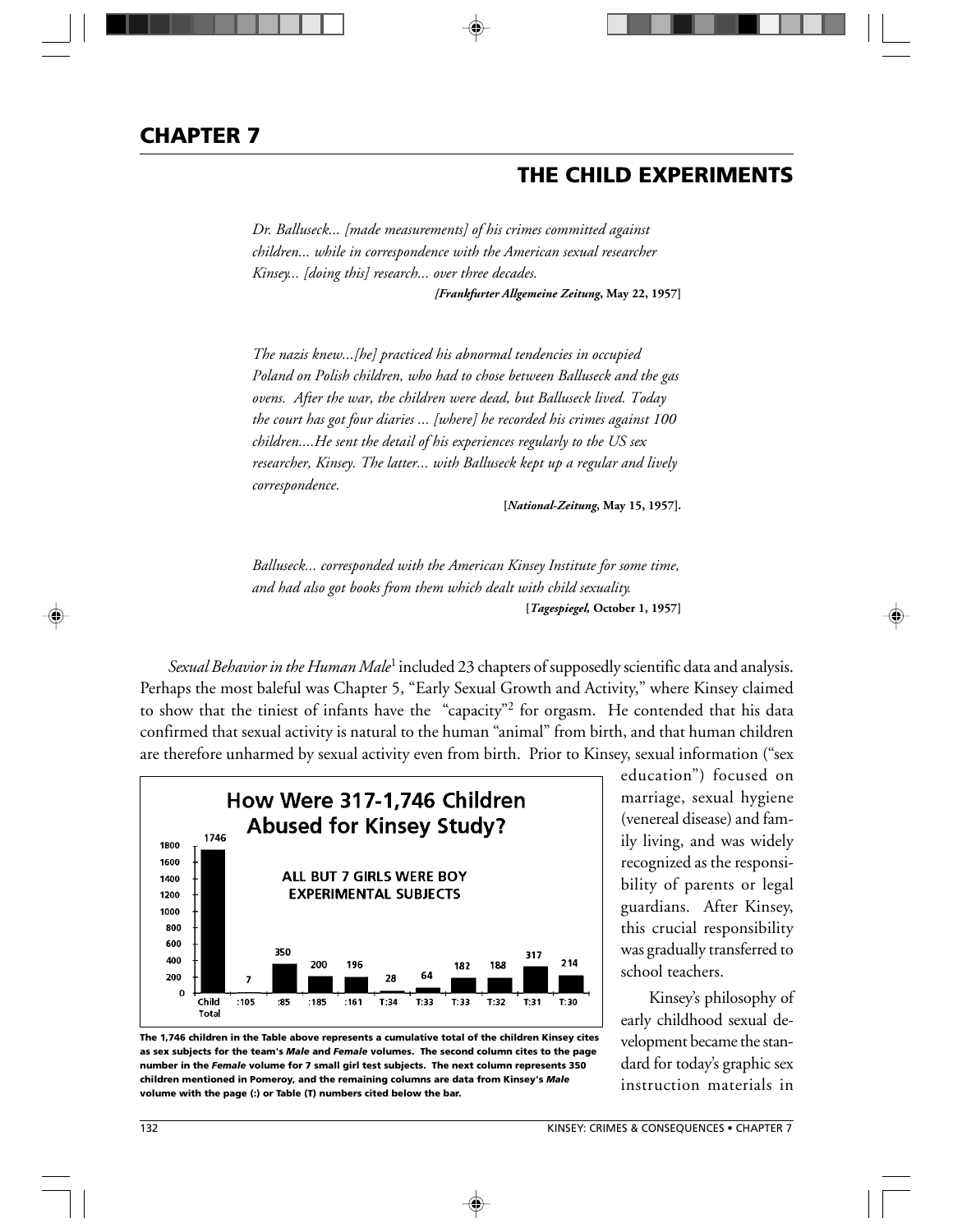

**Indiana University's numerous publicity pictures of Kinsey and his staff were posed to promote the impression that the researchers were honest, stable, and normal.**

many, of not most, American public, private, and parochial schools, usually camouflaged by such euphemistic captions as sex education, AIDS prevention or awareness, family life, health, hygiene, home economics, physical education, even "abstinence" education.3 Public health data confirm that as Kinseyanbased sex education has metastasized, levels of sexual disease and dysfunction have rocketed upward.

Kinsey asserted that "Erotic arousal could… be subjected to precise instrumental measurement if objectivity among scientists and public respect for scientific research allowed such laboratory investigation." $4$  It is reasonable to assume that he meant what he wrote. He and his team did, in fact, conduct what he called "scientific research" on children involving the "precise instrumental measurement" of what he interpreted as "erotic arousal" in infants, toddlers and children. Whether "public respect" is due his "laboratory investigation" is for you, the reader, to judge.

His research was indeed groundbreaking. Prior to Kinsey, no child developmental specialists suggested that children were either sexual from birth or that they benefited from early sexual activity. One education professional, Mary Shivanandan, summarized the "developmental theories of the 20th century" as they relate to children, recalling that while Sigmund Freud (1856-1939) had argued that children were "polymorphus perverse" at birth, psychosocial identity was the childhood goal, with children going through various "stages" in their development, including the wholly asexual "latency" stage, on their way to maturity. Similarly, psychoanalyst Eric Erikson (1902-1994) stressed the child's goals of trust, autonomy, industry, identity and spiritual development.

Cognitive theorists Jean Piaget (1896-1980), Lawrence Kohlberg (1927-1987), and Albert Bandura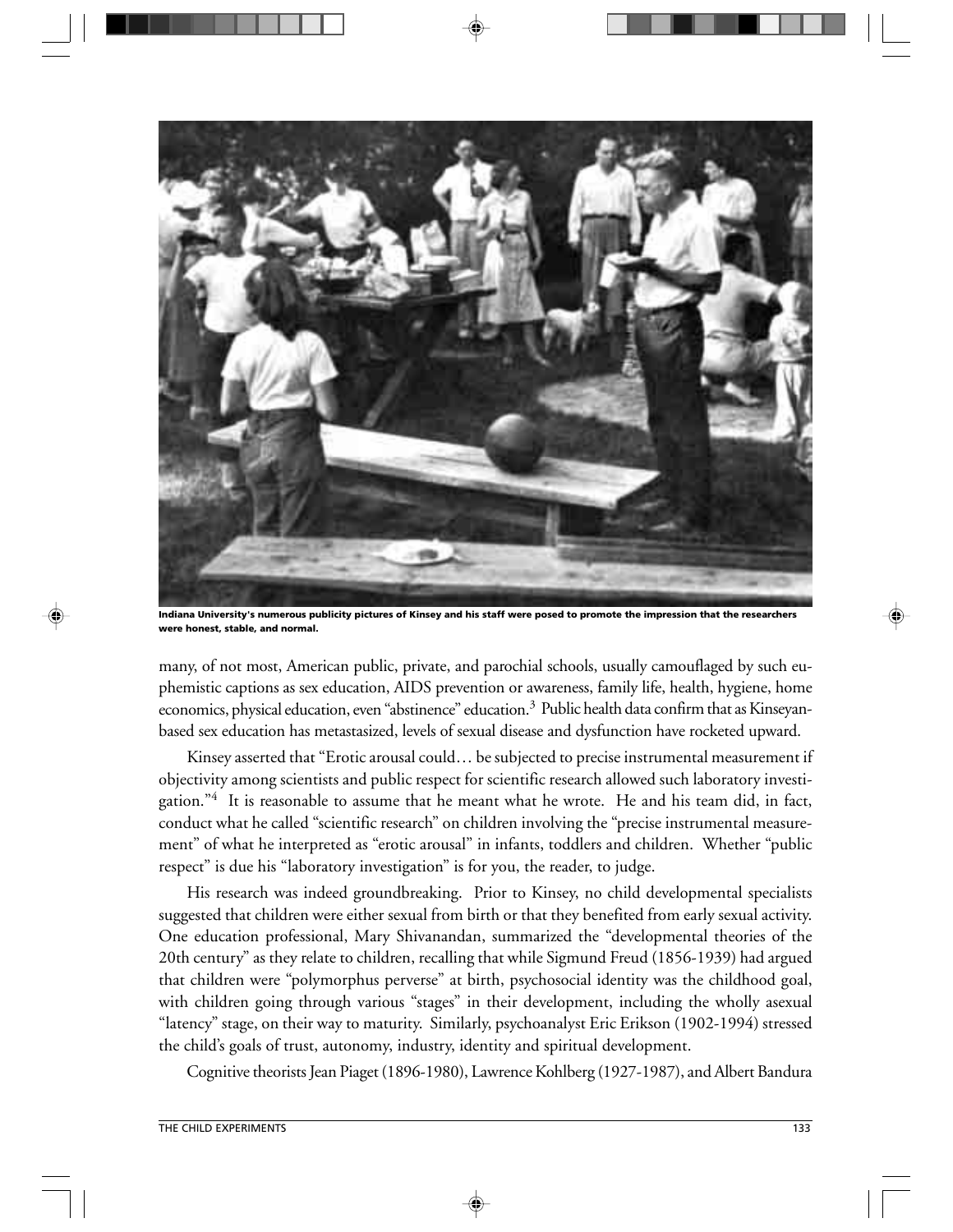

**Indiana University's favorable publicity on behalf of Kinsey helped soidify his position as the head of the emerging field of human sexuality.**

(1925- ) focused on mutual cooperation, moral thinking, and social learning as the child's major objectives. Humanists Carl Rogers (1902-1987) and Abraham Maslow (1908-1970) stressed the child's drive toward "selfactualization" as the motivating purpose. Learning theorist B.F. Skinner viewed the child's chief end as learning reason and obedience. And maturational theorists Arnold Gesell (1880- 1961) and Robert Havighurst (1900- 1991) cited "normal" development and task achievement as childhood goals.

Alfred Kinsey alone argued that sexual satisfaction was a childhood goal.<sup>5</sup>

# *PART I: THE LITTLE BOY EXPERIMENTS*

The number of male infants and young boys observed undergoing sexual stimulation, as reported in the *Male* volume, is between 317 and 1,739 (seven girls were similarly tested). The child-subject totals may be calculated several ways, depending on the manner in which chart figures are tallied. In *Ethical Issues in Sex Therapy*, Volume II (1980), influential sexologists Masters, Johnson, Kolodny, and Weems present a series of papers reprising the history of the research on the "Ethics of Sex Research Involving Children and the Mentally Retarded." One important essay, by Albert Jonsen and J. Mann, states that Kinsey "included observational reports on the speed of reaching orgasm in 1,888 boys, ages 5 months to adolescence, who were timed with a stop watch," and "147 pre-adolescent" girls, for a total of 2,035 children. $6$  The authors cite their "personal communication" with Kinsey and co-author Wardell Pomeroy, who validated the 1,888 boys in the Kinsey reports.<sup>7</sup>

Where could the Kinsey team have found from 1,746 to 2,035 boys and girls for "instrumental measurement" of "erotic arousal" data, "timed with a stop watch," from infancy to teen years, without parental objection? And what about Kinsey's "trained observers"? The *Male* volume tells us virtually nothing, except,

Better data on pre-adolescent climax come from the histories of *adult males who have had sexual contacts with younger boys* and who, with their adult backgrounds, are able to recognize and interpret the boys' experiences. Unfortunately, not all of the subjects with such contacts in their histories were questioned on this point of pre-adolescent reactions; but 9 of our adult male subjects have observed such orgasm. Some of these adults are technically trained persons who have kept diaries or other records, which have been put at our disposal; and from them we have secured information on 317 pre-adolescents who were either observed in self-masturbation, or who were observed in contacts with other boys or older *adults*. 8 [Emphasis added.]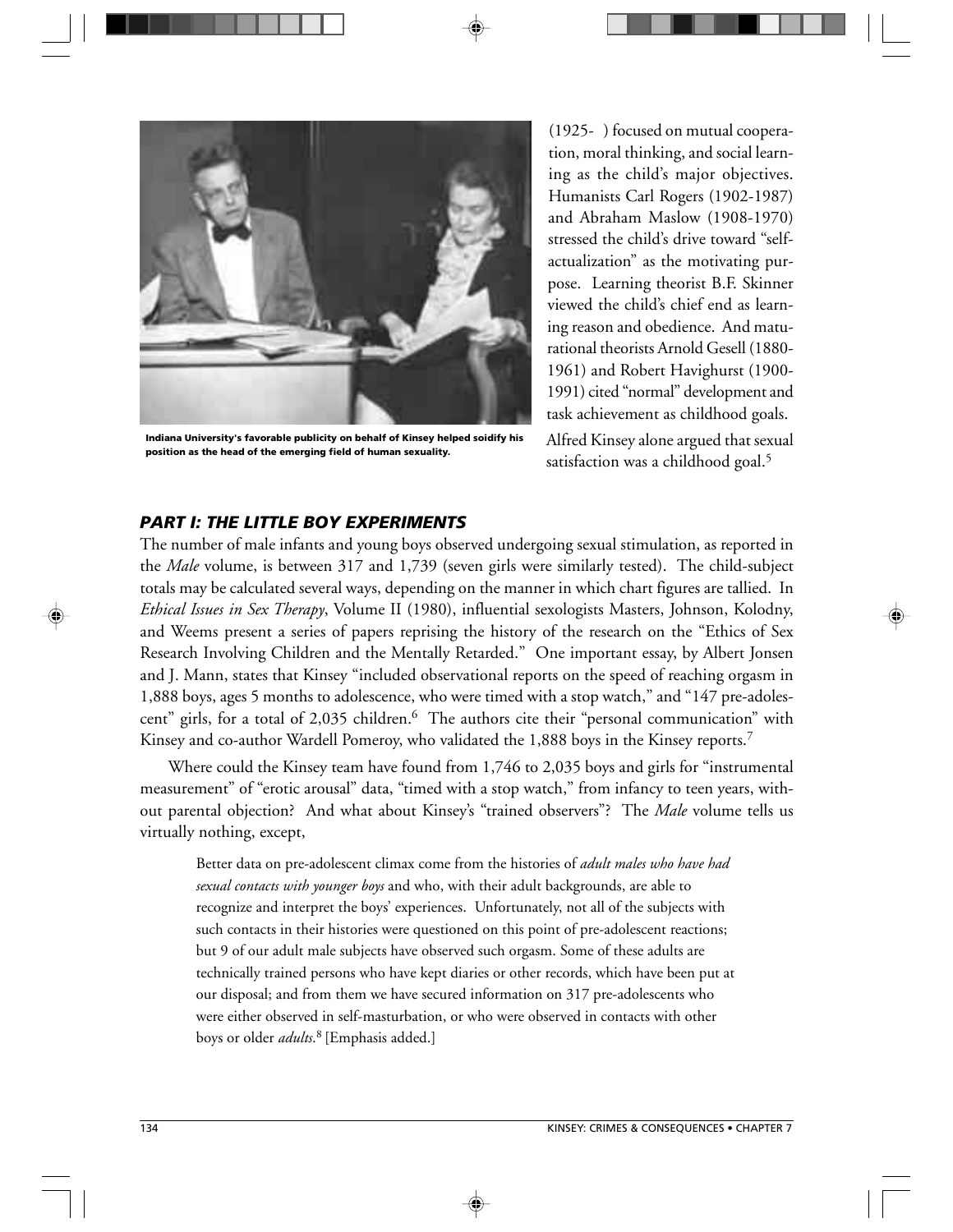Kinsey's record of what he perceived to be infant and child orgasmic potential is presented in Table 30 of the *Male* volume.<sup>9</sup> Explanatory notes for Table 30 state,

All data based on memory of older subjects, except in the column entitled "data from other subjects." In the later case, original data gathered by certain of our subjects were

made available for use in the present volume*.* Of the 214 cases so reported, all but 14 were subsequently observed in orgasm.10

Before reviewing the alleged child sexuality "data" about "preadolescent climax," let us take a brief look at some new information about "Kinsey's Paedophiles" that was uncovered in 1998 by the Yorkshire Television investigators. We will meet a few of the "adult males" whom Kinsey enlisted for his research team when compiling data for the chapters on "Early Sexual Growth and Activity" and "Pre-Adolescent Sexual Development" in his *Male* and *Female* volumes, respectively.

The Yorkshire documentary, entitled *Secret History: History***: "Kinsey's Paedophiles," August 10, 1998.***Kinsey's Pedophiles*, was broadcast in Great Britain on Au-



**Yorkshire Television British documentary,** *Secret*

gust 10, 1998. In a review, England's *BBC Radio Times* wrote that "this deeply unsettling documentary... makes a strong case that Kinsey cultivated [pedophiles whose crimes] he presented as scientific data."London's *Daily Mail* for August 11, 1998, agreed: "An academic study admitted the... repugnant... evidence of a child abuser as though this were a respectable scientific contribution." In the Yorkshire interview, Gebhard confirmed that "certain of our subjects," who joined Kinsey's child sexuality research team, were child molesters:

*Interviewer:* How did Kinsey come in contact with, say, the paedophiles?

*Gebhard:* That was rather easy. We got them in prisons, a lot of them.... We'd go after them.... Then there was also a paedophile organization in this country... not incarcerated... they cooperated... You had one in Britain... a British paedophile organization.

So, the Kinsey team found pedophile organizations and asked them to help with its child sex experiments. James Jones, in his Yorkshire interview, admitted the pathology of the man he called "Mr. X," or "Mr. Green" but who was in fact the U.S. federal government land surveyor named Rex King:

Kinsey relied upon [King] for the chapter on childhood sexuality in the male volume... I think that he was in the presence of pathology at large and... Kinsey... elevated to, you know, the realm of scientific information... what should have been dismissed as unreliable, self serving data provided by a predatory pedophile... I don't have any doubt in my own mind that man wreaked havoc in a lot of lives. Many of his victims were infants and Kinsey in that chapter himself gives pretty graphic descriptions of their response to what he calls sexual stimulation. If you read those words, what he's talking about is kids who are screaming. Kids who are protesting in every way they can the fact that their bodies or their persons are being violated.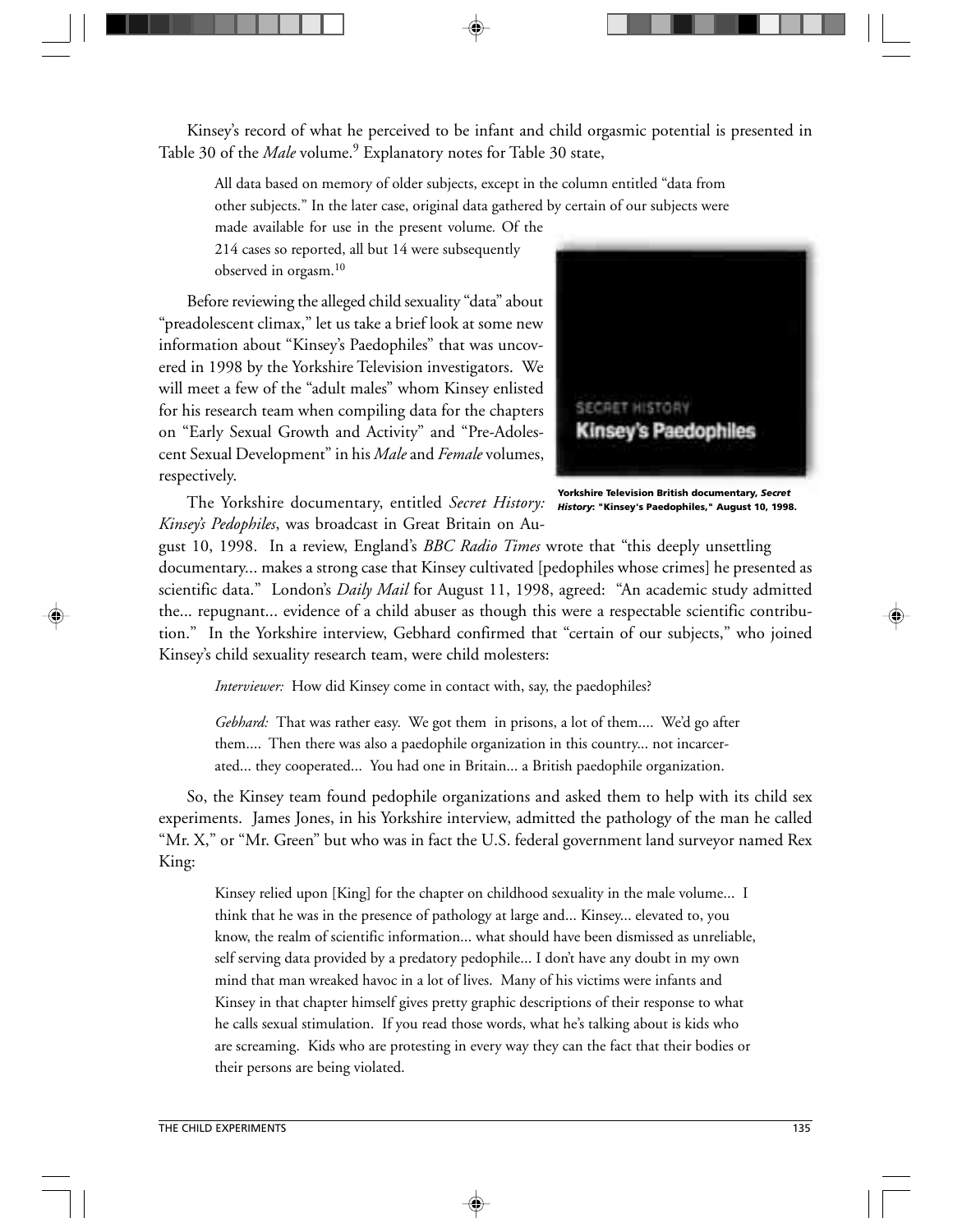

**James Jones. Outcut from interview for "Kinsey's Paedophiles."**



**Jonathan Gathorne-Hardy. Outcut from interview for "Kinsey's Paedophiles."**

The interviewer asked, "Do you think it is right that the Kinsey Institute continues to protect him? Which is more important, confidentiality or those children?" Jones replied, "In my mind those children*,"* and continued,

I don't think the Christian right is wrong on that. I think they have their right to be outraged... political ideology really doesn't have much to do with people's reactions to child abuse.

Countering the Kinsey Institute's defense that the children did not "complain" about their abuse, Jones asked,

How did they know they didn't complain? The person who was rendering that information is the same person who abused them. It seems to me that they have as much credibility as a rapist would have, saying that the victim enjoyed the rape.

Jonathan Gathorne-Hardy, a recent Kinsey biographer (*Sex the Measure of All Things; A Life of Alfred C. Kinsey,* London: Chatto & Winds, 1998), reveals that Kinsey Institute Director John Bancroft secretly allowed him to read and copy Kinsey's pedophile team reports:

[Kinsey] was deeply affected by five paedophile headmasters who... had... loving relationships with young adolescent boys of twelve or thirteen.... The reason the Kinsey Institute is so careful....is that... they have... evidence of sexual behaviors that even now are illegal. They are nervous that sons or grandsons will sue them if they let this information out. So they had to be very, very careful that names are not revealed in that way**.**

Gathorne-Hardy perused Rex King's records. He confirmed that King was indeed the individual whom Wardell Pomeroy said raped at least 800 infants, children, kin, and strangers:

Eight or nine typewritten volumes [were] typed up by Kinsey's wife... prior to 1945, which was, you know, before Kinsey admitted [he had employed King. King] went on having sex with everybody until the end... long after Kinsey got the journals. The material in that chapter almost entirely came from [King's] journals which Kinsey got in 1944/45.

I daren't put this on film. I did read [King's records] but Bancroft doesn't want me to say I read them. Bancroft says that if the people know I read them they will go to him and say, you've let one scholar have them, and I'm not going to do that. So what I had to say in my book is that I closely questioned Bancroft and Gebhard about the contents of the journals, but I didn't read them*.* In fact, I did read them*. But I can't say I read them***.**

Kinsey photographer, psychologist, and implicit sex partner Clarence Tripp said that such pedophile researchers were cooperative and happy to demonstrate and share their activities:

You don't find out about what pedophiles think and do [unless] you talk to a man who has done pedophile... there is nothing like going to first sources and photographing you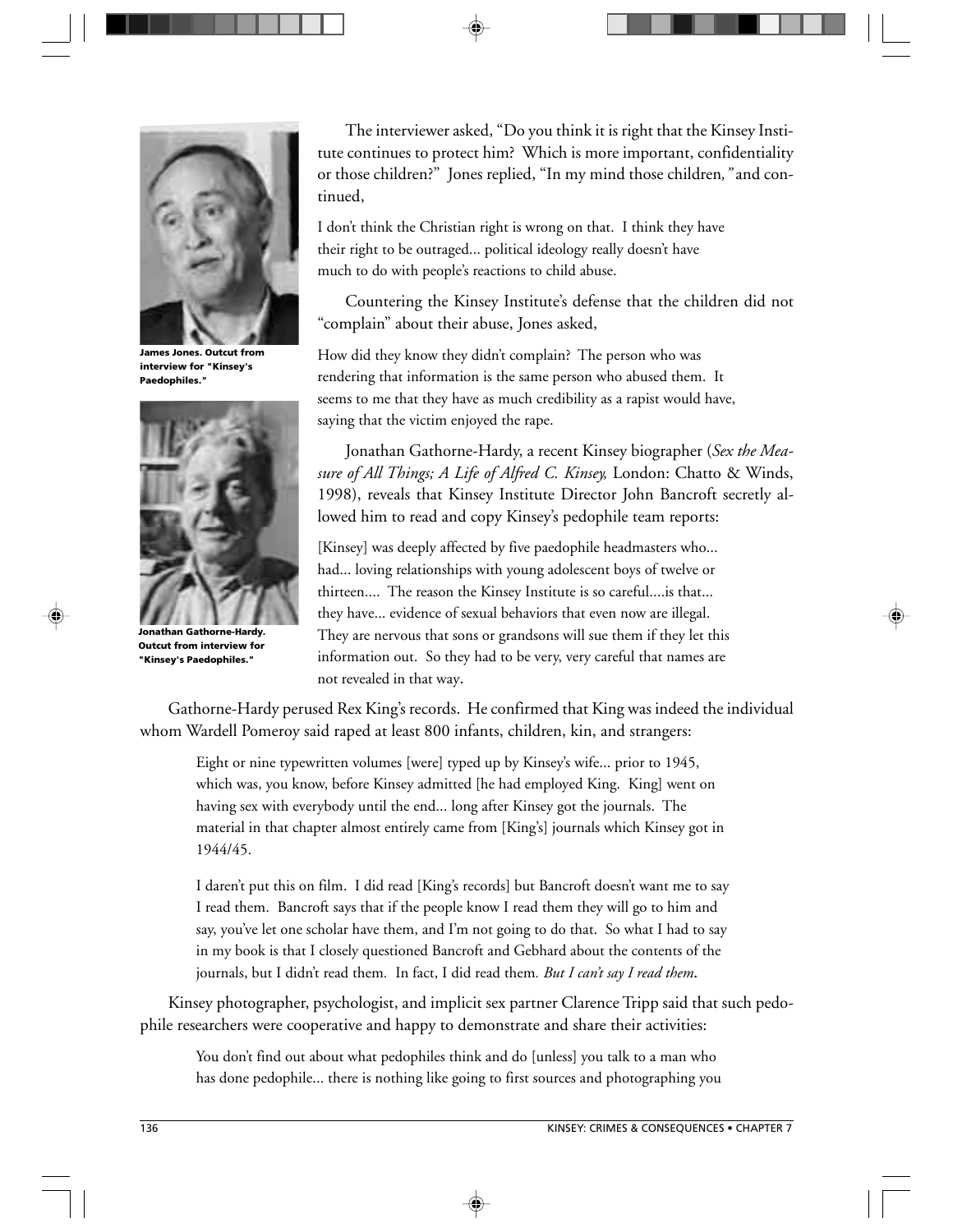see.... I photographed everything in the human animal when we could arrange it.... If the FBI were to come, demand to see our histories, I would destroy them first.

After graphically describing his own hands-on sexual activity with dogs, Tripp said,

> I got hold of a young German boy prostitute... who I photographed with one of the younger ones.... This is the picture. This would probably be the epitome of child corruption in Reisman's mind.... Kinsey had a huge store of films done by myself, Bill Dallenbeck and other people*....* Kinsey... would say "Show me," or "Do you mind if I watch?" Or "Let me come over."...Whenever possible Kinsey did validate it."

*Interviewer:* what you're saying then is that it is possible that Kinsey personally validated [King's] material [the sex with children]?

*Tripp:* Almost always... there is no mention of his observing people. But he did. He wanted to see everything. This is a hands-on scientist... he had to see it to really believe it.... He poked into, he looked at everything. He often had to have these things photographed because he simply didn't have time.... [Kinsey] was in the market for everything... people who are into special things, love to document it. And it seems to rev them up if they mark it down on a calendar.



**Clarance Tripp. Outcut from interview for "Kinsey's Paedophiles."**



**Dr. Fritz von Balluseck, Nazi pedophile who contributed his on-going child sexual abuse "data" to Kinsey.**

Until the Yorkshire investigators located the reports in Berlin, only a few knew about Dr. Fritz Von Balluseck, the Nazi pedophile who con-

tributed his child abuse data (from roughly 1936-1956) to Kinsey's research database. Their exchange of information is discussed later in this chapter. Meanwhile, Tripp confirmed Pomeroy's claim that Kinsey was collecting "early adolescent sperm" to study motility, and "had at least ten motility studies going."

As noted earlier, "motility" studies entail the microscopic evaluation of sperm to pin point the earliest age at which boys are fertile. This required that Kinsey and/or his aides masturbate young boys and/or monitor the self-masturbation of older boys for ejaculate to be examined for sperm count and motility. Paul Gebhard testified that their group recruited pedophiles and pederasts to collect child "orgasm" data wherever they could:

[King] had sex with men, women, children and animals.... Nursery school people... parents... couldn't give us the extraordinary detail that [King] did. It was illegal and we knew it was illegal and that's why a lot of people are furious... they say we should have turned him in instantly*... If we had turned him in it would have been the end of our research project*.

During his Yorkshire interview Tripp said that "we" ought to "rev up" children sexually "at an early age." He and his colleagues hoped that it would "fix" people like this author by "proving" that children have orgasms, thereby reducing disapproval of, and eliminating laws against, "molestation,"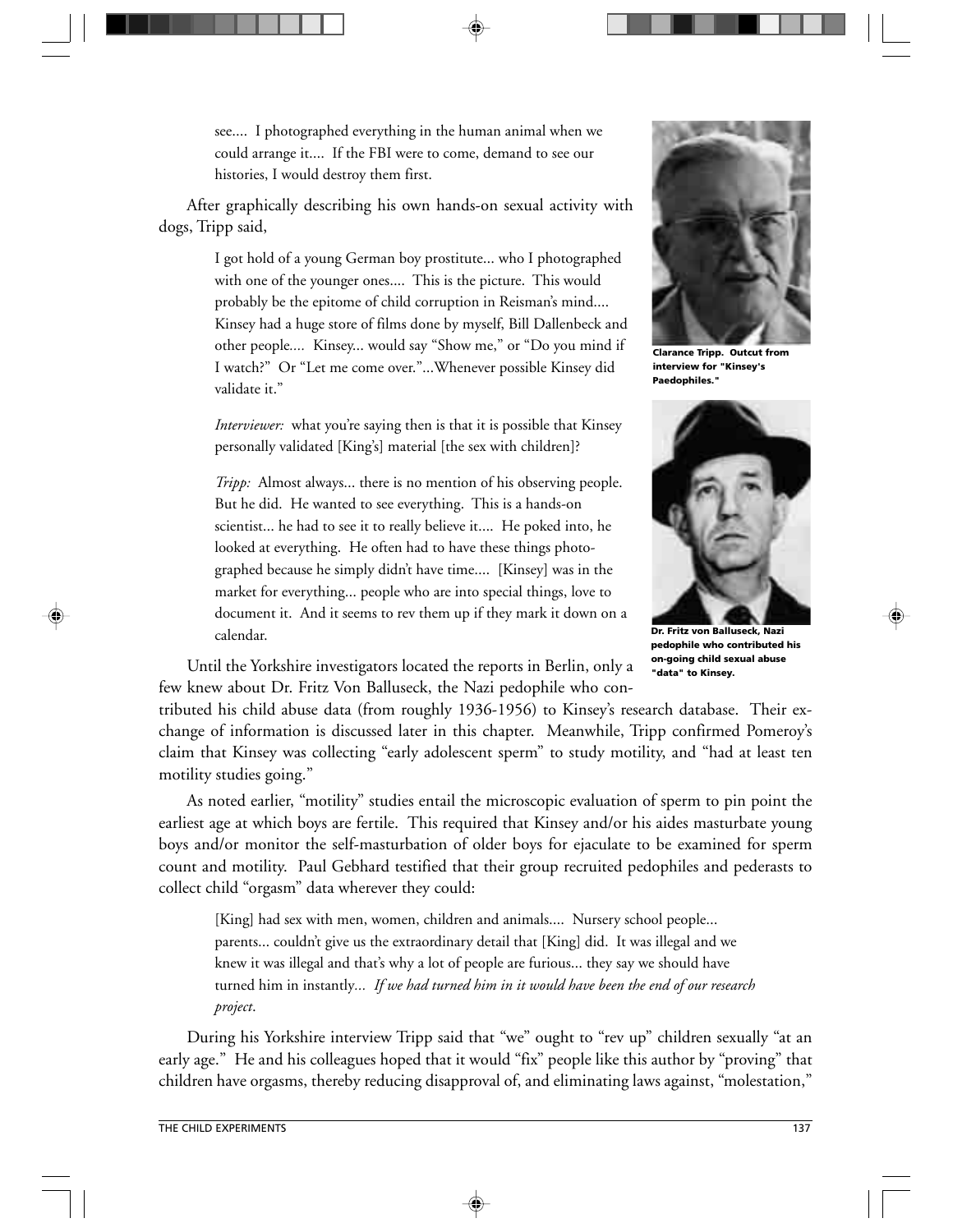#### "abuse," and the like:

If we could only get those children with some kind of masturbation or something that would rev up their sexual substrate at an early time it would fix people like Judith Reisman immediately because then they'd respond and then they'd know what the rest of the world was like....

Neither Kinsey nor members of this team used the terms "molestation" or "abuse" in a negative manner; they believed that their experiments were entirely acceptable, added Tripp:

Paedophilia is an almost non-existent kind of crime.... For instance they use words like child molestation. What is that? Nobody knows. Abuse of children? Are they talking about boxing them against the ear or hitting them with a stove pipe? Are they talking about tickling them a little? Are you talking about fondling? I hesitate to even call [Rex King] a paedophile.

Based on the evidence, child sex abuse was a prominent research protocol for the child "data" from Kinsey's two volumes authoritatively cited as fact, worldwide.

#### *TABLE 30: "PRE-ADOLES-CENT EROTICISM AND OR-GASM"*

Table 30 deals with "first" orgasm data. Pomeroy asserts that "age of first orgasm" was "one of the most important parts of the sex history."11 Child developmental professionals prior to Kinsey pin-pointed puberty-related physiological factors as signs of budding sexual maturation. For Kinsey, sexual maturation was evident on the occasion of first "orgasm" experienced by the 214 little boys listed in Table 30. For his entire male sample, Kinsey reported a (for him) disappointing 93 percent who did not answer the interview question about when they had their first orgasm. Only 7 percent, he lamented, recalled orgasms prior to age 14*.*

|                                                         |                                                                |                                                               |                                                                                    | NUMBER OF CASES                                             | FIRST PRE-ADOLESCENT EROTIC AROUSAL AND ORGASM                              |                                                                               |                                                                                                   |
|---------------------------------------------------------|----------------------------------------------------------------|---------------------------------------------------------------|------------------------------------------------------------------------------------|-------------------------------------------------------------|-----------------------------------------------------------------------------|-------------------------------------------------------------------------------|---------------------------------------------------------------------------------------------------|
| <b>AGE</b>                                              |                                                                | EROTIC AROUSAL                                                |                                                                                    | <b>ORGASM</b>                                               |                                                                             |                                                                               |                                                                                                   |
|                                                         | In Any<br>Sex Play                                             | In Hetero-<br>sexual<br>Play                                  | In Homo-<br>sexual<br>Play                                                         | Data from<br>Present<br>Study                               | Data from<br>Other<br>Subjects                                              | Total<br>Cases                                                                | $%$ of<br>Total                                                                                   |
| 1<br>23456<br>7<br>8<br>9<br>10<br>11<br>12<br>13<br>14 | 10<br>30<br>26<br>32<br>38<br>38<br>83<br>72<br>92<br>37<br>10 | 9<br>23<br>21<br>29<br>29<br>37<br>71<br>67<br>84<br>37<br>10 | $\begin{smallmatrix}2\8\8\end{smallmatrix}$<br>6<br>12<br>3<br>17<br>13<br>13<br>3 | 2<br>5<br>15<br>21<br>27<br>24<br>56<br>54<br>51<br>15<br>3 | 12<br>8<br>7<br>12<br>9<br>19<br>17<br>21<br>26<br>26<br>22<br>23<br>9<br>3 | 12<br>8<br>9<br>12<br>14<br>34<br>38<br>48<br>50<br>82<br>76<br>74<br>24<br>6 | 2.5<br>1.6<br>1.8<br>2.5<br>2.9<br>7.0<br>7.8<br>99<br>10.3<br>16.8<br>15.6<br>15.2<br>4.9<br>1.2 |
| 15<br>Total                                             | 3<br>471                                                       | $\overline{2}$<br>419                                         | ı<br>86                                                                            | 273                                                         | 214                                                                         | 487                                                                           | 100.0                                                                                             |
| Mean<br>Age<br>Median                                   | 10.28                                                          | 10.41                                                         | 9.62                                                                               | 10.40                                                       | 8.51                                                                        | 9.57                                                                          |                                                                                                   |
| Age                                                     | 9.75                                                           | 9.87                                                          | 9.26                                                                               | 9.77                                                        | 8.10                                                                        | 9.23                                                                          |                                                                                                   |

Kinsey's conclusion from these skimpy and unsupported data was that *most* pre-adolescents *can* experience orgasm. He writes of the "normality" of orgasm for little boys (despite the absence of memories or ejaculate), claiming that it is "not at all rare among pre-adolescent boys, and it also occurs among pre-adolescent girls." He defines this as a "significant fact" which is not "well established in scientific publication," therefore "profitable to record here...in some detail."<sup>12</sup>

Kinsey quickly rebounded from this numerical setback by reporting that children who cannot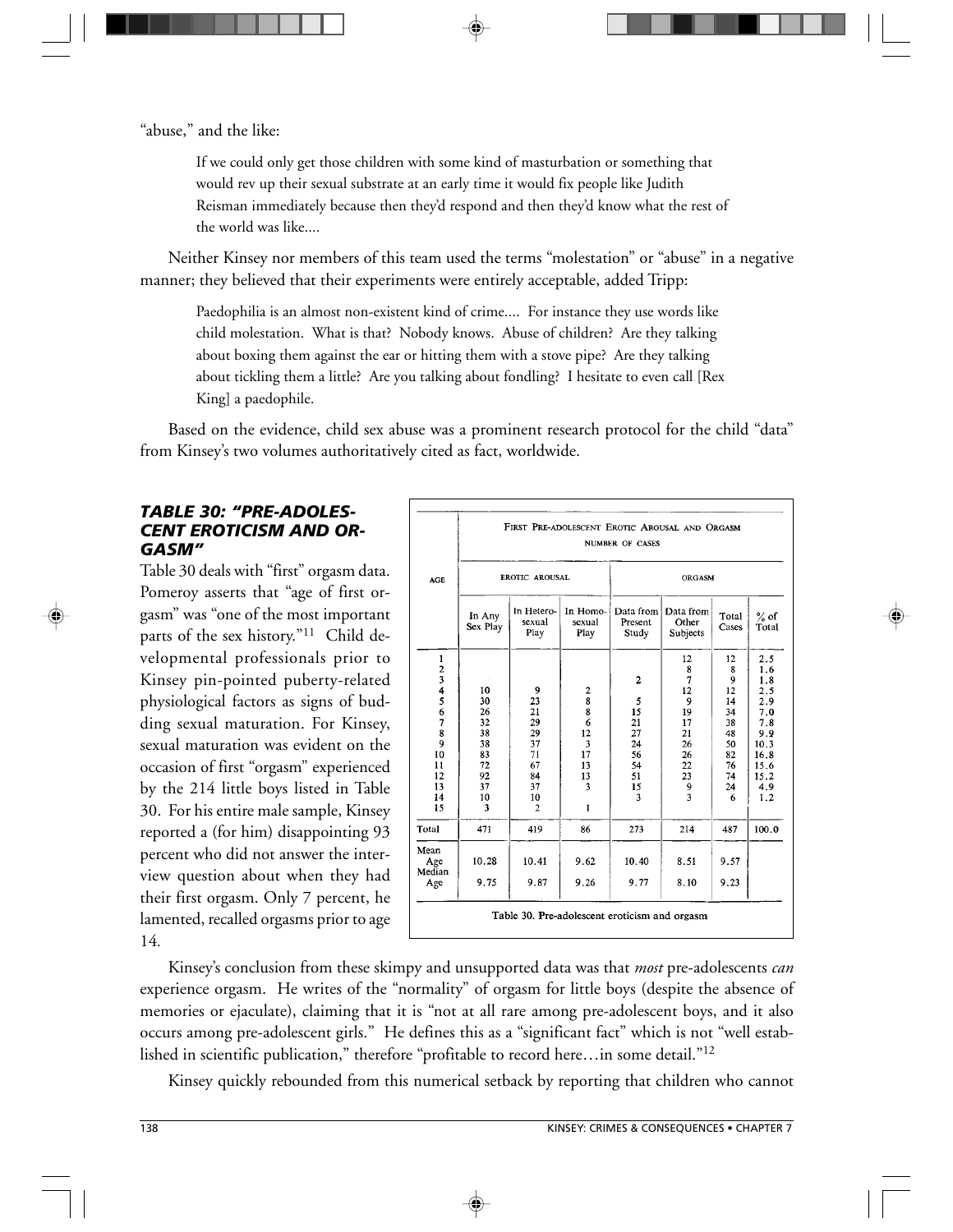experience orgasm are have probably been rendered psychologically incapable due to environmental (read, parental) inhibitions:

The observers emphasize that there are some of these pre-adolescent boys (estimated by one observer as less than one quarter of the cases), who fail to reach climax even under prolonged and varied and repeated stimulation; but even in these young boys, this probably represents psychological incapacity more often than physiologic incapacity.<sup>13</sup>

Neither sexology's ethical guardians nor most of Kinsey's critics have sought further details about the "prolonged and varied and repeated stimulation" to which the children were exposed. And when the children did not respond with "orgasm," *how did they respond*? When this author's 1981 paper, "Child Sexuality or Child Sexual Abuse: A Critical Evaluation of the Kinsey Reports," was retrieved from the Kinsey Institute files during the 1993 deposition of their then director, one of the many handwritten "corrections" found on that trip was that child orgasm tests were for the orgasmic "capacity" and not the "potential" of infants and children.

The Kinsey team embellished the data even further, stating that the toddlers required a *fresh* social climate, and concluding that, in an "uninhibited" society, the majority of boys could be having orgasms by three or four years of age:

In the population as a whole, a much smaller percentage of the boys experience orgasm at an early age, because few of them find themselves in circumstances that test their capacities; but the positive record on these boys who did have the opportunity makes it certain that many infant males and younger boys are capable of orgasm, and it is probable that half or more of the boys *in an uninhibited society could reach climax by the time they were three or four years of age,* and that nearly all of them could experience such a climax three to five years before the onset of adolescence.<sup>14</sup> [Emphasis added.]

Evolutionarily speaking, what use would infants or young children ages three to four years have for an orgasmic capacity without a physiological basis for early sexual maturity? Even current Kinsey Institute Director John Bancroft acknowledges that there is a "biological basis" for the genitals, and that it is generative. Testosterone is inhibited in the male until roughly 12 years of age and, Bancroft says, a young boy's "first ejaculation occurs" at about 13 years of age.<sup>15</sup> To sexualize toddlers and young children without any "biological basis" for doing so renders them freaks of nature.

# *TABLE 31: "PRE-ADOLESCENT EXPERIENCE IN ORGASM"*

Kinsey believed that human beings and their responses could be categorized like the gall wasps he had collected earlier. This taxonomic technique is evident in Table 31 of the *Male* volume, "Pre-adolescent experience in orgasm," which is a carbon copy in theory, structure, and groupings of his 1936 insect table on "Cynips." In Table 31, Kinsey reported the little boys' ages and "orgasm" responses to stimuli.<sup>16</sup> Bancroft claims that Kinsey's "meticulous" boy tables report the "data" Kinsey received from King, who he called an old "technically trained" forester<sup>17</sup> and who, Pomeroy and others claim, had sexual relations with 800 children of both sexes).

Kinsey stated that "some of the younger boys who have contributed to the present study" also described their "orgasm." However, the charts show that 28 of Kinsey's "younger boy" contributors/ participants were infants, so unable to speak. Kinsey claimed in Table 31 that "orgasm" was "ob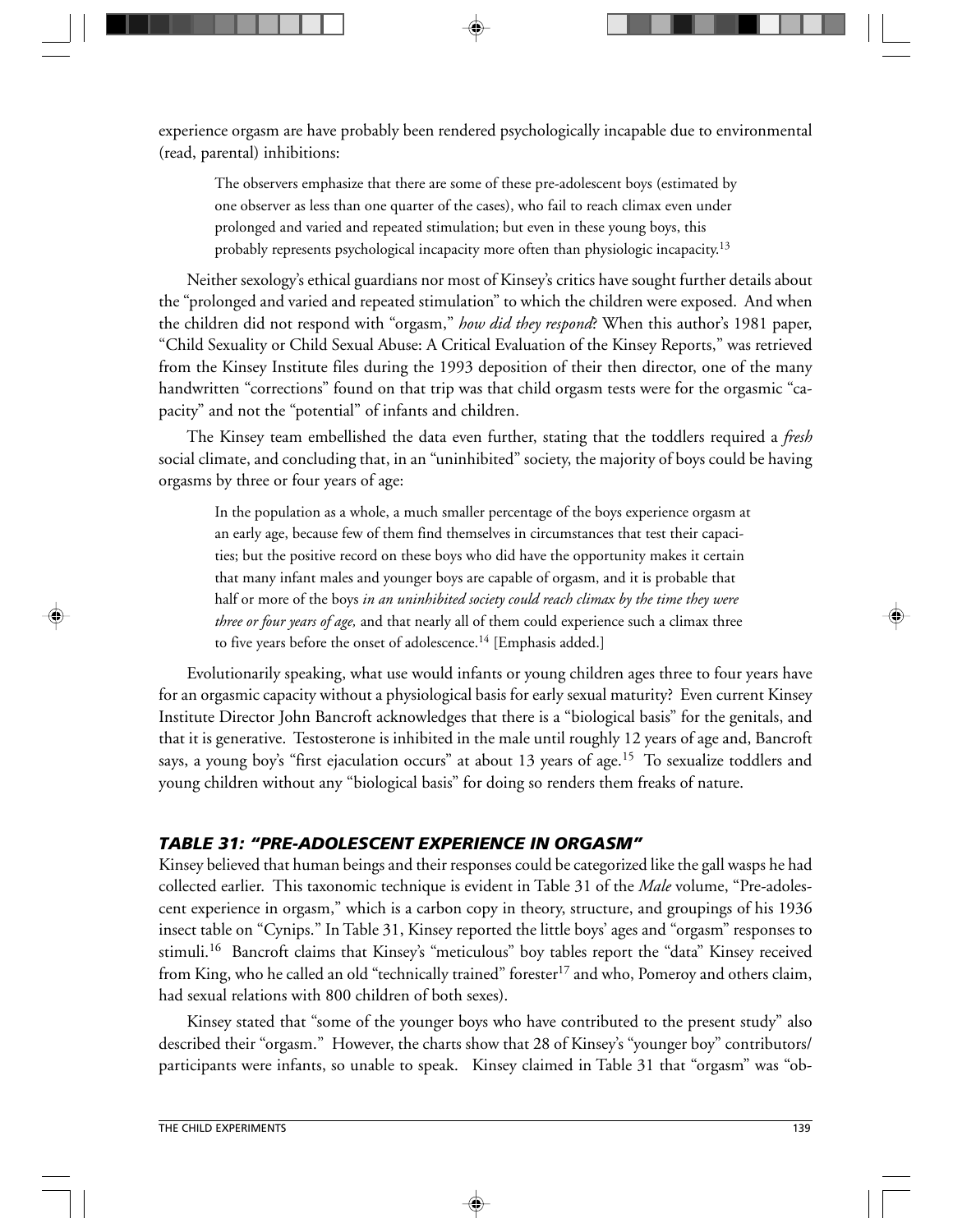served" in a male infant of five months, although the table further notes failure to produce orgasms in male babies of two, three, four and nine months. Each age category included children tested for orgasm; that is, Kinsey confirmed 22 toddlers up to two years old, were test subjects. He claimed that 11 of these tykes "reached climax," while 11 others did not. These could have been some of Rex

#### **SPRING 1997**

Director's Column by Dr. John Bancroft



This is an exciting time for the Kinsey Institute. We are inthe midst of the first of two consecutive **Griech anniversury** years-othis year, the funniting of the institute; next year. the publication of

Sexual Rehavior in the Humore Male, Alfred Kinsey's first groundbreaking volume. We intend to celebrate these occasions in a variety of ways, starting with a public exhibition and betureseries, which you can read about an page 2 of this newsletter.

After a period in which the Kmars Institute has spent too mach time defonding itself against outside attack, we are ready to show the world our pride in the institute and its mission, which is to promote interdisciplinary research and scholarship in the fields of human sexuality, gender, and reproduction. Our mission, and the work we do in support of it, is more important today than at any time in the past, and with the developments and projects now underway, our leadership in this area. will be even stronger as we enter the mest century.

Hut we do need help: Indiana University is supporting as wholehourtcdly, but at the present time, financing imademic enterprises such as ours is becoming increasingly difficult. We savet find additional sources of funding, and we are working hard we that right now.

We also used the support of people who recognize the Kinsey Institute's importance in this sexually troubled. time, and who care about advancing knowledge of human sexuality. There are some people in the United States. who object to research into sexuality and who attack our efforts and those of other scrious sex researchers.

King's little victims, described by Gathorne-Hardy in his Yorkshire interview.

Two three-month-old babies were tested and coded as not having reached "climax." Of twelve four-yearolds, Kinsey claims five were anorgasmic while seven were successfully orgasmic.

Such is the view of those collecting sex "data" on 317 boys in Table 31, men engaged in "actual observation" of the children. Some of the little boys were tracked for years. Kinsey writes, "In 5 cases of young pre-adolescents, observations were continued over periods of months or years, until the individuals [child subjects] were old enough to make it certain that true orgasm was involved."<sup>18</sup> In other words, at least five little boys continued to be subjected to

|                                                                                             |                                                                                              |                                                                    | PRE-ADOLESCENT EXPERIENCE IN ORGASM                               |                                   |                                             |                                                                   |
|---------------------------------------------------------------------------------------------|----------------------------------------------------------------------------------------------|--------------------------------------------------------------------|-------------------------------------------------------------------|-----------------------------------|---------------------------------------------|-------------------------------------------------------------------|
| <b>AGE WHEN</b><br><b>OBSERVED</b>                                                          | TOTAL<br>POPULA-<br><b>TION</b>                                                              | CASES NOT<br><b>REACHING</b><br><b>CLIMAX</b>                      | <b>CASES</b><br><b>REACHING</b><br><b>CLIMAX</b>                  | CUMU-<br>LATED<br>POPULA-<br>TION | CUMU-<br>LATED<br>CASES TO<br><b>CLIMAX</b> | PERCENT OF<br><b>EACH AGE</b><br><b>REACHING</b><br><b>CLIMAX</b> |
| 2 mon.<br>3 mon.<br>4 mon.<br>5 mon.<br>8 mon.<br>9 mon.<br>10 mon.<br>11 mon.<br>$12$ mon. | 1<br>$\overline{a}$<br>1<br>$\overline{a}$<br>$\overline{2}$<br>$\mathbf{1}$<br>4<br>3<br>12 | 1<br>$\overline{2}$<br>1<br>1<br>$\mathbf{1}$<br>1<br>1<br>1<br>10 | 0<br>0<br>0<br>$\mathbf{1}$<br>$\mathbf{1}$<br>0<br>$\frac{3}{2}$ |                                   |                                             |                                                                   |
| Up to 1 yr.                                                                                 | 28                                                                                           | 19                                                                 | 9                                                                 | 28                                | 9                                           | 32.1                                                              |
| Up to 2 yr.<br>Up to 3 yr.<br>Up to $4 \text{ yr}$ .<br>$Up$ to<br>5 уг.                    | 22<br>9<br>12<br>6                                                                           | 11<br>2<br>5<br>3                                                  | 11<br>7<br>7<br>3                                                 | 50<br>59<br>71<br>77              | 20<br>27<br>34<br>37                        | 57.1                                                              |
| Up to 6 yr.<br>Up to $7 \text{ yr}$ .<br>$Up$ to<br>8 yr.<br>Up to<br>9 уг.<br>Up to 10 yr. | 12<br>17<br>26<br>29<br>28                                                                   | 5<br>8<br>12<br>10<br>6                                            | 7<br>9<br>14<br>19<br>22                                          | 89<br>106<br>132<br>161<br>189    | 44<br>53<br>67<br>86<br>108                 | 63.4                                                              |
| Up to 11 yr.<br>Up to 12 yr.<br>Up to 13 yr.                                                | 34<br>46<br>35                                                                               | 9<br>7<br>7                                                        | 25<br>39<br>28                                                    | 223<br>269<br>304                 | 133<br>172<br>200                           | 80.0                                                              |
| Up to 14 yr.<br>Up to 15 yr.                                                                | 11<br>$\overline{2}$                                                                         | 5<br>$\overline{a}$                                                | 6<br>0                                                            | 315<br>317                        | 206<br>206                                  |                                                                   |
| Total                                                                                       | 317                                                                                          | 111                                                                | 206                                                               | 317                               | 206                                         | 65.0                                                              |

**In Spring 1997, Bancroft , still refusing to name either victims or perpetrators of the Kinsey crimes, complains that the Institute has spent "too much time defending itself against outside attack."**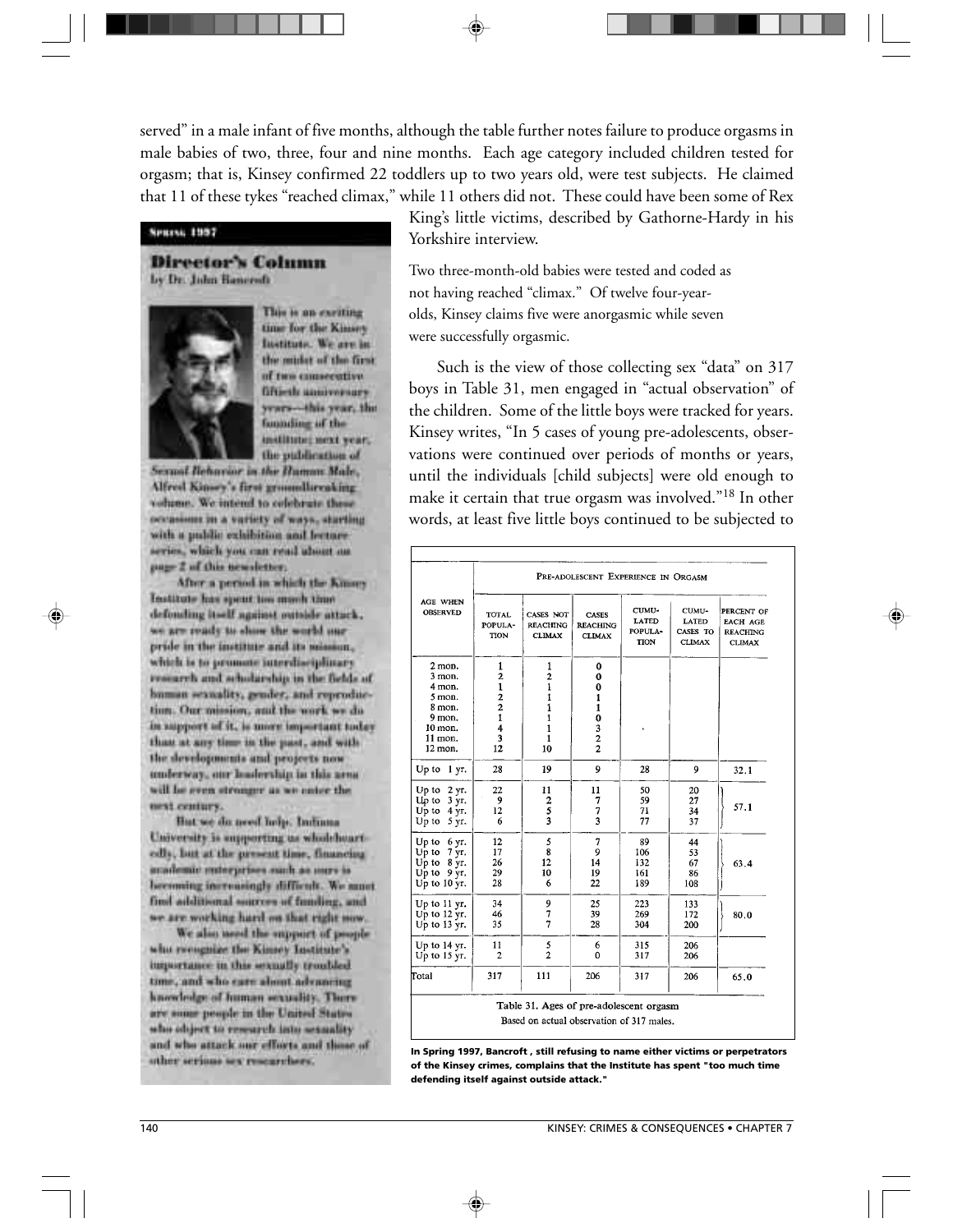experimentation "over periods of months or years" so that scientists and/ or technically trained observers could know if what these men called "true orgasm was involved."

#### *TABLE 32: "SPEED OF PRE-ADOLESCENT ORGASM"*

Table 32 details the "speed of pre-adolescent orgasm."19 The table's legend states: "Duration of stimulation before climax: observations timed with second hand or stopwatch. Ages range from five months of age to adolescence." We read in *Ethical Issues in Sex Therapy*, Volume II, that Wardell Pomeroy confirmed the "observation" data on these



Kinsey's Table of wasps, he states, was based on the actual observation **124,512 gall wasps he collected in the wild.**

.<br>Material Atunien in Cynt

boys and that the 1,888 boys from age five months to fifteen years were observed being "erotically stimulated" in order to record "speed of reaching orgasm" while "timed with a stop watch."20 In an audio-taped interview, Kinsey associate Paul Gebhard was asked who collected such illegal data?

- **Gebhard:** …Most of it was done by one individual, a man with scientific training, and not a known scientist. The other cases were done by parents, at our suggestion, and, let's see, then there were some that were done by nursery school personnel.
- **Interviewer:** Was that at your suggestion too?
- **Gebhard:** Yes… we would ask them to watch, and take notes, and if possible, time it and report back to us.… Once we asked people about giving us their observations, we would ask them later too. if [the pedophiles] got in contact with us later we would ask them more about it. We follow up by re-interviewing people occasionally…
- **Interviewer:** So, do pedophiles normally go around with stop

|                              | Number               | <b>Insects Examined</b> |               |                  |                |
|------------------------------|----------------------|-------------------------|---------------|------------------|----------------|
| <b>Complexes</b>             | of<br><b>Species</b> | <b>Before</b><br>1930   | 1930-<br>1936 | Total<br>Insects | Total<br>Galls |
| Cynipe                       |                      |                         |               |                  |                |
| Folii                        | 4                    | 646                     | 51            | 697              | 1.200          |
| Longiventris                 | 2                    | 129                     | 8             | 135              | 370            |
| Divisa, , , ,                | $\overline{2}$       | 1.090                   |               | 1.090            | 1.090          |
| Agams                        | 1                    | 57                      | .             | 57               | 180            |
| Disticha.                    | 1                    | 13                      |               | 13               | 5              |
| Cornifex                     | 1                    | 4                       |               | 4                | 12             |
| Antron                       |                      |                         |               |                  |                |
| $Echinus, \ldots, \ldots$    | 6                    | 589                     | 786           | 1.375            | 7.400          |
| Guadaloupensis               | 3                    | 18                      |               | 18               | 140            |
| $Teres \ldots \ldots \ldots$ | 2                    | 55                      |               | KK.              | 190            |
| Besbicus                     |                      |                         |               |                  |                |
| Multipunctata                | 4                    | 175                     |               | 175              | 1,200          |
| $Maculosa$                   | 2                    | 29                      |               | 29               | 70             |
| Mirabilis                    | 2                    | 26                      | 22            | 58               | 420            |
| Atrusca                      |                      |                         |               |                  |                |
| Dugềsi                       | 29                   | 164                     | 3.306         | 3.470            | 18.000         |
| Bulboides                    | Б                    |                         | 840           | 840              | 1.500          |
| Aggregata                    | 5                    | .                       | 318           | 318              | 1,500          |
| Bella.                       | 6                    | 56                      | 2.410         | 2.466            | 15.000         |
| $Centricola$                 | 4                    | 118                     | 61            | 179              | 408            |
| Philoniz                     |                      |                         |               |                  |                |
| Plumbea                      | 13                   | 30                      | 1.122         | 1.152            | 3.300          |
| Fulvicollis                  | Ω                    | 5.170                   | 1.987         | 7,157            | 22,550         |
| Acrasois                     |                      |                         |               |                  |                |
| Arida                        | 11                   | 27                      | 1.071         | 1.098            | 3.800          |
| Melles.                      | 11                   | 431                     | 147           | 578              | 1,640          |
| Nubila                       | 9                    | 64                      | 2,088         | 2.152            | 6.100          |
| Villosa                      | 9                    | 287                     | 191           | 558              | 2.280          |
| Gemmula                      | ĸ                    | 746                     | 10            | 756              | 660            |
| Pezomachoides                | 9                    | 5.890                   | 1,554         | 7.444            | 23,500         |
| Hirta                        | 10                   | 1,457                   | 2,030         | 3,487            | 12,000         |
| Totals $26. \ldots$          | 165                  | 17,351                  | 18.010        | 35.361           | 124,512        |

**Kinsey claimed that his wasp Table was based on actual observation of 124,512 gall wasps.**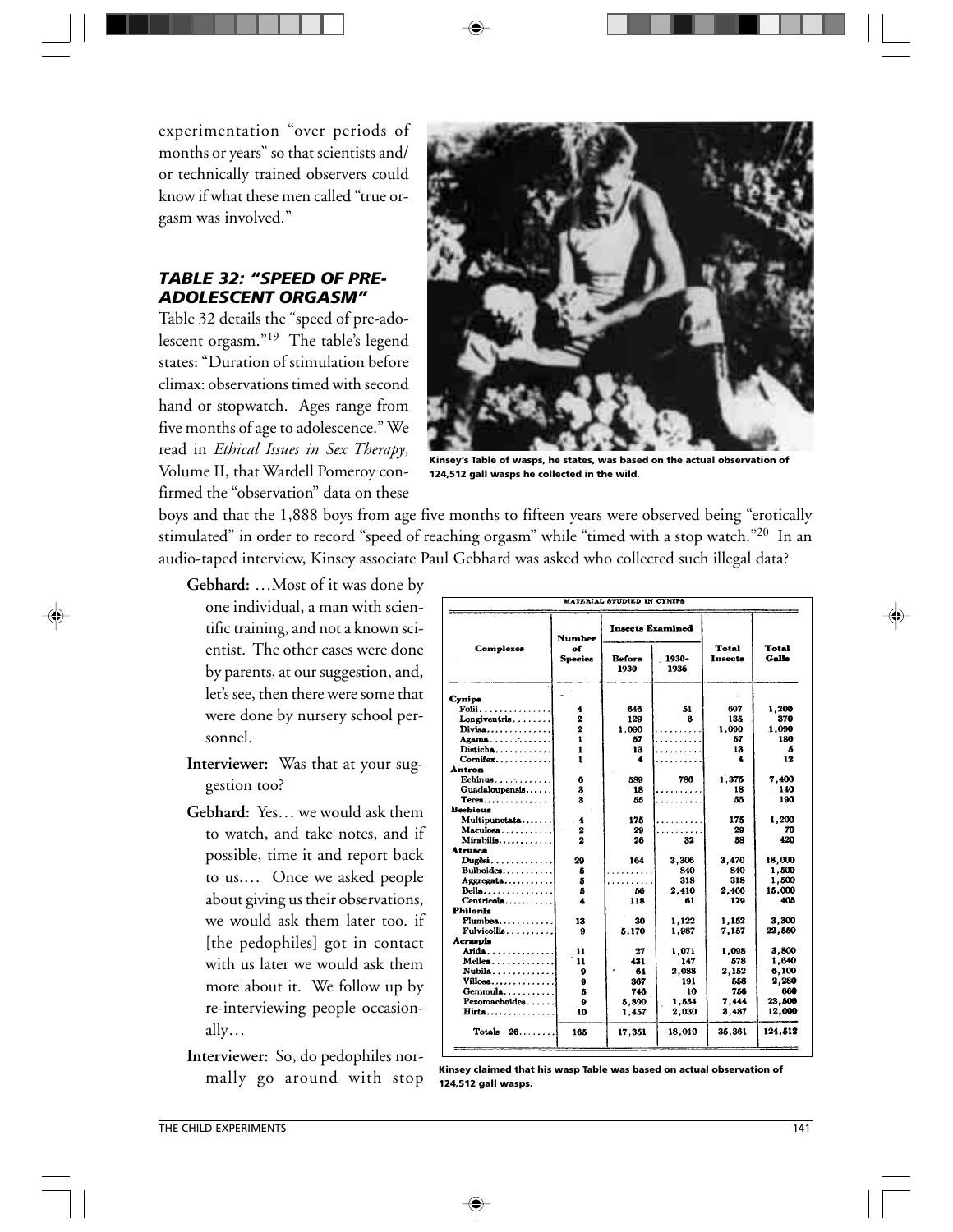| <b>TIME</b>                           | <b>CASES</b><br><b>TIMED</b>                                             | PERCENT OF<br><b>POPULATION</b> | <b>CUMULATED</b><br><b>PERCENT</b> |
|---------------------------------------|--------------------------------------------------------------------------|---------------------------------|------------------------------------|
| Up to $10$ sec.                       | 12                                                                       | 6.4                             | 6.4                                |
| $10 \text{ sec.}$ to $1 \text{ min.}$ | 46                                                                       | 24.5                            | 30.9                               |
| 1 to $2 \text{ min.}$                 | 40                                                                       | 21.3                            | 52.2                               |
| $2$ to $3$ min.                       | 23                                                                       | 12.2                            | 64.4                               |
| $3$ to $5$ min.                       | 33                                                                       | 17.5                            | 81.9                               |
| 5 to 10 min.                          | 23                                                                       | 12.2                            | 94.1                               |
| Over 10 min.                          | 11                                                                       | 5.9                             | 100.0                              |
| Total                                 | 188                                                                      | 100.0                           |                                    |
|                                       | Mean time to climax: 3.02 minutes<br>Median time to climax; 1.91 minutes |                                 |                                    |

#### watches?

**Gebhard:** *Ah, they do if we tell them we're interested in it*.… When we interview pedophiles, we would ask them, How many children have you had it with? What were their ages? Do you think they came to climax or not?… Are you sure it really was climax or not? (*see* 44.)

Gebhard was unusually

candid for a member of the Kinsey team. A former director of the Kinsey Institute, he admitted collaborating in the child abuse. The Institute has understandably been extremely protective of the data, and refuses

to reveal who collected them. Additionally, Gebhard admits that the team collaborated and interacted with their "observers" before and after the commission of criminal acts against children.



As recorded in *Ethical Issues in Sex Therapy and Research,* Volume 2, Gebhard was asked about the ethics of coercing people of all ages to participate in the Kinsey research. He replied that the Kinsey team did indeed coerce people, and that he would have no qualms about doing it again. He asserted:

Well, it is definitely coercion.… I think a certain amount of coercion is acceptable in the interest of encouraging research participation. I wouldn't hesitate to use that tactic again– though I might not spell it out in my proposal to the committee on human subjects.<sup>21</sup>

Whether or not coercion is part of a sex-research protocol, child responses remain subject to interpretation by the adult, for as Kinsey himself admitted, "Pre-adolescent boys, since they are incapable of ejaculation, may be as uncertain as some inexperienced females in their recognition of orgasm."<sup>22</sup> He claimed that he and his team could precisely interpret a child's response, and could unerringly recognize orgasm without ejaculation.

Kinsey testified that it had "been necessary to test the reliability of every… technique, at every point of the program."23 How, then, did he and his team "test the reliability" of child "orgasms" and the competence of their "technically trained observers"?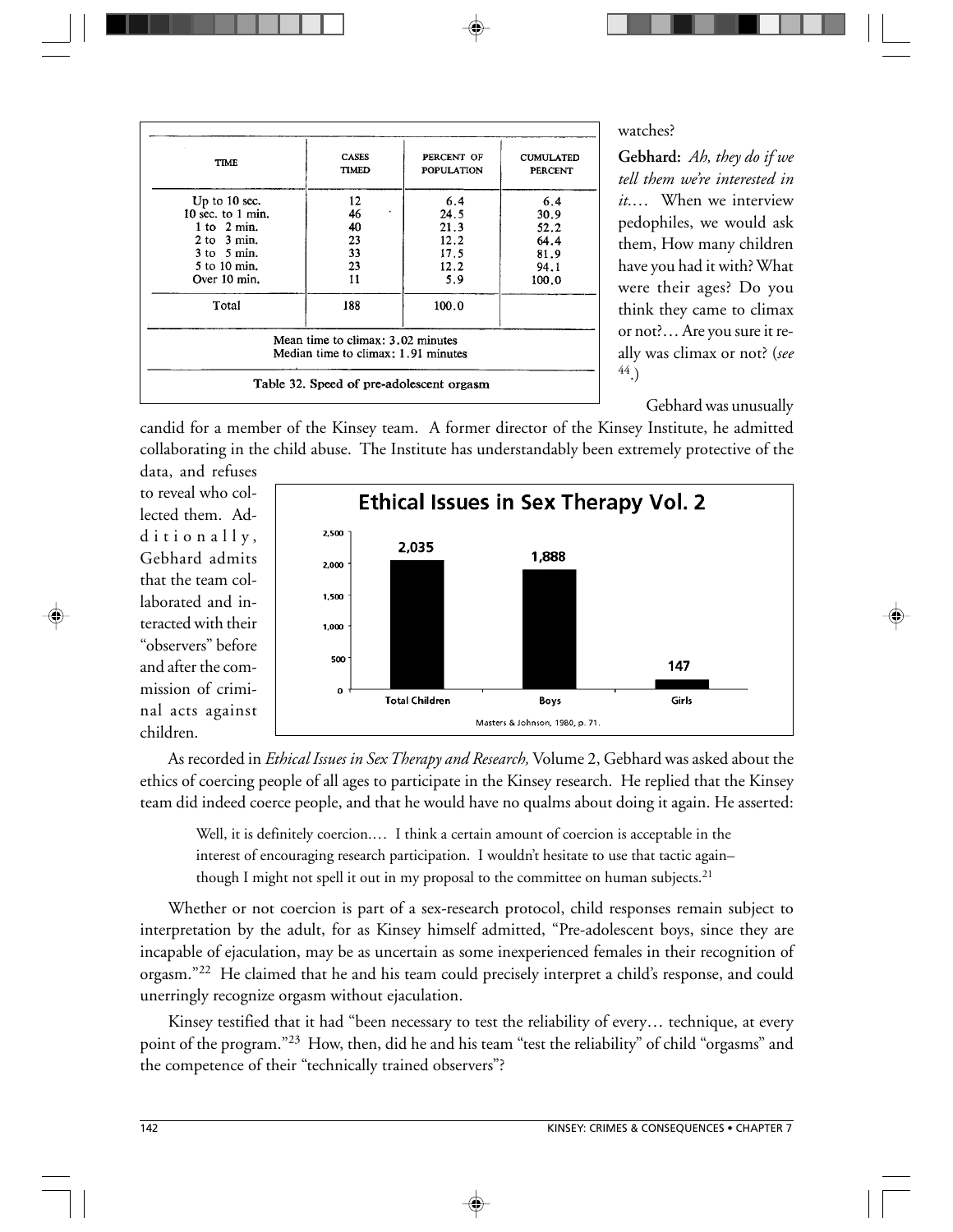# *TABLE 33: "MULTIPLE ORGASM IN PRE-ADOLESCENT MALES"*

Kinsey's Table 33 presented data about the number of orgasms among 182 pre-adolescent boys, as well as the time between orgasms for another 64. The legend for the table reads: "Based on a small and select group of boys. Not typical of the experience, but suggestive of the capacities of pre-adolescent boys in general."24 Kinsey wrote,

| NO. OF.<br><b>ORGASMS</b> | <b>CASES</b><br>OB-<br><b>SERVED</b> | <b>PERCENT</b><br>OF<br>POPULA-<br><b>TION</b>           | CUMU-<br><b>LATED</b><br>PERCENT | TIME BETWEEN<br><b>ORGASMS</b>                                   | CASES<br><b>TIMED</b> | PERCENT<br>OF<br>POPULA-<br>TION | CUMU- ·<br><b>LATED</b><br><b>PERCENT</b> |
|---------------------------|--------------------------------------|----------------------------------------------------------|----------------------------------|------------------------------------------------------------------|-----------------------|----------------------------------|-------------------------------------------|
|                           | 81                                   | 44.5                                                     | 100.0                            | Up to 10 sec.                                                    | 3                     | 4.7                              | 4.7                                       |
|                           | 17                                   | 9.3                                                      | 55.5                             | 11 to $60$ sec.                                                  | 15                    | 23.5                             | 28.2                                      |
| $\frac{2}{3}$             | 18                                   | 9.9                                                      | 46.2                             | Up to 2 min.                                                     | 8                     | 12.5                             | 40.7                                      |
| $\frac{4}{5}$             | 10                                   | 5.5                                                      | 36.3                             | Up to $3$ min.                                                   | 10                    | 15.6                             | 56.3                                      |
|                           | 14                                   | 7.7                                                      | 30.8                             | Up to $5 \text{ min}$ .                                          | $\overline{7}$        | 10.9                             | 67.2                                      |
| $6 - 10$                  | 30                                   | 16.5                                                     | 23.1                             | Up to 10 min.                                                    | 11                    | 17.2                             | 84.4                                      |
| $11 - 15$                 | 9                                    | 4.9                                                      | 6.6                              | Up to $20 \text{ min}$ .                                         |                       | 10.9                             | 95.3                                      |
| $16 - 20$                 | $\frac{2}{1}$                        | 1.1                                                      | 1.7                              | Up to 30 min.                                                    |                       | 1.6                              | 96.9                                      |
| $21 +$                    |                                      | 0.6                                                      | 0.6                              | Over 30 min.                                                     | $\overline{2}$        | 3.1                              | 100.0                                     |
| Total                     | 182                                  | 100.0                                                    | 100.0                            | Total                                                            | 64                    | 100.0                            | 100.0                                     |
|                           |                                      | Mean No. of Orgasms: 3.72<br>Median No. of Orgasms: 2.62 |                                  | Mean Time Lapse: 6.28 minutes<br>Median Time Lapse: 2.25 minutes |                       |                                  |                                           |

The most remarkable aspect of the preadolescent population is

Table 33. Multiple orgasm in pre-adolescent males

its capacity to achieve repeated orgasm in limited periods of time. This capacity definitely exceeds the ability of teen-age boys who, in turn, are much more capable than any older males.…It is certain that a higher proportion of the boys could have had multiple orgasm if the situation had offered*.…*Even the youngest males, as young as 5 months in age, are capable of such repeated reactions.25

Kinsey's "interviewers" allowed a "time lapse" of from 2.25 minutes to 6.28 minutes between orgasm trials, which suggests that they were stimulating the boys to bring about "orgasms" as swiftly as possible. Just as Kinsey described adult sexual abuse of children as "sex play," Tripp saw such tests on young boys as play: "If you have paedophilia between an older male and a young boy is that homosexual?...It's that they are playing in a way."

# *TABLE 34: "EXAMPLES OF MULTIPLE ORGASM IN PRE-ADOLESCENT MALES"*

Gebhard acknowledged during his Yorkshire interview that "science" was not part of Kinsey's agenda for the child chapters. He cited Table 34, admitting that they used the records of "Kinsey's though the deviates involved were ordinary parents and physicians. "Judith Reisman... [saw] this famous table 34 that had the data on children... [She] hit the ceiling... [A] good piece of it came from [King].

Table 34 was truly grotesque. It reported around-the-clock experimental "data" on infants and young boys.<sup>26</sup> The Kinsey team seemed completely at ease when describing the extraordinary data:

Even the youngest males, as young as 5 months of age, are capable of such repeated reactions. Typical cases are shown in Table 34. The maximum observed was 26 climaxes in 24 hours [in a 4-year-old and a 13-year-old], and the report indicates that still more might have been possible in the same period of time.<sup>27</sup>

Gathorne-Hardy recalls that the "five month old boy in table 34 [King] did with a woman... Kinsey, however, did not use all of his figures." What figures did Kinsey disregard? Table 34 is said to show typical instances of the orgasmic "capacity" of male infants and children. As with the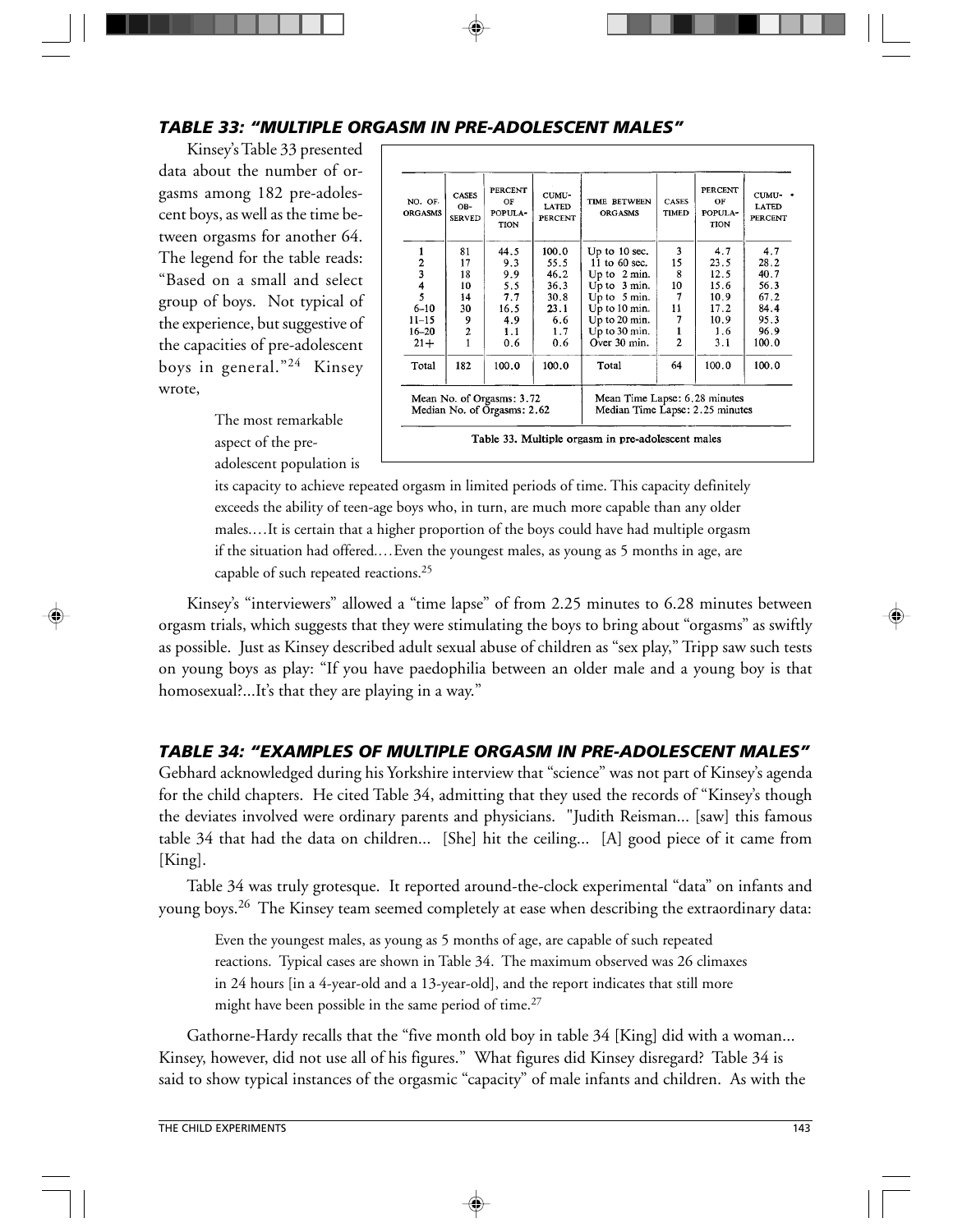| <b>AGE</b>         | NO. OF<br><b>ORGASMS</b> | TIME<br><b>INVOLVED</b>                                       | <b>AGE</b> | NO. OF<br><b>ORGASMS</b> | TIME<br><b>INVOLVED</b> |
|--------------------|--------------------------|---------------------------------------------------------------|------------|--------------------------|-------------------------|
| $5$ mon.           | 3                        | ?                                                             | 11 yr.     | 11                       | 1 hr.                   |
| 11 mon.            | 10                       | 1 hr.                                                         | 11 yr.     | 19                       | 1 hr.                   |
| $11$ mon.          | 14                       | 38 min.                                                       | 12 yr.     | 7                        | 3 hr.                   |
|                    |                          | 9 min.                                                        |            |                          | $3$ min.                |
| 2 уг.              | 11                       | 65 min.                                                       | 12 yr.     | $\frac{3}{9}$            | 2 hr.                   |
| $2\frac{1}{2}$ yr. |                          | $2$ min.                                                      | 12 yr.     | 12                       | 2 hr.                   |
| 4 yr.              | 6                        | 5 min.                                                        | 12 yr.     | 15                       | 1 <sub>hr</sub>         |
| 4 yr.              | 17                       | 10 <sub>hr.</sub>                                             | 13 yr.     | 7                        | 24 min.                 |
| 4 yr.              | 26                       | 24 hr.                                                        | 13 yr.     |                          | $2\frac{1}{2}$ hr.      |
| 7 yr.              | 7                        | 3 <sub>hr.</sub>                                              | 13 yr.     | 8<br>9                   | 8 hr.                   |
| 8 уг.              | 8                        | 2 hr.                                                         |            | 3                        | 70 sec.                 |
| 9 yr.              | 7                        | 68 min.                                                       | 13 yr.     | 11                       | 8 hr.                   |
| 10 yr.             | 9                        | 52 min.                                                       |            | 26                       | 24 hr.                  |
| 10 уг.             | 14                       | 24 hr.                                                        | 14 yr.     | 11                       | 4 hr.                   |
|                    |                          | Table 34. Examples of multiple orgasm in pre-adolescent males |            |                          |                         |

adults, however, the precise number of children subjected to testing is impossible to determine. Kinsey states there were "some instances of higher frequencies" than those shown. Why were they not given? A two-, 12-, or 13-year-old

may have been tested more than once. Also lacking is an explanation of why orgasms claimed for the five-month infant are recorded, but not the time required to attain them. Moreover, Kinsey reports in detail, as an observer, about a "fretful babe" "distracted [from] other activities" by the experimenter. The "weeping" and "convulsive action" of the baby is labeled "orgasm" by the Kinsey team.

Kinsey admits that some of the children were tracked for months or years:

A fretful babe quiets down under the initial sexual stimulation, is distracted from other activities, begins rhythmic pelvic thrusts, becomes tense as climax approaches, is thrown into convulsive action, often with violent arm and leg movements, sometimes with weeping at the moment of climax. After climax the child loses erection quickly and subsides into the calm and peace that typically follows adult orgasm. *It may be some time before erection can be induced again after such an experience.* There are observations of 16 males up to 11 months of age, with such typical orgasm reached in 7 cases. In 5 cases of young pre-adolescents, observations were continued over periods of months or years, until the individuals were old enough to make certain that true orgasm was involved; and in all of these cases the later reactions were so similar to the earlier behavior that there could be no doubt of the orgiastic nature of the first experience.<sup>28</sup> [Emphasis added]



**First of a series of child photos from Darwin's** *Expressions of Emotion* **that illustrate fear, anger, and rage.**

In *Kinsey's Pedophiles*, the camera moved in for a close up of Rex King's records of "the orgiastic nature" of infant, child, and juvenile responses to manipulation. "Willy Price" is cited as one of King's 15-year-old victims. Gebhard stated in a phone interview that the Kinsey Institute has "names" of some child victims. Willy Price would be in his late 60s by now and may still be alive. Gathorne-Hardy reads, on camera, from hard copies of King's reports. The interview appears in the transcript of the Yorkshire documentary. Some of the brutally graphic language spelt out in Hardy's reading from the original has been excised for this book.

Out of 317 cases [King] records having to force cooperation on five occasions: aged 2, 4, 7, 10 15 (Willy Price).... He likes to arouse boys... King records in the history the color,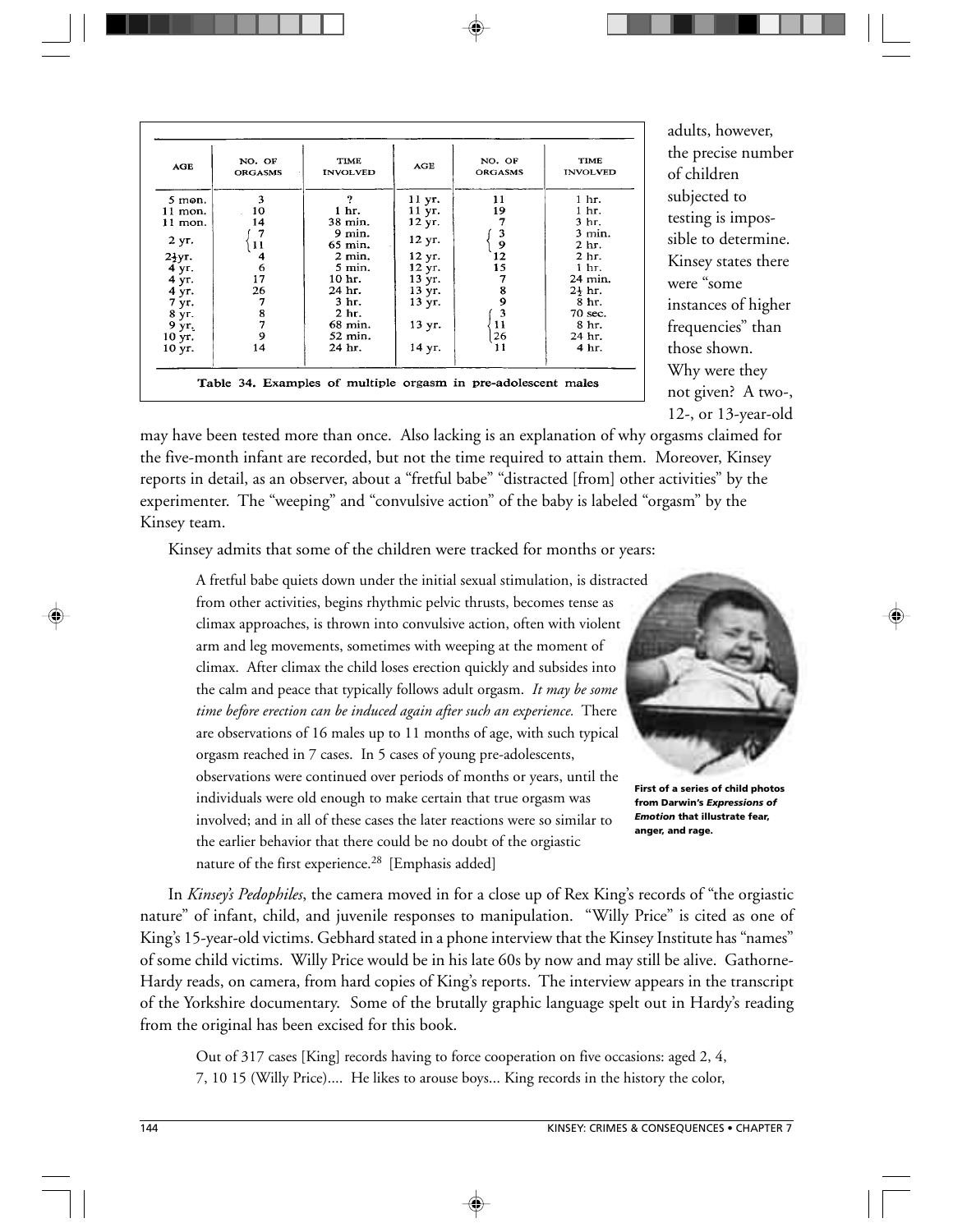taste and smell of the semen. Also, when he can, examines adolescent semen for sperm.... Does it with mother and son... Some of his women masturbate their children for him...." [Gathorne-Hardy reads from record] "Experimented with baby.... Could take head of [male sex organ] in mouth easily.... His success in getting his huge range was, like Kinsey that he not only did not disapprove, he was happy to join in... seducing boys and men.... In a few minutes [the boy] was laughing and did not hold it against me. Fact is he seemed proud he had done it. I praised him and told him he was some kid to take a 7" \*\*\*\* down his throat and up his \*\*\* *the same night*.... [Got boys] round to discussing sex... excited them... [show graphic sex]. Listened.... They felt safe and warm and happy."



**For Darwin, an expression interpreted as "horror." For Kinsey, a fretful babe's "convulsive" orgasm.**

Such activity easily qualifies as the delusional frenzy of a dangerous sexual psychopath. For Kinsey, his team and his disciples, including Dr. Bancroft, current Kinsey Institute president, Kinsey's was quality "scientific research" that deserves "public respect."

#### *DARWIN VERSUS KINSEY: INTERPRETING PHYSIOLOGICAL RESPONSES*

The Kinsey Institute insists that Kinsey's pedophiles were "technically trained" adult "observers" who could reliably "interpret the boys' experiences." From King's descriptive entries, Kinsey teased out the numbers that appear in the descriptions which follow. Kinsey described the "erotic stimulation" of 196 children to create "erections." which he reported as orgasms. The standard definition of for normal male "orgasm" includes ejaculation:

The highest point of sexual excitement, characterized by strong feelings of pleasure and *marked normally by ejaculation of semen by the male* and by vaginal contractions in the female. Also called climax.<sup>29</sup> [Emphasis added.]

While adults supplied the following "data" about the boys' experiments, the six types of "orgasm" described *refer only to boys, not men.* Kinsey's repeated references to "adult males" is *deliberately* confusing. There are *no* "adult males" in the group of pre-adolescents he studied, so each mention of "older males" refers to boys *under 13-years of age.* Since Kinsey claimed that Charles Darwin was his methodological, scientific, and "biologic" mentor, a study of Darwin's *Expressions of the Emotions in Man and Animals* (1904), in regard to Kinsey's descriptions of "orgasm" is very illuminating. Darwin's *negative* descriptions of children's rage, terror, anger, and fear, etc., mirror and conflict with Kinsey's *positive* descriptions of "orgasm" in children.<sup>30</sup> The *Male* volume states,

Our several thousand histories have included considerable detail on the nature of orgasm; and these data, together with the records supplied by...older subjects who have had sex…with younger boys, provide material for describing the different sorts of reactions which may occur. In the pre-adolescent, orgasm is, of course, without ejaculation of semen.*31 In the descriptions which follow, the data supplied by adult observers for 196 preadolescent boys are the sources for the percentage figures indicating the frequency of each type of orgasm among such young males*....six types are listed....[Note, no "adult males" are studied.]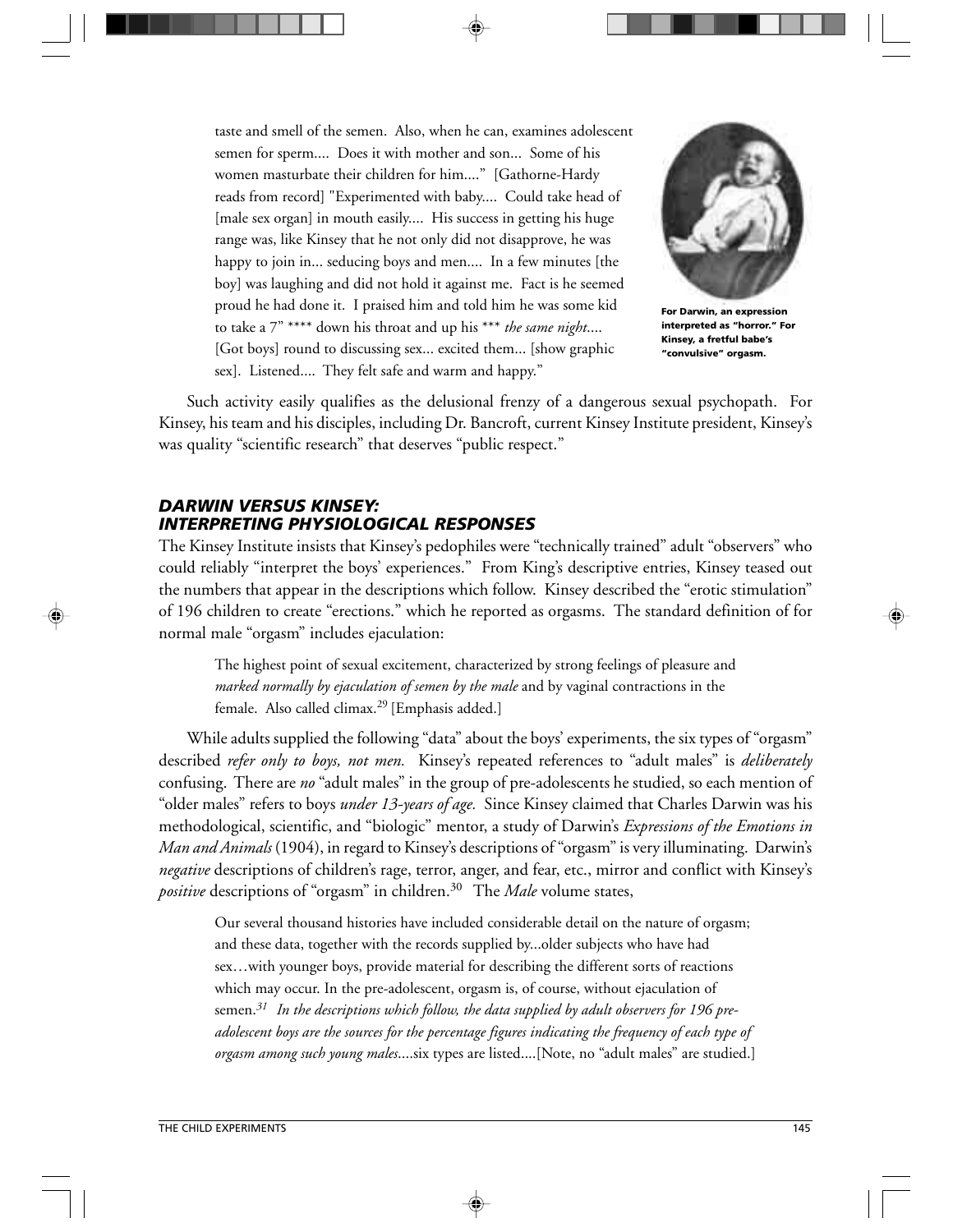- 1. *Reactions primarily genital*: Little or no evidence of body tension… penis becomes more rigid and may be involved in mild throbs, or throbs may be limited to urethra alone; semen (in the adult) seeps from urethra without forcible ejaculation; climax passes with minor after-effects. A fifth (22%) of the pre-adolescent cases on which there are sufficient data belong here, and probably an even higher proportion of older males. [Recall, no "adult males" are studied.]
- 2. *Some body tension…twitching* of one or both legs, of the mouth, of the arms, or of other particular parts of the body... rigidity of the whole body and some throbbing of the penis; orgasm with a few spasms but little after-effect... involving nearly half (45%) of the pre-adolescent males, and perhaps a corresponding number of adult males. [Recall, no "adult males" were studied.]
- 3. *Extreme tension with violent convulsion:* Often involving the sudden heaving and jerking of the whole body… that the legs often become rigid, with muscles knotted and toes pointed, muscles of abdomen contracted and hard, shoulders and neck stiff and often bent forward, breath held or gasping, eyes staring or tightly closed, hands grasping, mouth distorted, sometimes with tongue protruding; whole body or parts of it spasmodically *twitching, sometimes synchronously with throbs or violent jerking of the penis… still more violent convulsions of the whole body; heavy breathing, groaning, sobbing, or more violent cries, sometimes with an abundance of tears (especially among younger children*), the orgasm or ejaculation involving several minutes (in one case up to five minutes) of recurrent spasm… the individual is often capable of participating in a second or further experience. About one sixth (17%) of the pre-adolescent boys, a smaller percentage of adult males. [Recall, no "adult males" were studied.]
- 4. As in either type 1 or 2; but with *hysterical laughing, talking, sadistic or masochistic reactions,* rapid motions (whether in masturbation or in intercourse), culminating in more or less frenzied movements which are continued through the orgasm. A small percentage (5%) of either preadolescent or adult males. [Recall, no "adult males" were studied.]
- 5. As in any of the above; but culminating in extreme trembling, collapse, loss of color, and sometimes fainting of subject. Sometimes happens only in the boy's first experience, occasionally occurs throughout the life of an individual. Regular in only a few (3%) of the pre-adolescent or adult males. [Recall, no "adult males" were studied.] Such complete collapse is more common and better known among females.
- 6. Pained or frightened.… The genitalia… become hypersensitive…*some males suffer excruciating pain and may scream if movement is continued or the penis even touched*.



**For Darwin, an expression interpreted as "fear." For Kinsey, an expression interpreted as orgasm.**



**For Darwin, an expression interpreted as "hysterical." For Kinsey, an expression interpreted as orgasm.**



**For Darwin, an expression interpreted as "pain." For Kinsey, an expression interpreted as orgasm.**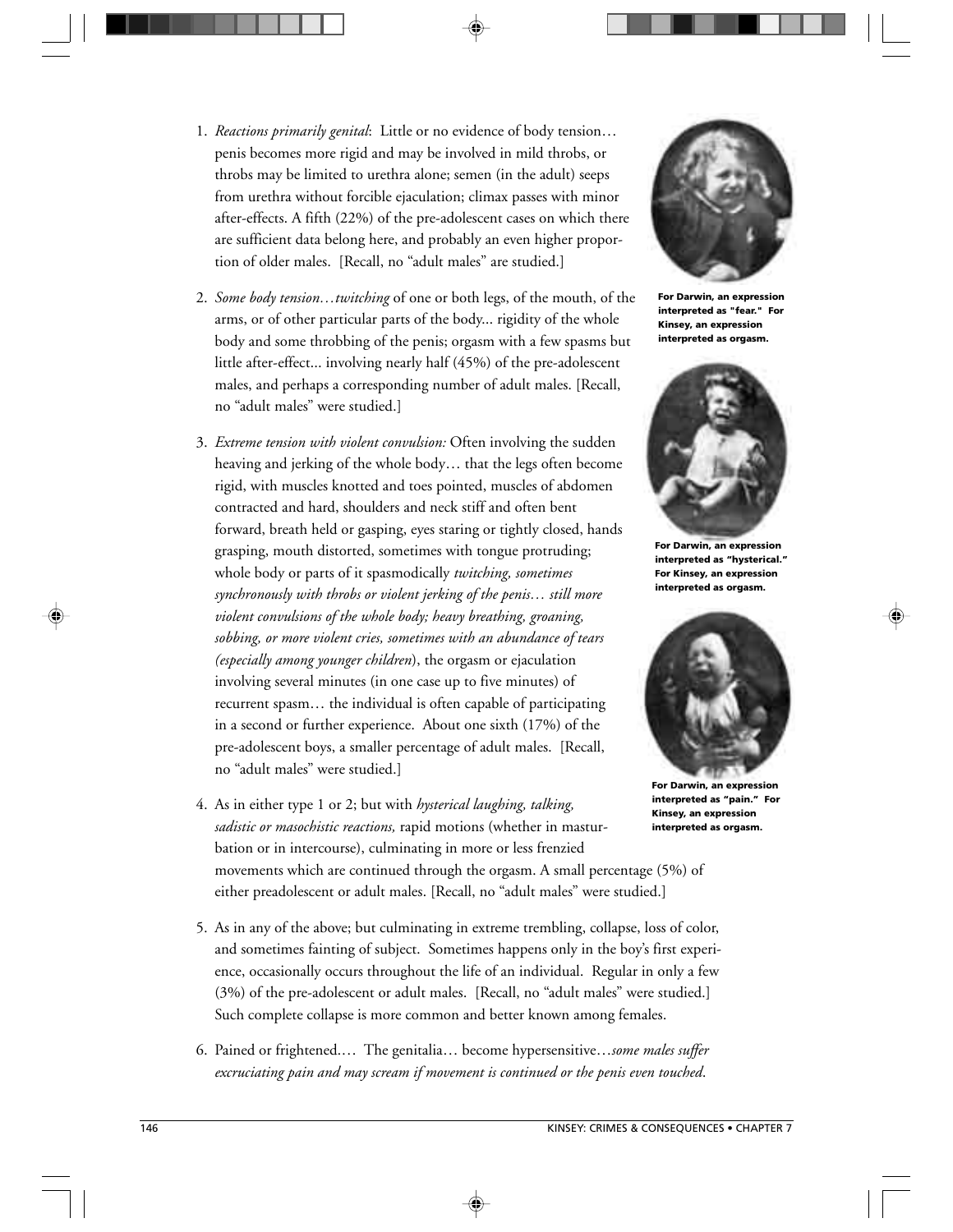The males in the present group become similarly hypersensitive before the arrival of actual orgasm will fight away from the partner and may make violent attempts to avoid climax, although they derive definite pleasure from the situation. Such individuals quickly return to complete the experience, or to have a second experience if the first was complete. About 8 per cent of the younger boys are involved here, but it is a smaller percentage of older boys and adults [Recall, no "adult males" were studied] which continue these reactions throughout life.<sup>32</sup>



**Rex King, hidden away as "Mr. X." Outcut from interview with Gathorne-Hardy in "Kinsey's Paedophiles."**

Gathorne-Hardy states that Rex King constructed the "six kinds of orgasm" stated above by Kinsey as fact. Hardy also claims that Kinsey

(himself a clinically defined sado-masochistic sexual psychopath) then "verified" King's descriptions of orgasm, apparently including the fainting, convulsing, and striking of the "partner:"

Kinsey... has a thing in there defining six kinds of orgasm... alerted to by [King]. Then he [Kinsey] looked for himself... and it turned out that[King's] observations were terribly feasible.... So, before the book was published, they packed off the galleys to [King]... [and] he patched it all up again.... *Kinsey was himself a super-expert at child sexuality, a super observer.... [King]* was the only man I ever knew who could, who was *more sensitive than Kinsey at looking at that [child sex] material...* King had sex with all these relatives and brothers and sisters and aunts... but nobody is objecting. He makes it pleasant... He rented himself out as a baby sitter part of the time**...** [and abused the children] Most of this material eventually got transferred to the Institute for Sex Research.

In the *Male* volume, Kinsey refers to another aspect of the sexual maturation of young boys, gleaned "from certain of our subjects who have *observed* first ejaculation in a list of several hundred boys."<sup>33</sup> Pomeroy has noted that the Kinsey team tested for sperm motility, with microscopic examination of seminal fluid for "mature" sperm, and Kinsey claimed to locate "11 out of 4,102 adult males in our histories" who allegedly had "orgasm" without ejaculate. $34$ 

If Kinsey's "trained observers" are to be believed, such orgasmic but non-ejaculating men are either freaks of nature or men who have severe psychological and/or physical maladies. We are left to wonder what Pomeroy meant when he wrote that Kinsey believed students in the sexology field had all been "too prudish" to make an actual investigation of sperm count in early adolescent males. $35$ Even Kinsey's harshest critics failed to realize, or did not understand, that the young ejaculate-less subjects were fainting and/or convulsing in pained response to sexual molestation.

#### *SOME CHILDREN STRAPPED OR "HELD DOWN"*

A review of the child data by prominent pediatricians and other health professionals confirms what most mothers and fathers know instinctively: children, especially the very young, would not willingly submit to such abuse. Dr. Lester Caplan, a Baltimore physician and member of the American Board of Pediatrics, confirmed in a letter to this author that the children could not have been voluntary participants in the Kinsey research protocol:

Regarding the data in Chapter 5, I have come to the following conclusions: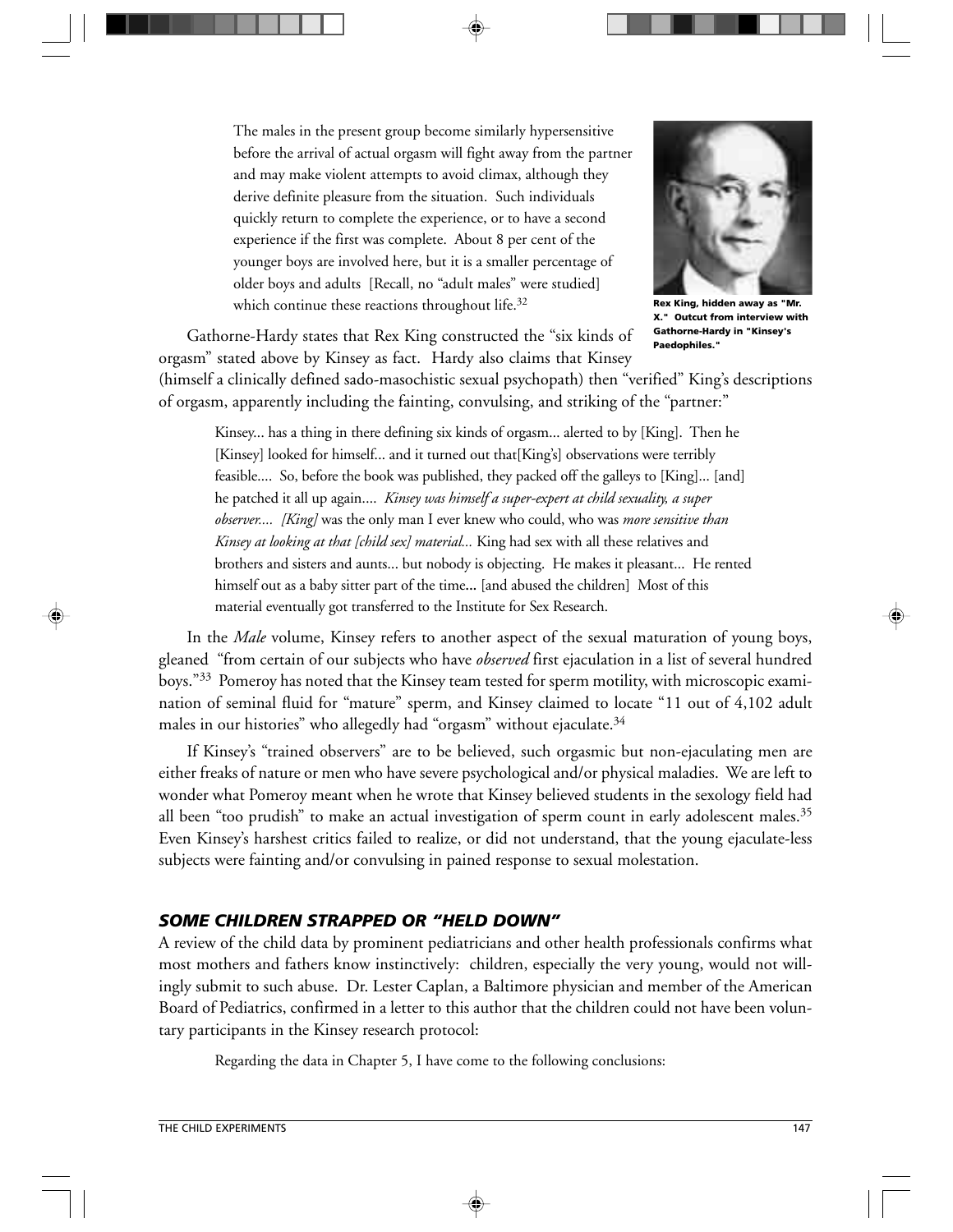- 1. That the data was not the norm—rather was data taken form abnormal sexual activities, by sex criminals and the like.
- 2. Unnatural stimulation was used by the researchers to get results.
- 3. The frequencies and the number of orgasms in 24 hours was not normal nor the mean.
- 4. One person could not do this to so many children—these children had to be held down or subject to strapping down, otherwise they would not respond willingly.<sup>36</sup>

Dr. Caplan was merely confirming common sense, empirical observation, and pediatric training. During their Yorkshire interviews, both Gathorne-Hardy and Gebhard stated that Kinsey's books were meant to convince the public that we are all sexual, womb to tomb, so Kinsey had to "prove" infants were lustful, even if it meant tying them down and labeling their "hysterical weeping" an "orgasm":

Gathorne-Hardy: [King] would masturbate little boys, tiny little boys, babies at 15 or 16 months. People don't normally do that.... Very small children can have orgasms, tiny children. There are even scans of a boy sort of playing with his cock in the womb. Kinsey knew the material would be less scientifically considered if he did reveal his source.

*Gebhard:* Children are sexual beings... [L]ittle males get erections even in the uterus. They are sexual from the word go.... [King] contributed a fair amount to our knowledge... and medicine's knowledge of sexuality in children. We made our point that children are sexual from birth.

Crooks and Baur's 1983 college human sexuality text, *Our Sexuality* (Benjamin/Cummings Publishing Co.), a typical example of such works-cites the Kinsey team's findings on child sexuality as applicable to today's children:

In many Western societies, including the United States, it has been traditional to view childhood as a time when sexuality remains unexpressed and adolescence as a time when sexuality needs to be restrained.... However, with the widespread circulation of the research findings of Alfred Kinsey and other distinguished investigators, the false assumption that childhood is a period of sexual dormancy is gradually eroding. In fact, it is now widely recognized that infants of both sexes are born with the capacity for sexual pleasure and response.

*Signs of sexual arousal in infants and children, such as penile erection, vaginal lubrication, and pelvic thrusting, are often misinterpreted or unacknowledged.* However, careful observers may note these indications of sexuality in the very young. In some cases, both male and female infants have been observed experiencing what appears to be an orgasm. The infant, of course, cannot offer spoken confirmation of the sexual nature of such reactions.... *The following two quotations [from Kinsey's Male and Female Reports] are offered as evidence for this conclusion*. 37

Actually, the "misinterpretation" of certain physiological reactions in infants and children is entirely the authors'. The placing of a sexual connotation on these reflexive nervous and vascular reactions reflect hurtful, unethical, illegal and, consequently, invalid research.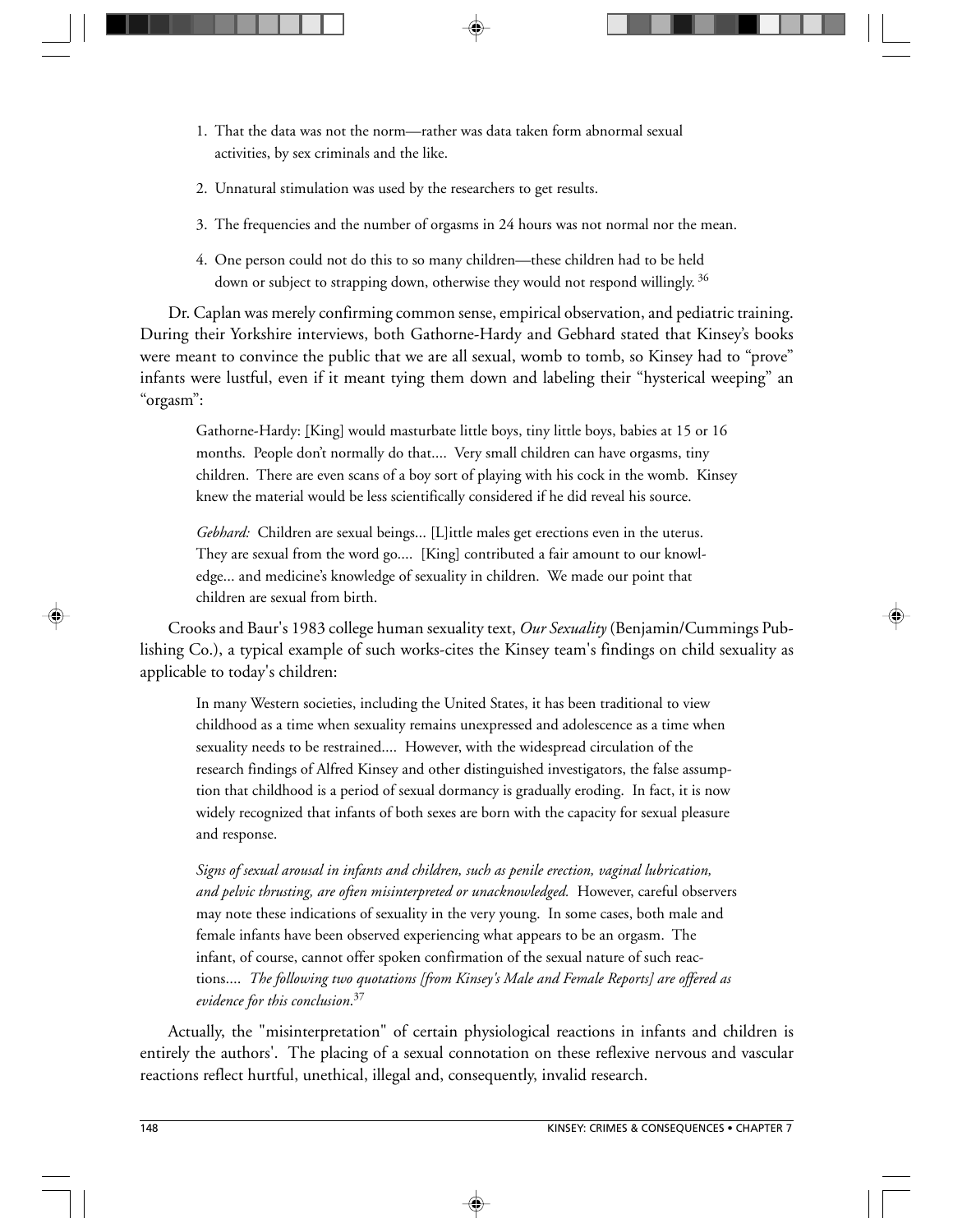But the acceptance of infant and childhood sexuality is powerfully entrenched in sexology circles. The "given" factor can be clearly seen in statements from Mary Calderone (past president and co-founder, with Lester Kirkendall, of SIECUS). Speaking before the 1980 annual meeting of the Association of Planned Parenthood Physicians, Dr. Calderone reportedly explained that providing today's society "very broadly and deeply with awareness of the vital importance of infant and childhood sexuality" is now the primary goal of SIECUS.<sup>38</sup> In 1983, Calderone wrote of the child's sexual capacities that,



**With knowledge to the contrary, Indiana University consistently presented Kinsey as working under their safe and respectable auspices.**

[these should] be developed-in the same way as the child's inborn human capacity to talk or to walk, and that [*the parents'*] *role should relate only to teaching the child the appropriateness of privacy, place, and person-in a word socialization*<sup>39</sup>

Or, in a typical Christian set education resource, "Children are Sexual Beings, Too." It may be surprising to realize that our children are *sexual beings from birth*. For instance, a parent changing a male infant's diaper may accidentally stimulate the child and be shocked to realize the *child is having an erection*. Similarly, *researchers tell us* that *baby girls have vaginal lubrication regularly*. In fact, a little girl being bounced on her parent's knee may feel pleasant sensations and bgin to make natural pelvic thrust movements.<sup>40</sup>

*Which* "researchers tell us" these things about children? Who is Buth's source? Only those trained by "sexologists" "tell us" about "child sexuality." The author first read the above dogma, eroticizing a baby girl's "vaginal lubrication" and a baby boy's erection in a 1977 pro-pedophile essay. But, all mucosal exit/entry organs; ears, mouth, vagina, anus, (even eyes) "have lubrication regularly," while the reflexive nervous and vascular reactions of the penis, "erectile tissue," respond to *many* biological stimuli; urinary build-up, friction, infections, (or fear), all wholly unconnected to libido. Clearly, Buth relies upon Freud's discredited child sexuality theories but, like Kinsey, Buth guts Freud's latency period.

Yes, children can be sexually abused and *prematurely* disturbed and aroused, by fear-sex stimuli like pornography as well as genital trauma due to antibiotics, medication or yeast infections and (more likely) pinworms. Even *Webster* states that ejaculation is required for the male "orgasm" and that eliminates babies, prepubertal children, from this category. Would God so mock His people so as to, or nature, the animal world, make little children "sexual" when an early libido could cripple the child's development?

#### *"SCIENTIFICALLY TRAINED OBSERVERS"*

So, Kinsey was not merely an "interviewer" as his supporters would have us believe. He and his team had long conducted laboratory experiments on human sexual response. Kinsey acknowledged that they had "unpublished gynecologic data that have been made available for the present project... some special data on the... detailed anatomy... involved in sexual response... physiologic experiments on the sexual activities of... the human animal."<sup>41</sup> The experiments occurred both in the field and at Indiana University, where perverts of all sorts kept detailed records of their child molestations and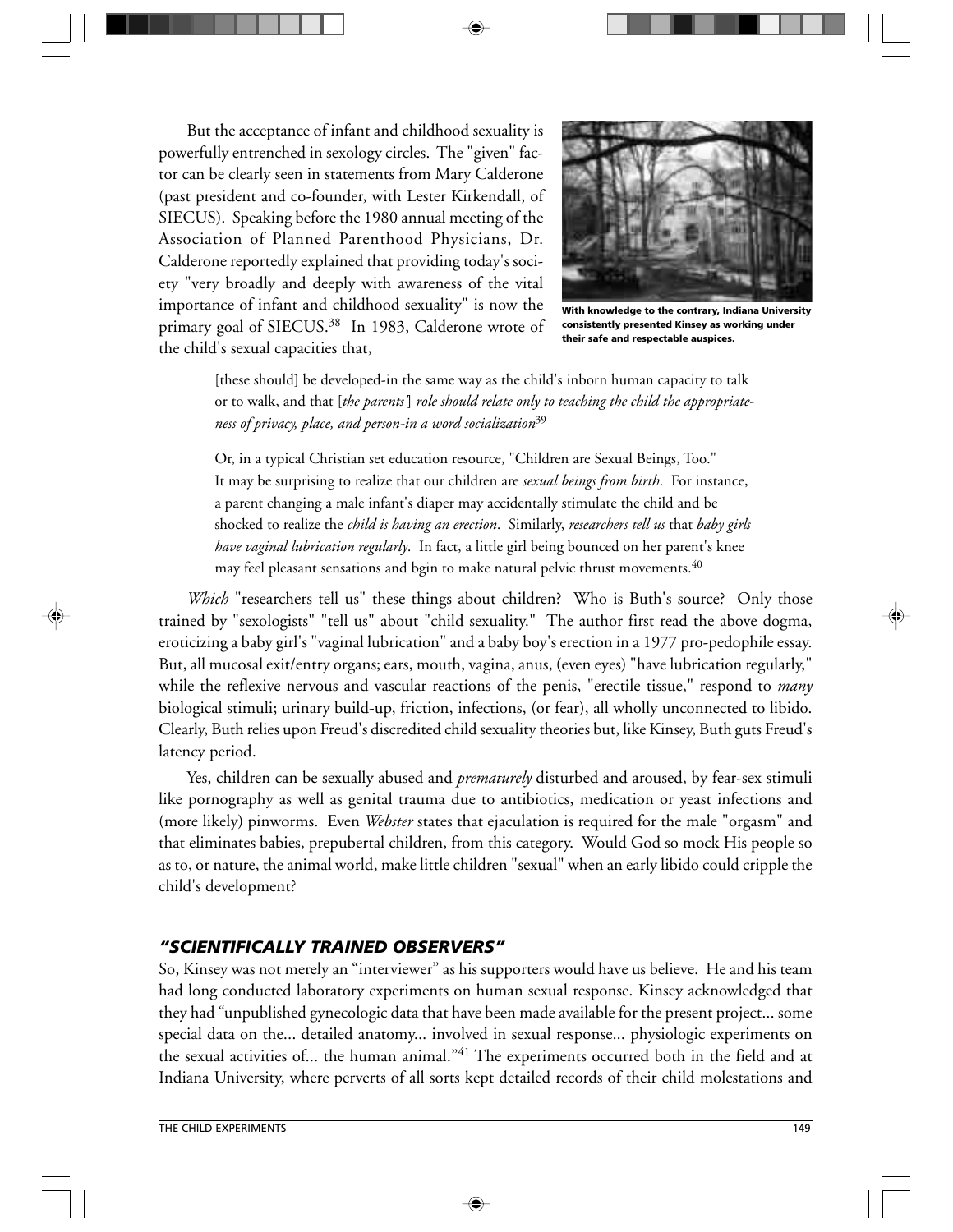sent them to Kinsey for inclusion in his studies. As Kinsey explains in the *Female* volume,

It is difficult... to acquire any adequate understanding of the physiology of sexual response from clinical records or case history data, for they constitute secondhand reports which depend for their validity upon the capacity of the individual to observe his or her own activity*,* and upon his or her ability to analyze the physical and physiologic bases of those activities. In no other area have the physiologist and the student of behavior had to rely upon such secondhand sources, while having so little access to direct observation. This difficulty is particularly acute in the study of sexual behavior because the participant in a sexual relationship becomes physiologically incapacitated as an observer. Sexual arousal reduces one's capacities to see, to hear, to smell, to taste, or to feel with anything like normal acuity*,* and at the moment of orgasm one's sensory capacities may completely fail.

It is for this reason that most persons are unaware that orgasm is anything more than a genital response and that all parts of their bodies as well as their genitalia are involved when they respond sexually.… The usefulness of the observed data to which we have had access depends in no small degree upon the fact that the observations were made in every instance by scientifically trained observers*.* Moreover, in the interpretation of these data we have had the cooperation of a considerable group of anatomists, physiologists, neurologists, endocrinologists, gynecologists, psychiatrists, and other specialists. The materials are still scant and additional physiologic studies will need to be made.<sup>42</sup>

We've shown that Kinsey and his pedophiles reported on the sexual "responses" of between 317 and 1,739 or 1,888 male infants and children.

Let us now turn to Kinsey's treatment of little girls.

# *PART II: THE LITTLE GIRL EXPERIMENTS*

**Adult Offenders**: The accompanying table presents figures regarding adult offenders whom Kinsey euphemistically labeled "Partners." Chapter 4 of the *Female* volume, entitled "Pre-Adolescent Sexual Development," contains the Kinsey data on female *child* sexuality. They vary considerably from that having to do with male children. For instance, there are no data about tests of "speed to orgasm." Most of his female child "data" are obtained from adult recall. Pomeroy and Gebhard confirmed Jonsen and Mann's report<sup>43</sup> that the boys were timed to orgasm with a stop watch by adults and that "147 pre-adolescent females ranging in age from 2 to 15 years" were similarly "observed." So, Kinsey's data on the "Adult Partners" of 609 girls (unnumbered table) claims that, as pre-adolescents, 24 percent of his subjects were approached by adults in a sexual manner. He reports that 84 percent of those "approaches" were by non-kin and 23 percent by kin, and that *all were harmless*.

Of the 609 girls, 52 percent were victimized by strangers; 32 percent by friends (family friends, brothers of a friend, and others); and 140 (23 percent) by relatives. That latter figure translates to an incest rate of roughly 2.4 percent of the 5,940 females sampled (percentages for the various Kinsey categories add-up to 107 percent).

While Kinsey included all sorts of arcane data in his tables on male and female sexuality, there are *no* similar tables for child molestation or incest.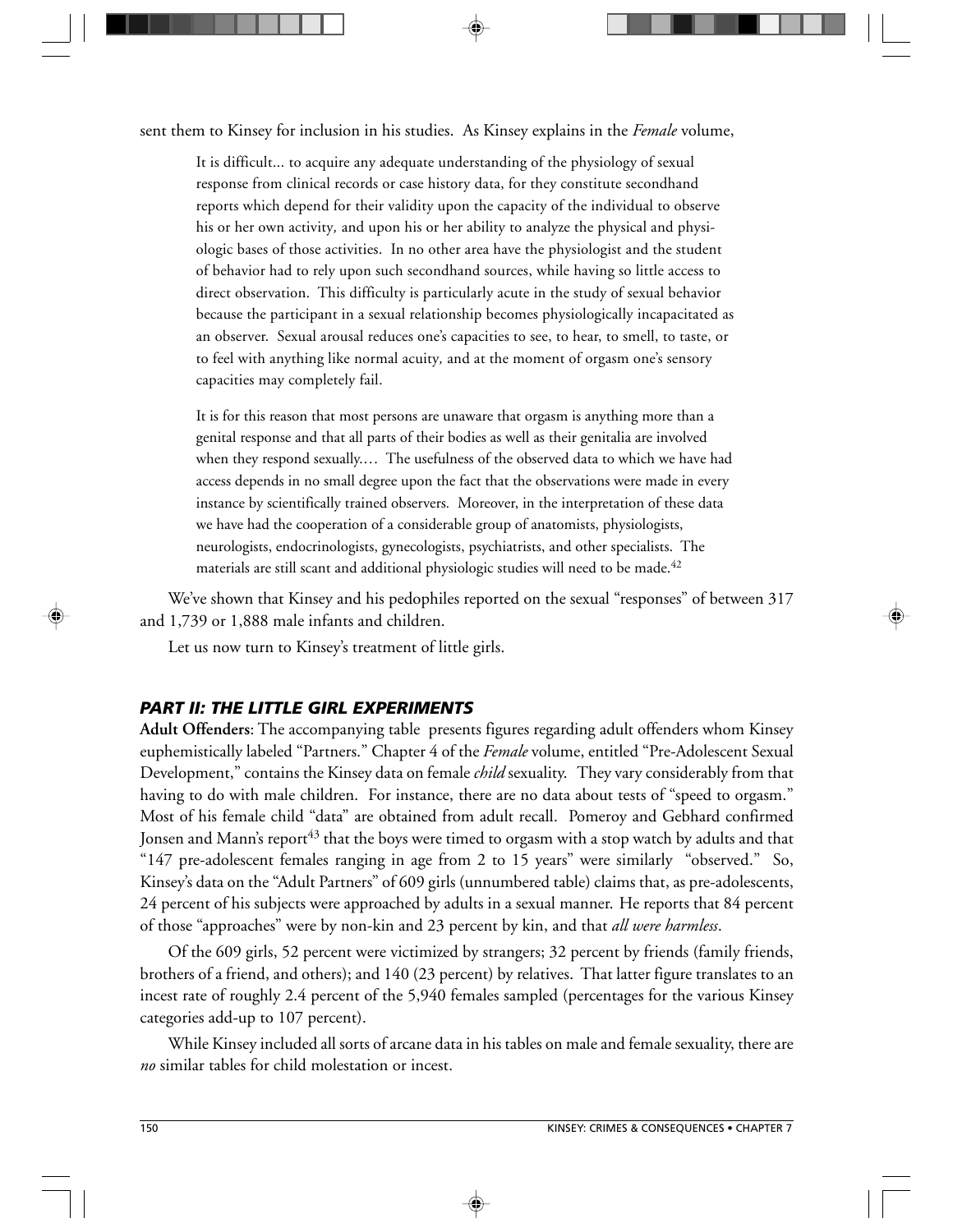As noted earlier, Kinsey termed adults who had sexual intercourse with their children the children's "partners." Sexual activity was called "play." In his listing of relatives, Kinsey does not differentiate the non-biological family (live-in, step, adopted relations) from biological relations. This is critical information for a nation told by sexologists that divorce and live-in partners are harmless and preferable for children over that of a strained marriage.

The Kinsey team presents a small sample of seven girls under four years of age on whom direct sexual experiments had allegedly been performed: "We have similar records of observations made by some of our other subjects on a total of 7 pre-adolescent girls and 27 pre-adolescent boys under four years of age (see our 1948 study: 175-181)."44

The public deserves to know more about those seven (or 147) little girls. In a letter dated March 11, 1981, Gebhard claimed that no follow-up information on any of the children was available. Regarding the 27 boy "subjects" who were also under '"four years of age," Kinsey had stated that "observations made by some of our other subjects" strongly suggesting these small children were sexually tested by older "persons." Subsequent investigation by Yorkshire Television confirmed that speculation.

#### *"ESTHER," INCEST SURVIVOR INTERVIEW FOR "KINSEY'S PAEDOPHILES"45*

*Esther*: My grandfather was a student here... when Alfred Kinsey was here... in a biology class in 1922... My father actually did mail some questionnaires... I believe, to the Kinsey Institute about the sexual abuse that he was doing on me... since 1938, which makes me about four years old... I had to meet with him and with Alfred Kinsey... Alfred Kinsey asked me some questions, was I happy... did I love my daddy? Of course, I was instructed... to be very nice to this man, that he was a very famous man... the conflict of emotions [in the sex abuse] actually ended up in convulsions... it was crying and uncontrollable shaking...

At the very peak of when all the abuse was going on, there was a time when there was a paper in a brown envelope and it... had little questions on it, with little blocks in front of it... but I didn't understand one of the words... orgasm... my father explained to me what an orgasm was. And he asked me to let him know when there was an orgasm. He always

looked at his watch... he said, he had a deadline to meet and you had to send [the paper] away. So he put it in this envelope and I have never seen it since...

...I know he had a... camera that he used, but I don't know how much he took... one incident he could have taken... in the act... There was one time that may have been

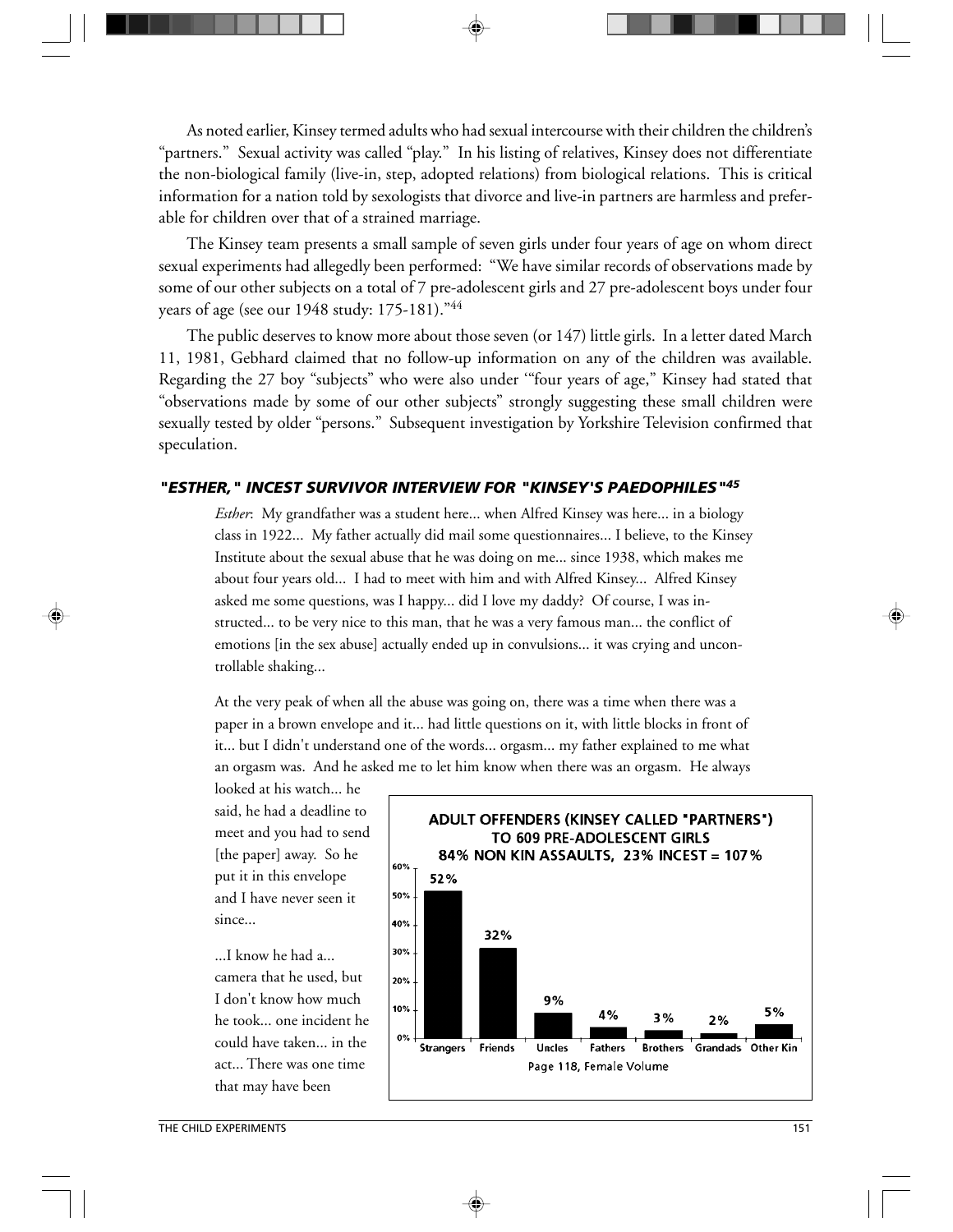

**Alleged Kinsey incest survivor, "***Esther***", at about age 9. (Yorkshire Television outtake.)**



**"***Esther***" at Indiana University, recently, which still houses and supports the Kinsey Institute. (Yorkshire Television outtake.)**

photographed... there was one time when I do remember it [a movie camera] was running and he says, oh, don't pay attention to that.

...I think what he did, at least in my case was use the figures for incest in the 1953 book... Now I understand, they have passed on that incest information onto someone else who is publishing a book and that makes me angry... They didn't ask my permission to publish...

...I went into a psychologist myself and I found Kinsey's lies coming right back at me. And then I realized that the Kinsey Institute is teaching the psychologist, I just got through paying money to see.. most people seek [help] from a psychologist or psychiatrist that was trained by [Kinseyans].

[The Kinsey books] are republished... reams of that information is going to be used in our public schools and perpetuate the lie again. Who is financing it...?

*Those archives need to be opened up so people can understand that if they feel they were connected with the*

*Kinsey Institute that they can go back and know for sure*... **they used me** and they used those children and that is a terrible way to feel, to feel that you've been used for a lie, and they perpetuated it *so that it would happen again*...

My grandfather's perpetuation to my father was generational, and I think that's what Alfred Kinsey was after... They didn't think that molesting children was wrong, so they didn't want to interrupt it, the abuse that was going on. They wanted that to continue, that is what they are doing this book for... [re-release of the Kinsey Reports, 1998]

The names of some or all of the children are in the Kinsey records. In fact, during his November 2, 1992, phone interview, <sup>46</sup> Gebhard stated that the Institute has the names of "some" of the children who were so used: "Most of the cases we don't have the names of the children, but there are a small number of cases where we do have some names."47

# *RECORDS OF 23 YOUNG GIRLS IN "ORGASM"*

There are justified concerns about what happened to these little boys and girls. First, if it is indeed true that seven girls less than three years old were directly observed by the Kinsey team reaching "orgasm,"48 why are they not recorded as a separate group? No precise information (age, family data, race, religion, and other basic demographics) is provided for this unique, and apparently unprecedented, "population sample."

Hyman and Sheatsley have noted that "[o]ne's credulity is occasionally strained by a reported datum which Kinsey presents without qualification."<sup>49</sup> And the "actual observation" of three-yearold girls "masturbating" entailed a highly unethical indeed criminal procedure in the 1930s, even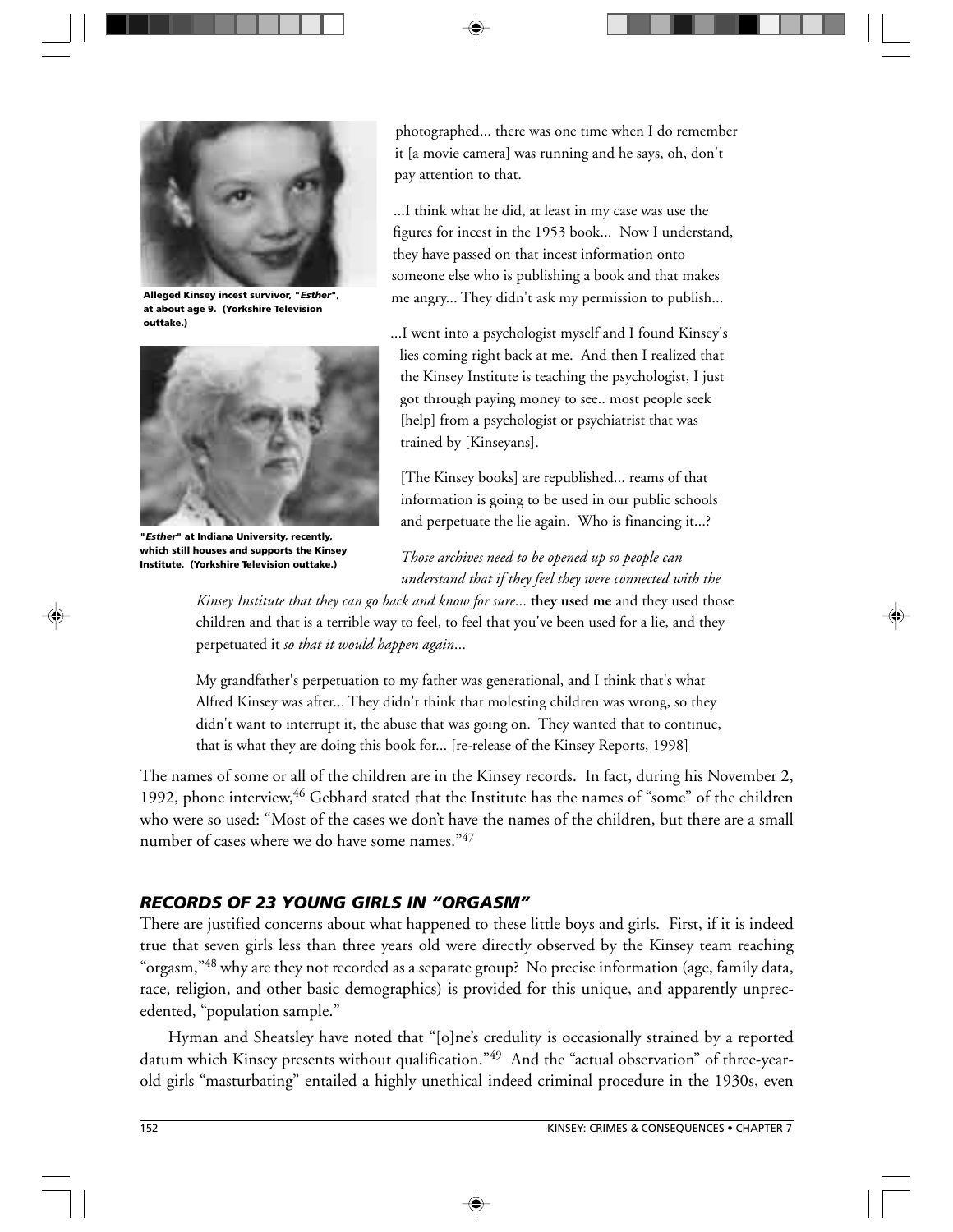today. Hyman was a Rockefeller grantee and a highly respected interview specialist, while Sheatsley was well-known in the world of military analysis. Their article appeared in *An Analysis of the Kinsey Reports*, <sup>50</sup> where they remarked that it was scientifically irresponsible for the Kinsey team to combine direct experimentation with memories gleaned from adult interviews.

The Kinsey team claimed to have witnessed four infant girls reach "orgasm" at less than one year of age. Developmentally, such infants would be nursed or bottle-fed at one year, [perhaps could walk, but perhaps could walk,] but could not speak, could not yet control their bowels, jump, or eat with a fork or spoon, etc. But the Kinseyites were certain that they had attained orgasm!

Kinsey's Table  $10^{51}$  produces the following numbers on "pre-adolescent orgasm from any source."

|     | "Table 10. Accumulative Incidence: Pre- Adolescent Orgasm From Any Source" |              |  |  |  |
|-----|----------------------------------------------------------------------------|--------------|--|--|--|
| AGE | % OF TOTAL SAMPLE                                                          | <b>CASES</b> |  |  |  |
| 3   |                                                                            | 5,908        |  |  |  |
|     | 2                                                                          | 5,862        |  |  |  |
|     | 4                                                                          | 5,835        |  |  |  |
| O)  | 6                                                                          | 5,772        |  |  |  |
| 10  | 8                                                                          | 5.762        |  |  |  |

*KINSEY'S ALLEGED GIRL "ORGASM" DATA (FEMALE, P. 127)*

Having claimed that it had "just recorded" "orgasm" data on one-year-old and three-year-old infants, the Kinsey team later indicated that no orgasm was recorded by age three "from any source."<sup>52</sup> Combining information from Kinsey Table 21<sup>53</sup> and 25 (see below) yields the following information about girls who *allegedly* masturbated to orgasm. Whether the girls had the adult "help" that Kinsey admits in the *Male* volume is concealed:

| IIIAJI VI\PAI IVIV | <i>DAIA (I LIVIALL, FF. 177 &amp; 100)</i> |                    |
|--------------------|--------------------------------------------|--------------------|
| AGE.               | PERCENTAGE                                 | <b>ORGASM</b>      |
|                    | (Table 21, P. 177)                         | (Table 25, P. 180) |
| 3                  | $1\%$ (of 5,913)                           | $0\%$ (of 5,913)   |
|                    | $4\%$ (of 5,866)                           | $2\%$ (of 5,866)   |
|                    | 7% (of 5,841)                              | $4\%$ (of 5,838)   |
| 10                 | 13\% (of 5,808)                            | 8\% (of 5,802)     |
| 12                 | 19% (of 5,784)                             | 12% (of 5,778)     |
|                    |                                            |                    |

*GIRL "MASTURBATION" DATA (FEMALE, PP. 177 & 180)*

While fluctuating totals are not explained, another contradiction emerges: the sample size for orgasm from one source—masturbation (Kinsey's Table 25; Figure 5 above)—is larger than the sample size for orgasm from all sources (Tables 10 and 147) for ages three, five, seven, 10, and 12. If lack of orgasm by age three is *explained as a problem of recall*, as Kinsey claimed (Table 25; Figure 5 above), then the 23 girls under three years of age to whom Kinsey referred on page 105<sup>54</sup> (not merely the seven noted earlier) would also have been "direct observation" subjects.

Typically, according to Kinsey, the statement about "just" recording the baby "orgasms" was made alongside *recollections* by adult women of orgasms they allegedly experienced as children.55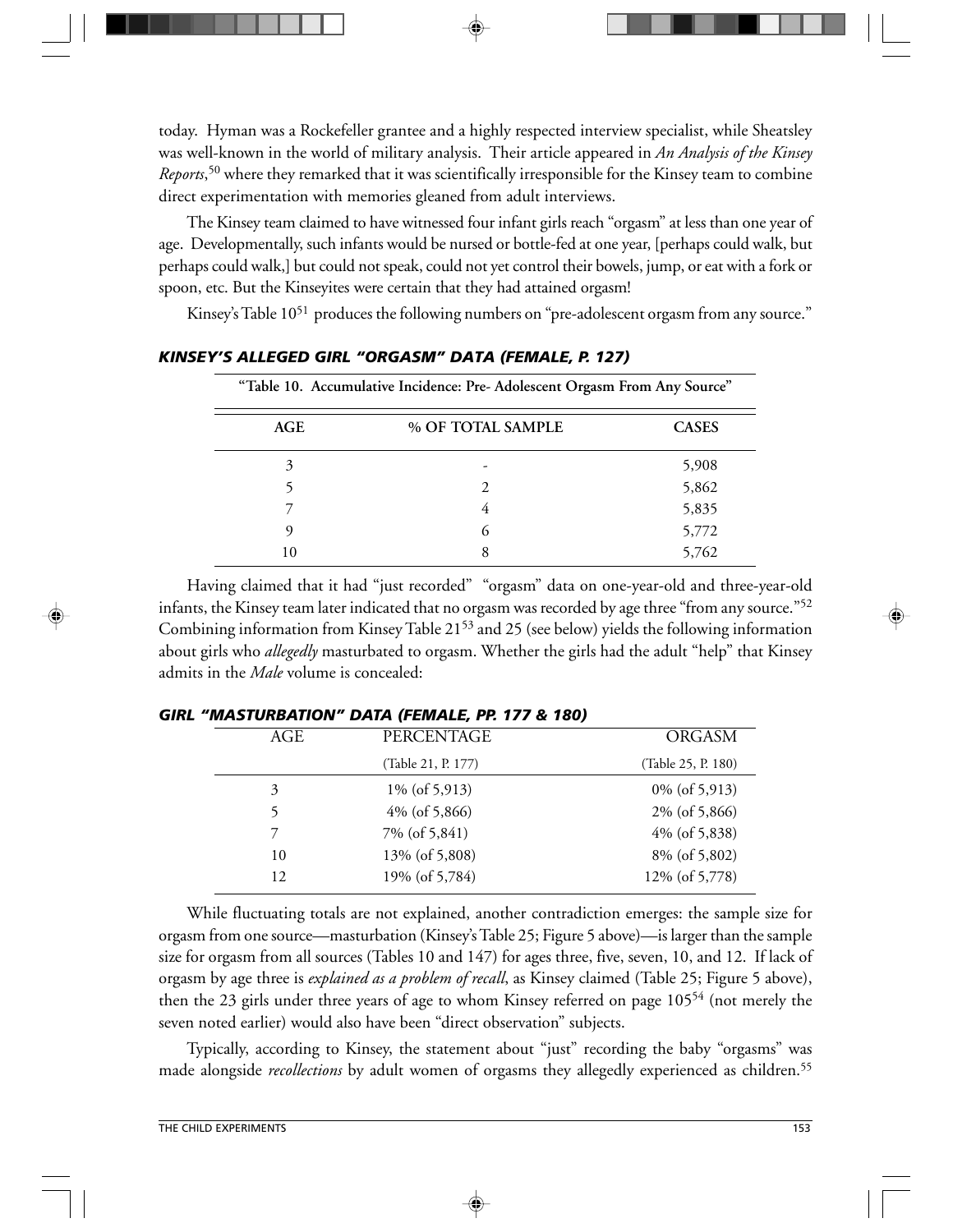Such information is essentially worthless unless we know the truth about the interviewers and those interviewed. Following is an oft-quoted graphic description from the *Female* volume about an "intelligent mother" who allegedly frequently observed her threeyear-old masturbating:

> Lying face down on the bed, with her knees drawn up, she started rhythmic pelvic thrusts, about one second or less apart. The thrusts were primarily pelvic, with the legs tensed in a fixed position. The forward components of the thrusts were in a smooth and perfect rhythm which was unbroken except for momentary pauses during which the genitalia were readjusted against the doll on which they were pressed; the return from each thrust was convulsive, jerky. There were 44 thrusts in unbroken rhythm, a slight momentary pause,



**Another picture from Indiana University's "Uncle Kinsey" publicity series (with Martin's daughter).**

then 10 thrusts, and then a slight momentary pause, 87 thrusts followed by a slight momentary pause, then 10 thrusts, and then a cessation of all movement. There was marked concentration and intense breathing with abrupt jerks as orgasm approached. She was completely oblivious to everything during these later stages of the activity. Her eyes were glassy and fixed in a vacant stare. There was noticeable relief and relaxation after orgasm. A second series of reactions began two minutes later with series of 48, 18, and 57 thrusts, with slight momentary pauses between each series. With the mounting tensions, there were audible gasps, but immediately following the cessation of pelvic thrusts there was complete relaxation and only desultory movements thereafter.<sup>56</sup>

And on the Yorkshire Television interview, said Gathorne-Hardy:

[Kinsey] was an established professor who could go anywhere and do anything.... [M]oralists go around, horrified at the fact that quote unquote, Kinsey used pedophiles to get information.... Well, it's true that [King]... had intercourse with hundreds of males and females of every conceivable age... His girlfriend did the whole thing with her own daughter.

Apparently, King's "girlfriend" did not merely *record* her daughter's bizarre conduct. This is an admission that she and/or King *caused* the child's behavior.

This alleged "scientific" record has been cited by professionals in law and medicine worldwide. Typically, college sexuality texts by such authors such as Crooks and Bauer cite this page in Kinsey as evidence that children under age three are capable of orgasm. Future teachers, doctors, and other professionals, as well as parents, are told that "intelligent" parents should not be disturbed by such activities.

Though graphic, anecdotal stories are hardly science, when they were couched in scientific verbiage by Kinsey they helped pave the way for intimate physical examinations of children in their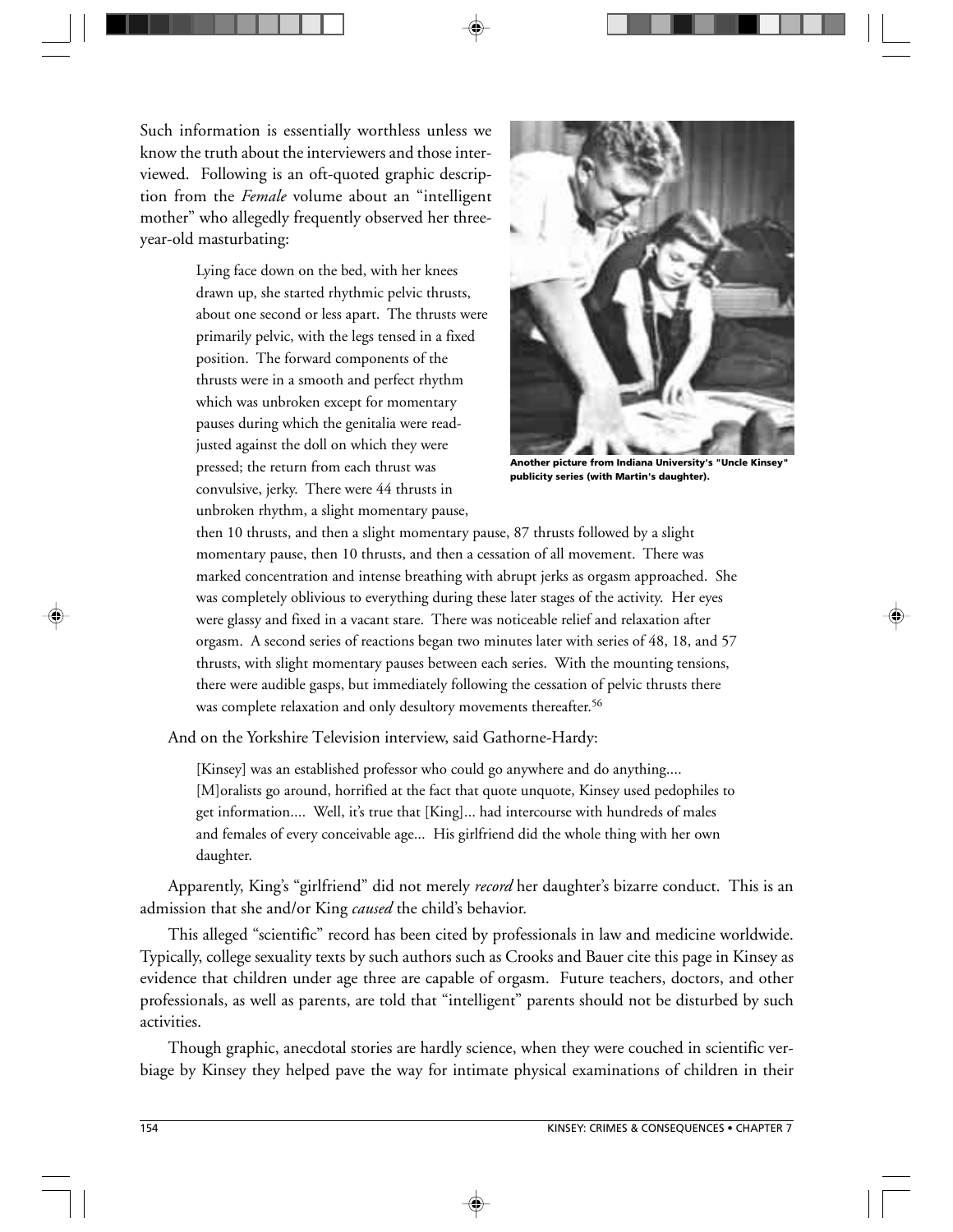schools. For instance, the "Tanner Maturation Guide"57 claims the areola size of the breast and the presence of pubic hair determine whether a child is physically mature enough to play school sports. Using that guide, children in New York were required to strip so they could be examined to see if they were qualified for team sports. One New York mother was impelled to file suit against her daughter's school, rather than allow her youngster to undergo the humiliation and embarrassment of a nude examination by her female coach.<sup>58</sup>



*GIRL'S SEXUALLY VICTIMIZED BY MEN AND OLDER BOYS (FEMALE, P. 118]*

|            | $\sigma$           | $\sigma$                 |                      |
|------------|--------------------|--------------------------|----------------------|
| <b>AGE</b> | % OF ACTIVE SAMPLE | <b>AUTHOR'S ANALYSIS</b> | <b>%TOTAL SAMPLE</b> |
| 4          | 5                  | 52                       |                      |
| 5          | 8                  | 83                       | 2                    |
| 6          | 9                  | 94                       | 2                    |
|            | 13                 | 135                      | 3                    |
| 8          | 17                 | 177                      | 4                    |
| 9          | 16                 | 166                      | 4                    |
| 10         | 26                 | 270                      | 6                    |
| 11         | 24                 | 249                      | 6                    |
| 12         | 25                 | 260                      | 7 [sic, should be 6] |
| 13         | 19                 | 197                      | 6 [sic, should be 4] |
|            | 1,039              | 1,682 Girls Molested     | 4,407 Females        |

"Ages of Females Having Adult Contacts"

Another Kinsey table of girls under age 13 "Pre-Adolescents" is captioned "Age of Females Having Adult Contacts" (p. 118). It includes figures for pre-adolescent females who were sexually molested by males over *15-years-old*. (My daughter would not count as a molestation victim since her rapist was 13-years-old.) Similar to other Kinsey team data, it entails a confusing and incoherent set of numbers. Clarence Tripp offers a few thoughts beyond quantification; beyond Kinsey's numbers. It would have been helpful to the public in 1948 to read his descriptive narrative about King's "fit problem,"

The children thought he was wonderful.... There was no force, no damage, no harm, no pain..*..* Well, there were two instances in which a young boy or girl – I think it was a girl— agreed to the sexual contact but then they found it very painful and yelled out when it actually took place. This was because they were very young and had small genitalia and [King] was a grown man with enormous genitalia and there was a fit problem.

Kinsey catalogued some adult-child "contacts" of his girl victims, but such details as Tripp's "fit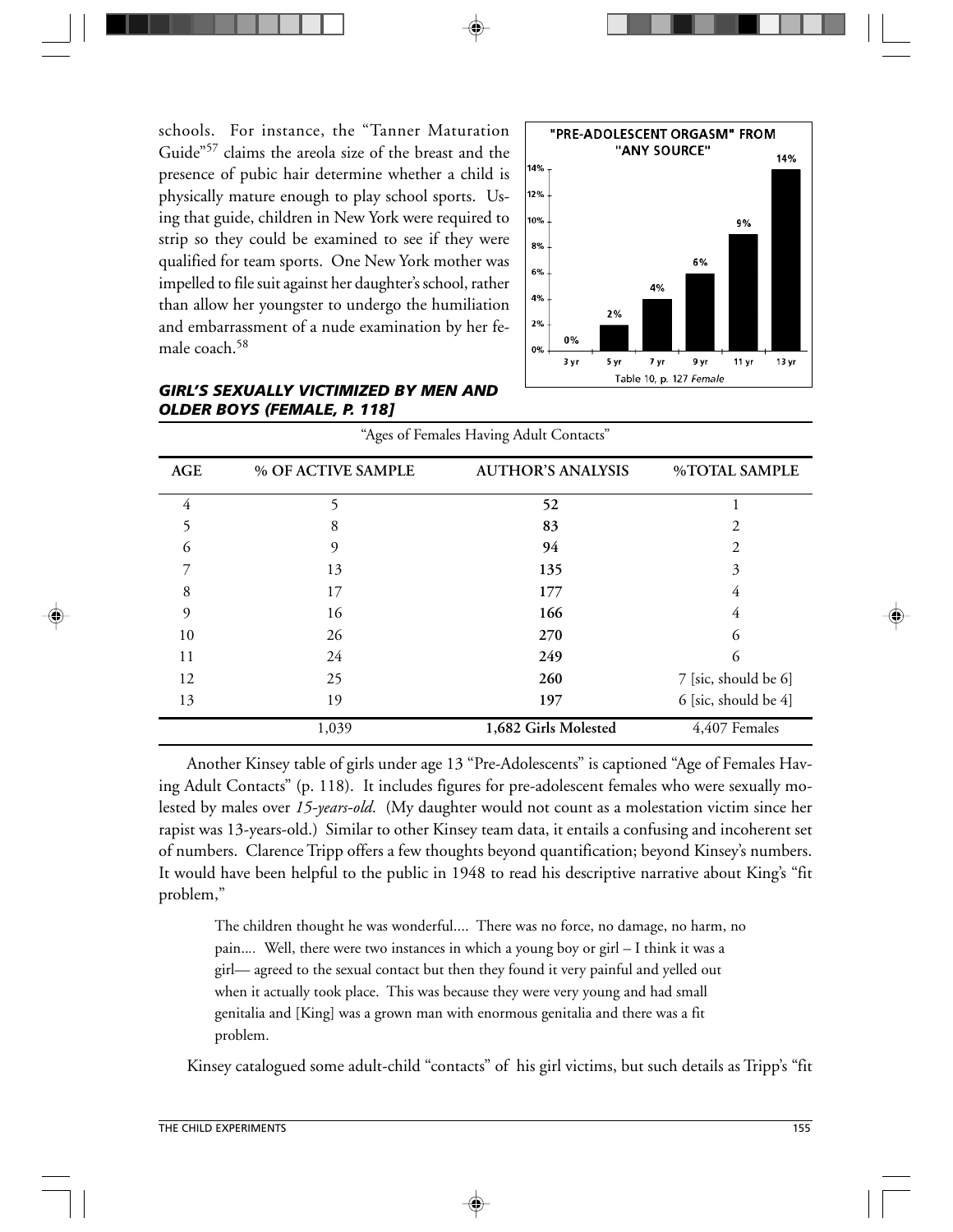problem," when "they were very young" were not revealed to the millions of Kinsey readers and Kinseyan disciples.

"Age" in the adjacent Figure refers to that at which a sexual approach by an adult male was recalled. The "% of Active Sample" appears to refer to 1,039 women who, Kinsey claimed, recalled an adult male molestation or attempted molestation. The shadowed column, added by this author, is a rough estimate (by age) of the number of girls who allegedly recalled molestations. And "% of Total Sample" refers to the 4,407 women who are not viewed as "active" molestation victims. The figures leave much to be interpreted by the reader.

This crucial and revealing table, as does virtually all of Kinsey's data, falls short of the "meticulous" taxonomic "perfection" attributed to Kinsey by Indiana University, the Rockefeller Foundation, and almost all of Kinsey's supporters. Kinsey's child data were never challenged by anyone other than this author.

It should be noted that 32 girls were actually raped, even according to Kinsey's data (3% of 1,075), while the rest were subjected to exhibitionists or fondling. Kinsey states on page 120 that the men and boys exposed themselves specifically to upset the little girls, and that the offenders gained pleasure from seeing the "fright or surprise or embarrassment" on the children's faces. He discounted the "harm" factor, claiming that the procedure provided "a source of pleasure to some children." According to Kinsey:

- 5% of the molested girls appeared to be "aroused";
- 1% were brought to "orgasm" by the offender(s);
- 80% reported some fear, terror, and/or guilt.

It is unclear why the total number of molested female child victims was reduced from 1,075 (as noted elsewhere) to 1,039, or why the total sample dropped from 4,441 (also noted elsewhere) to 4,407. Moreover, it is a mystery why so much of the scientific world has accepted Kinsey's claim that only one child out of 4,441 *perhaps* suffered some "serious injury" by adult sexual abuse. Or, why the word abuse or molestation never occurs in Kinsey's two books.

# *INCEST OFFENDERS DEFINED AS CHILDREN'S SEXUAL "PARTNERS"*

One technique for hiding information is failure to list relevant words in a book's index. The



*Female* volume claimed to be an objective report on female sexual behavior. Yet the term "incest" does not appear in its 31-page index of some 4,300 entries. (It was, however, listed once in the *Male* volume.)

The Kinsey team allegedly recorded when children were molested by Kinsey's "adult partners," as recalled by female interviewees from childhood. You will recall Pomeroy's claim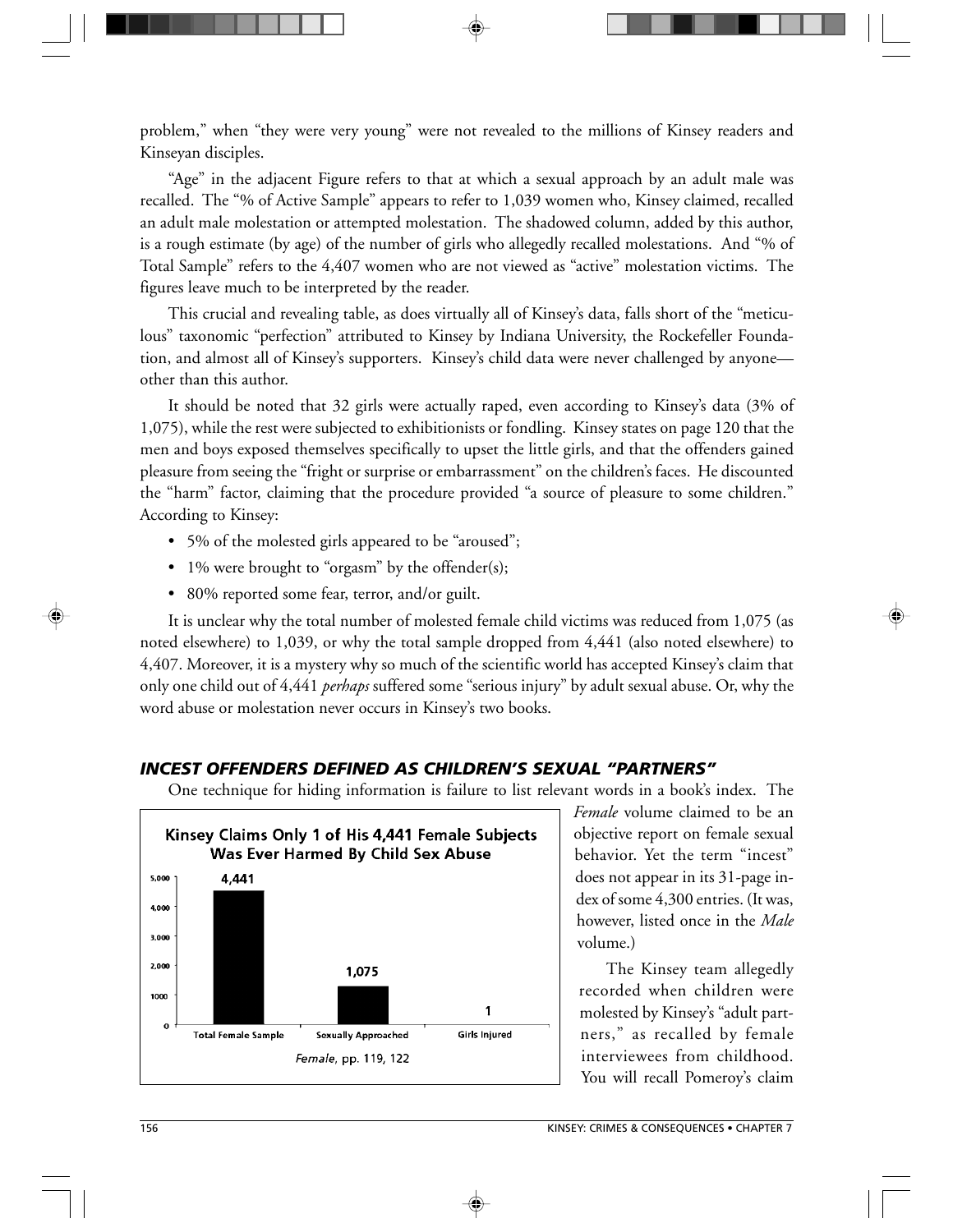that Kinsey chose terms meticulously, avoiding "euphemisms" that would distort meanings. Kinsey used the euphemism "partner" to mask adult molesters, pedophiles, and others who sexually assault children. The use of the term "partner" suggests the activity was mutually agreed upon. It serves to discount the harm resulting from adult sexual abuse of children. As reported by Donna Friess and Esther White (see extensive endnotes), Kinsey's incest data had, and continues to have, a dramatic impact on children. In fact, those who have suffered from the abuse perpetrated by Kinsey's pedophiles may yet obtain access to the files sequestered at the Kinsey Institute. According to Gathorne-Hardy, who believes that "As a scientist I thought Kinsey was marvelous, exemplary," the Institute fears that some of Kinsey's victims may yet come forward:

[The Kinsey Institute] is nervous, people will read the journals and identify someone in them. [King] described having sex with this... little girl, this little boy or this man or this pig.... I think the Kinsey Institute felt... right wing figures... would pluck out things.... I think they are right to keep them undercover because they are not dealing with scrupulous scholars, they are dealing with people out to wreck them... there are descriptions of [King] buggering boys nigh on 13 ...[who] doesn't enjoy it. I mean it's quite sort of harsh stuff some of it.

The pedophile claim that adult sex with children is harmless has obtained a large following during the last half-century. Current estimates of "one in four females (and one in seven boys) having been molested by age 18"<sup>59</sup> suggest that American children are today experiencing unprecedented rates of sexual abuse.

Figure 9 presents figures from Kinsey's table on prepubescent girls and their adult "partners." This author has added a "victim" data column for clarification. As noted earlier, an incest rate of 2.4 percent (147 cases among the 5,940 female subjects) was indicative of a serious problem for society in general and law enforcement in particular. From the Kinsey team's child-sex normalcy perspective, however, there was a motive to obscure the data. And again, Kinsey's "% of Active Sample" category totaled 107 percent, which reflects Kinsey's pattern of well-funded bad statistics. Are there 645 child abuse victims (based on his percentages) or are the added 36 cases multiple abuses? For a study alleged to be the most "meticulous" work on sexuality ever conducted, Kinsey actually hides the number of child victims in both his *Male* and *Female* volumes.

|                         | % OF ACTIVE   | [AUTHOR'S ANALYSIS]      |
|-------------------------|---------------|--------------------------|
| <b>ADULT "PARTNERS"</b> | <b>SAMPLE</b> | [Number of Girl "Cases"] |
| Strangers               | 52            | 317                      |
| Friends/Acquaintances   | 32            | 195                      |
| Uncles                  | 9             | 55                       |
| Fathers                 | 4             | 24                       |
| <b>Brothers</b>         | 3             | 18                       |
| Grandfathers            | 2             | 12                       |
| Other Relatives         |               | 30                       |
| <b>Cases Reporting</b>  | 609           | 651                      |

#### *RELATIONSHIP OF ADULT TO GIRL INCEST "VICTIMS" ADDED TO KINSEY'S ORIGINAL UNNAMED TABLE [FEMALE, P. 118]*

**"Author's Analysis:" This column was added to show the actual number of children represented by Kinsey's percentages.**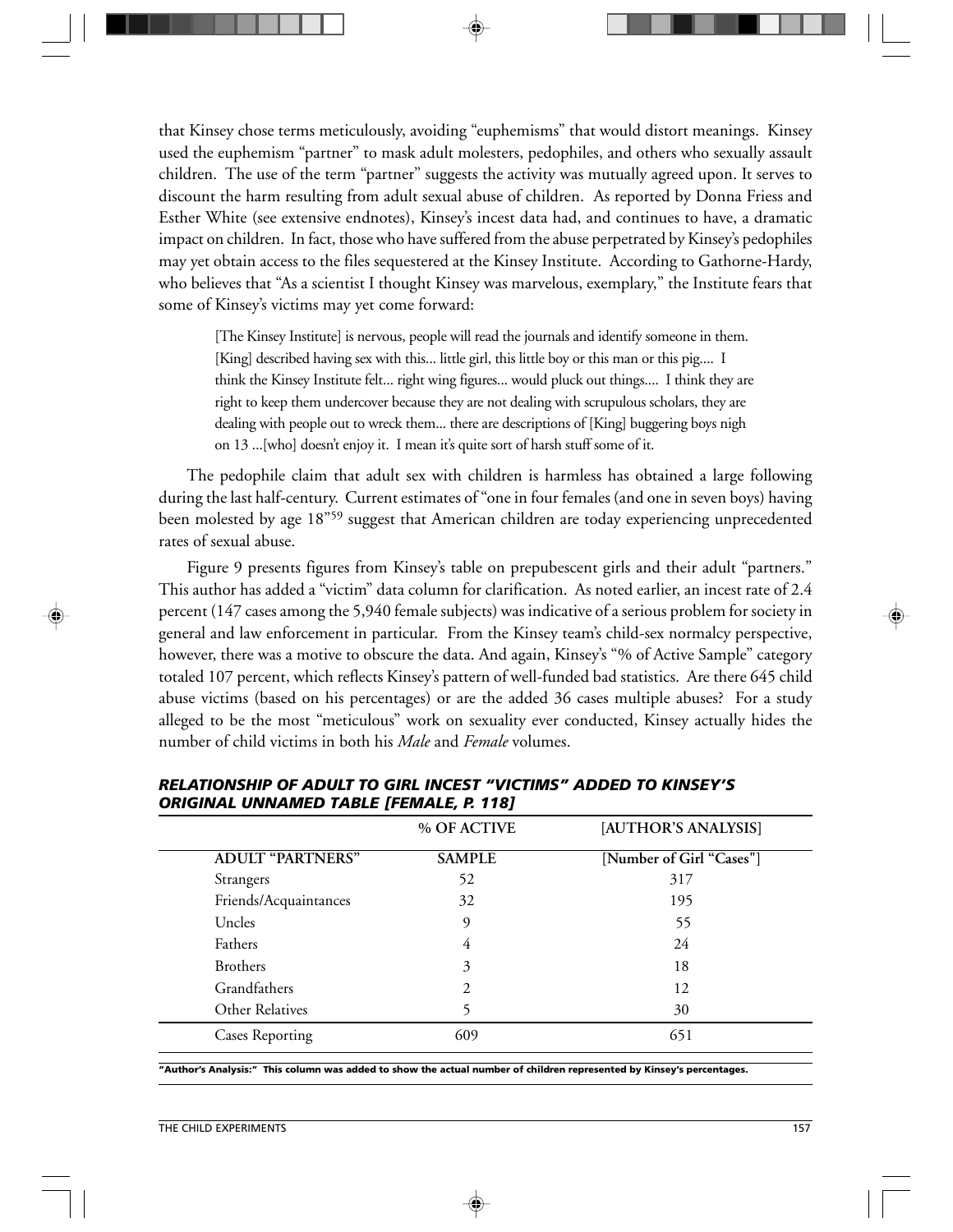Among the many aspects of incest that the Kinsey team opted to ignore were,

- number of resulting pregnancies;
- number of resulting abortions;
- relationship of victim to perpetrator (father, brother, uncle, stranger, etc.);
- instances of venereal disease;
- number of girls victimized by more than one relative;
- duration of the incestuous relationship;
- number of offenses per child;
- number of girls who reported their ordeal to parents and/or authorities;
- ages at which the offenses occurred;
- number of victims battered, blackmailed, or photographed for pornography;
- number of girls given pornography as model behavior to copy;
- number of victims attempting suicide;
- number of victims subsequently entering prostitution or becoming substance abusers.

The list could to on and on. Failure to raise such points suggests a strong—indeed pathological bias aimed at blinding readers and other researchers to the critical, often life-threatening situations facing boy and girl victims of incestuous abuse. Kinsey purged all homosexual incest from his report.

Many persons responded to Kinsey's call for diaries and sexual calendars. They were "solicited" and "urged" to keep records of any future or on-going "outlets."60 One woman's recollection of her grandfather includes the "forms" he mailed to the Kinsey Institute, on which he apparently recorded his sexual abuse of his granddaughter, and her alleged "responses." Kinsey states,

Many of the calendars have come from scientifically trained persons who have comprehended the importance of keeping systematic records. Many of the calendars are a product of our call for such material in the Male volume.… Persons who… are willing to begin keeping day-by-day calendars showing the sources and frequencies of their outlet, are urged to write us for instructions.<sup>61</sup>

Follow-up data on the child molestation and incest cases have, according to the Kinsey Institute, been maintained from time to time, but are yet to be made public. It is understandable, since the team sought-out actual and potential offenders and urged them to keep records of their future planned sex acts with children to "help science." The recent admissions by Gathorne-Hardy, Paul Gebhard, and Kinsey Institute Director Bancroft that the Institute has some of the abused children's names, and some of the original child abuse data, confirms that the information has been, and is being, deliberately suppressed.

If, as the Kinsey team claimed, a parent was always present during interviews, and if the name of each subject was coded in the Institute data base, why cannot the children be traced? And why was there apparently no follow up to determine their subsequent physical and emotional status? Such data could have helped to confirm or refute Kinsey's allegation that adult sex with children is harmless.

Childhood incest and the sexual abuse of women has been shown to result in; divorce, battery of wives and children, jealousy and rivalry between mothers and siblings, obesity, anorexia, venereal disease, pregnancy, abortion, attempts to run away, suicidal ideation, and suicide, promiscuity, "voluntary" and forced prostitution and/or pornography, addiction to alcohol and drugs, early marriage, incest on younger siblings and later child victimization.<sup>62</sup> All are current, commonly recognized variables of the incest victim profile.<sup>63</sup>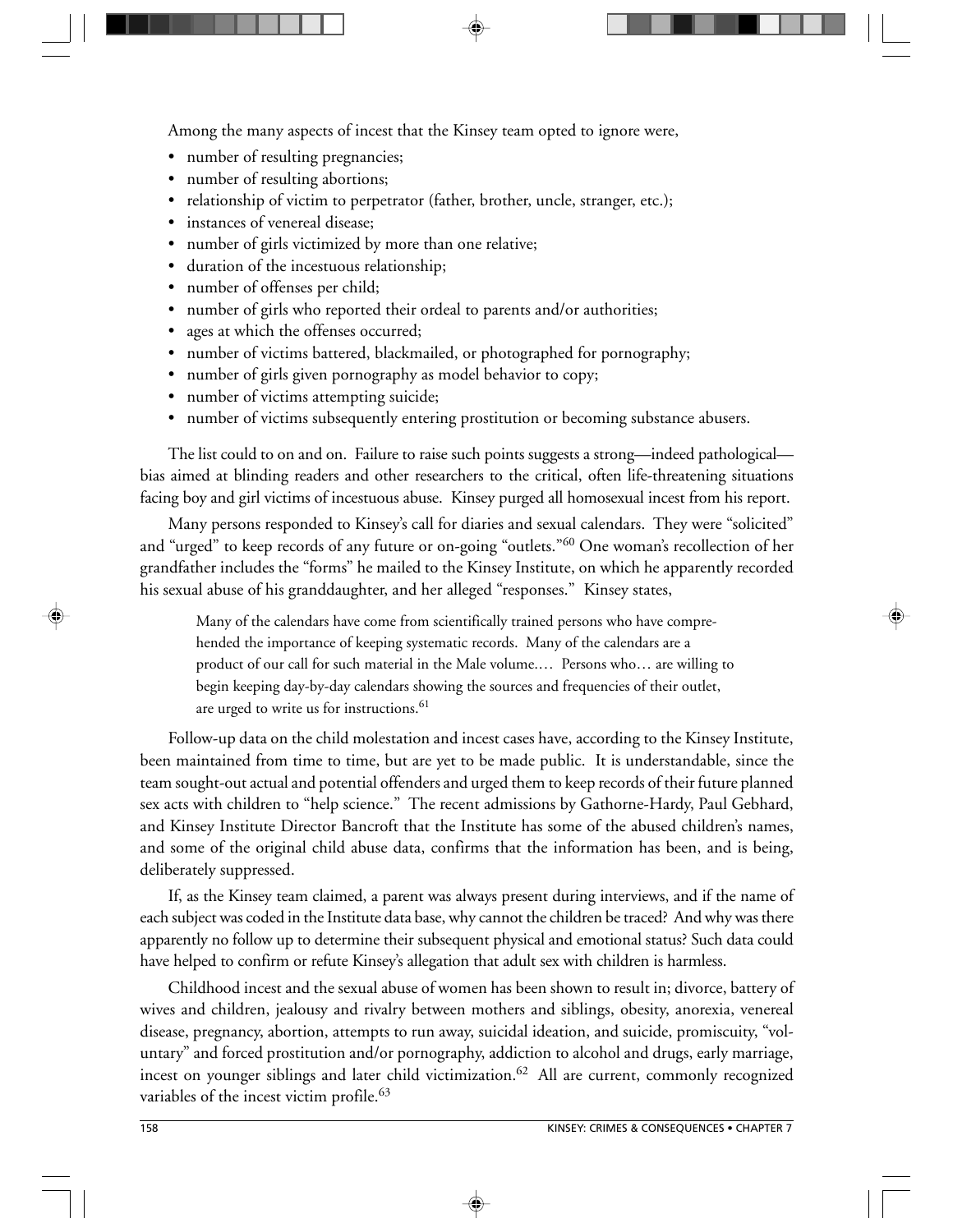As academic dean of the Institute for the Advanced Study of Human Sexuality, Kinsey co-author Wardell Pomeroy sanctioned incest as beneficial when advising readers of *Penthouse, Chic*, and other pornographic magazines. He based his position on Kinsey Institute data supposedly supporting the notion of "positive incest." Pomeroy stated in his sexuality text, *Girls and Sex* (1969), that the "medical" reasons for "the incest taboo" are that "the children of an incestuous union will be likely to inherit the outstanding good characteristics of both [parents]."64

Hardly. The *British Medical Journal*, reporting on studies of first generation father-daughter and brother-sister incest births, ignoring the emotional costs, found 42 percent to be apparently normal, 58 percent diseased, retarded, or still-born.<sup>65</sup>

During a December 1977 *Penthouse* interview, past Kinsey Institute Director Paul Gebhard also claimed that incest was harmless. With their reputations enhanced as Kinsey co-authors, the opinions of Pomeroy and Gebhard have been widely quoted by others, and cited authoritatively in state and federal court decisions (see Chapter 9, "Kinsey and the Law").

Kinsey's incest data were requested from the Institute by this author in 1981. In his reply, Director Gebhard stated that it had been passed along to Warren Farrell, who was said to be working on a book entitled, *The Last Taboo: The Three Faces of Incest:*<sup>66</sup>

We omitted incest (in the *Female* Report), except for one brief mention, because we felt we had too few cases: 47 white females and 96 white males, and most of the incest was with siblings. We have turned our incest data over to Warren Farrell to supplement his larger study which I think is still unpublished. $67$ 

Gebhard's letter underscored the contradictions of the Kinsey incest data. The *Female* volume listed 147 instances of female incest victims, (23 percent of the 609-subject "Active Sample"), not 47.68 Moreover, most of the incest alleged by the team was committed by uncles and fathers not by "siblings." Again, Kinsey says nothing about whether these incest offenders were biological or non-biological (step family/adoption) kin.

As of this writing, Farrell's "positive incest" book remains unpublished.

#### *SEXUALIZED IMAGES OF CHILDREN*

According to *Newsweek*, Kinsey Institute Director June Reinisch once stated that she found the Institute's "collection of child pornography so distasteful... that she cannot bear to look at it."69 Yet Pomeroy and Gebhard both reassure their audiences that adult sex with children, including incest, is not only harmless, but in some

**adults in the past, as "soft" pornography entered the home, sexual abuse by older children has become an increasing problem.**



**findings showed children "derived definite pleasure" from their experiences.**

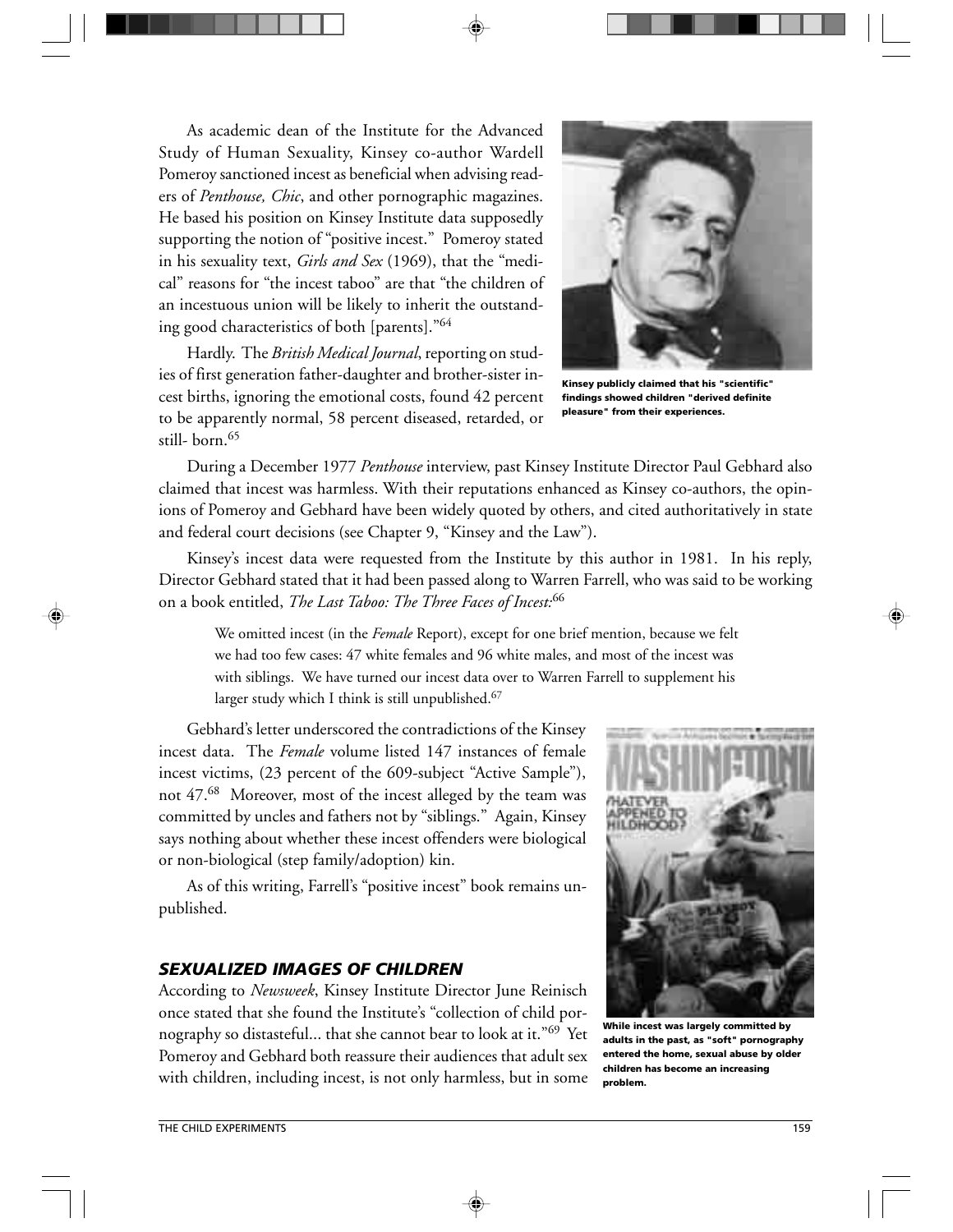

**Pomeroy wrote about the "benefits" of incest for** *Penthouse Forum* **consumers.**

#### FORUM VARIATIONS

| <b>AMEL Addition</b>                                                                                                                                               | <b>BEETING JENNYALZ Av</b>                                                                                                                          |
|--------------------------------------------------------------------------------------------------------------------------------------------------------------------|-----------------------------------------------------------------------------------------------------------------------------------------------------|
| <b>NETTERSTON</b>                                                                                                                                                  | a Frimmi platford                                                                                                                                   |
| topic forested district to E.S.P.OT.                                                                                                                               | <b><i>SERVICE MERRING</i></b>                                                                                                                       |
| could chance you city think                                                                                                                                        | MARKETIN'S PROGRESS ALC:                                                                                                                            |
| <b>Business Printed Business And Con-</b>                                                                                                                          | 2811 TRUSHER-Avenue 1 10                                                                                                                            |
|                                                                                                                                                                    | 120910-01020-01020-01020-0                                                                                                                          |
|                                                                                                                                                                    | Glassificans Address provided and KAY 4-ME travel Three Global annually power appear<br>his declare of I control to a state year, twist the product |
| <b>Road of a Allian Associate</b>                                                                                                                                  | August Copper For Case (Selling), price was Minimum                                                                                                 |
| County Church 455116; PRILIATTS                                                                                                                                    | <b>LINCOLNTON AANGUING TEACH FOOD</b>                                                                                                               |
|                                                                                                                                                                    |                                                                                                                                                     |
|                                                                                                                                                                    | <b>GARDEN</b>                                                                                                                                       |
|                                                                                                                                                                    |                                                                                                                                                     |
|                                                                                                                                                                    | ___                                                                                                                                                 |
|                                                                                                                                                                    | and collected the process and at making and of the party                                                                                            |
|                                                                                                                                                                    | to an except the detection of the contract of the                                                                                                   |
|                                                                                                                                                                    |                                                                                                                                                     |
| <b>BAVILL ATMOSPT ON ALL ADDITIONAL</b>                                                                                                                            | <b><i>ARTHUR IS STARTING TO AN ARTIST</i></b>                                                                                                       |
| 2 0444 (FIFE & Automotive Association of the United States                                                                                                         |                                                                                                                                                     |
| <b>GARD TAUTS AVA</b>                                                                                                                                              |                                                                                                                                                     |
| Drivelen - Roll Andrewaterman                                                                                                                                      | <b>State College Co., \$10 Winners</b>                                                                                                              |
| In the play and the date of previously contributions of the date of a 19 mil-                                                                                      |                                                                                                                                                     |
| BAT GOARD COR  producers Traced Traces was fillmooks if why they be a detailed<br>and (ii) intervals as a call company to business entropy in a structure above as |                                                                                                                                                     |
| <b>DORFF SEXIED IN AIL AN: III) INSIDE FORE AANT/TANK HAAFTER</b>                                                                                                  | <b>Manager Street</b>                                                                                                                               |
| (photos) is a state at a factor of three stands also drag in the con-                                                                                              |                                                                                                                                                     |
| SEARCH COUNTY AT A part from the construction of the county of the con-<br>Edministrates And Links dealers address down 19-April 10-Hartes St.                     |                                                                                                                                                     |
| presented all fill computer of a computation product that in computing the primation of restricts.                                                                 |                                                                                                                                                     |
| SALVANIA PHROGRAPHIC CONTRACT CONTRACTOR IN A MONARCHISECO ANGELES                                                                                                 |                                                                                                                                                     |
| Sand in this case, and is a security and provided the product of the contract construction                                                                         |                                                                                                                                                     |
| the parameter from Mini-1 continued better and from the resident to the<br>\$950 FTTD Auto can be deletioned with and care a firm                                  |                                                                                                                                                     |
| Engineering to the many thy hangy-round. His also any contract of                                                                                                  |                                                                                                                                                     |
| three contract and a second line factory in the set                                                                                                                |                                                                                                                                                     |
| Drive and Publishers, and the process of the con-                                                                                                                  |                                                                                                                                                     |
| RIPLE AFTER JANEA COMPANY SEVERY SUA<br><b>DEMORE EX JONE ELECTRIC DIVISION FINE REPORT</b>                                                                        |                                                                                                                                                     |
| Incare products are granted and all approaches and the first of the                                                                                                |                                                                                                                                                     |
| teri dikuasili iki 4 dagata dada das                                                                                                                               |                                                                                                                                                     |
| The AM FOR THE R. L. LEWIS CO., LANSING, MICH. 49-14039-1-120-2                                                                                                    |                                                                                                                                                     |
| ordered, studentist with challeng republished to editories because of letter<br>dedicating as it lease assembly that managers and a                                |                                                                                                                                                     |
| AND IT DIED A FLA. A meter Department following a life convenient and                                                                                              |                                                                                                                                                     |
| B/S WAS ALL colour FIGAN COLORADOR TO ATTACHMENT BASE                                                                                                              |                                                                                                                                                     |
|                                                                                                                                                                    | <b>CONTRACTOR CONTRACTORS</b>                                                                                                                       |
| Bridde antique du a grand con de de montante de victimide - i<br>THREE CONTENTATION IS also because apply their                                                    |                                                                                                                                                     |
| and any of the party of the company of the contract and                                                                                                            |                                                                                                                                                     |
| The freezed letted, at 21. March 2022 Miles associated and the street                                                                                              |                                                                                                                                                     |
| (400 With CSA) (cases findigenous, and & Research South)                                                                                                           |                                                                                                                                                     |
| mail factor of the Auto And Judge except to "Master on<br>the CARACTER ALL Areas, and PA. 2022 For character and company                                           |                                                                                                                                                     |
|                                                                                                                                                                    |                                                                                                                                                     |
|                                                                                                                                                                    |                                                                                                                                                     |
| FOR THI MANAGER 2003A COTTONS TESTAR                                                                                                                               |                                                                                                                                                     |
|                                                                                                                                                                    |                                                                                                                                                     |
|                                                                                                                                                                    |                                                                                                                                                     |

**Pomeroy sits on the** *Penthouse Forum* **board, alongside a veritable "Who's Who" in the human sexuality traffic.**

instances beneficial. Dr. Pomeroy is on the Board of Consultants for *Penthouse Forum Variations*, a periodical which refers to incest as "Home Sex."

Along with articles and images recommending and demonstrating bestiality, sadism, homosexuality, and bisexuality, *Penthouse Forum Variations* published Pomeroy's article, "A New Look at Incest."<sup>70</sup> It appeared alongside a letter from a supposedly happy incest daughter who wrote, "My early memories of a typical morning when I was five or six are of getting in bed with dad when my mother left for work." The *Penthouse* editor graphically described sex with "father" as "marvelous."71 In his book, *Boys and Sex* (1981) Pomeroy recommended sex with animals as "potentially joyous," unless one is discovered by the inhibited and sexually repressive "Mrs. Grundys" of the world.<sup>72</sup>

Also accompanying Pomeroy's *Penthouse Forum Variations* article was a letter-to-the-editor from an anonymous woman. Entitled, "Another Look at Incest," it graphically described a fiveyear-old girl, deserted by her mother, who lived sexually with her father for years. The youngster was described as healthy and loved. Indeed, the writer claimed that after dating and sleeping around with a number of boys, she planned to marry someone wonderful—like her dad.

Pomeroy "scientifically" reinforced what the reader had just learned about the benefits of incest and adult sex with children. He wrote:

When we look at a cross-section of the normal population (rather than look at a selection of those in prison for incest), we find many beautiful and mutually satisfying and healthy relationships between fathers and daughters. These may be

transient or ongoing, but they have no harmful effects.<sup>73</sup>

Needless to say, Pomeroy never had a "cross-section of the normal population." So, the Kinsey team did not provide any reliable data confirming that "we find many beautiful and mutually satisfying relationships between fathers and daughters... [that] have no harmful effects." Writing about "positive incest" in the December 1977 issue of *Penthouse*, Philip Nobile, erstwhile *Penthouse Forum* editorial director, advocated an end to the incest taboo by calling on the expertise of then-Kinsey Institute Director Gebhard:

Actually, Kinsey was the first sex researcher to uncover evidence that violation of the [incest] taboo does not necessarily shake heaven and earth. Unpublished data taken from his original sex histories (some 18,000 in number) imply that lying with a near relative [incest] rarely ends in tragedy*.* "In *our basic sample, that is, our random sample, only a tiny percentage of our incest cases had been reported to police or psychologists*," states Kinsey collaborator Dr. Paul Gebhard, currently director of the Institute for Sex Research in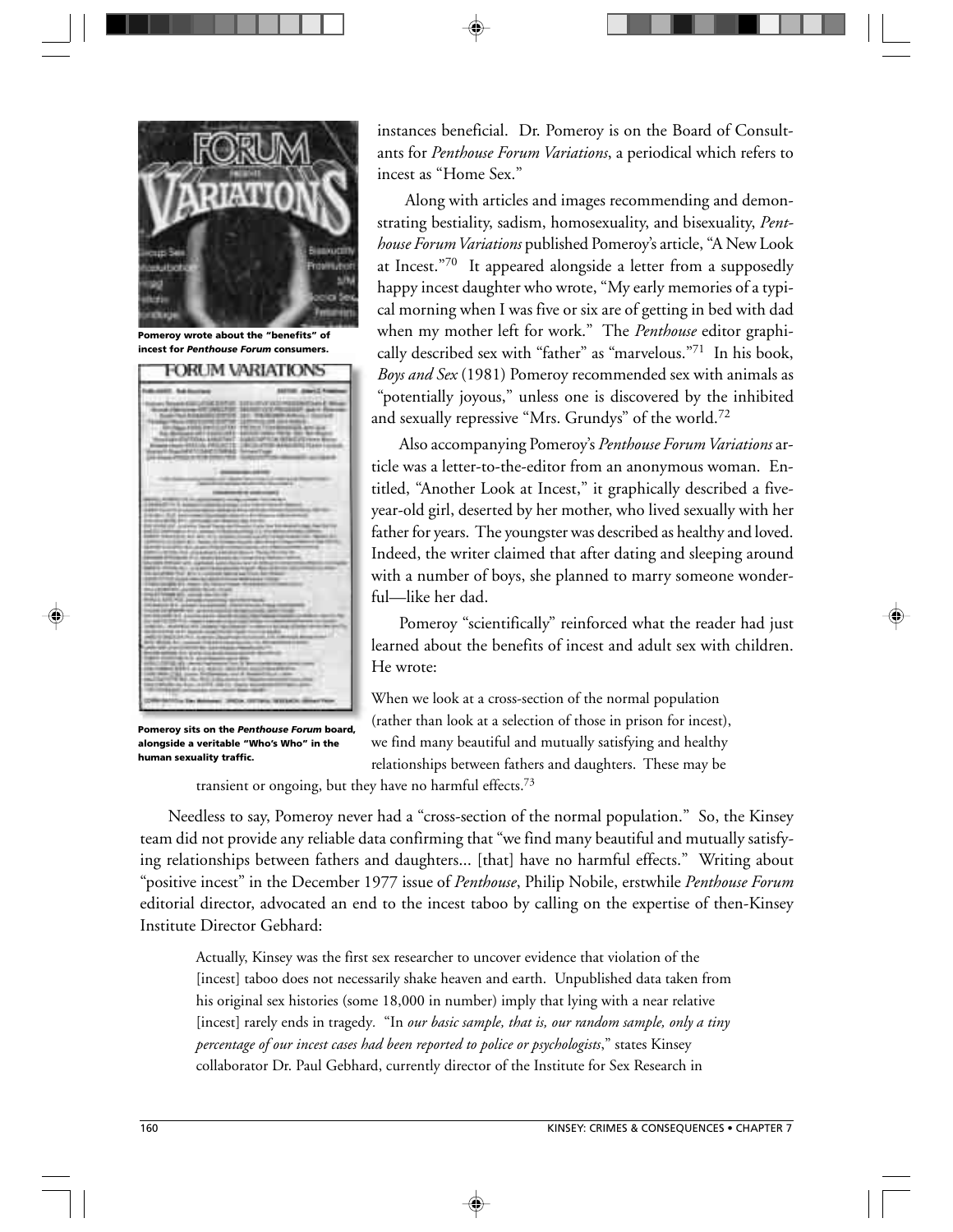Bloomington, Indiana. "In fact, in the ones that were not reported, I'm having a hard time recalling any traumatic effects at all. I certainly can't recall any from among the brother-sister participants and I can't put my finger on any among the parent-child participants." The nation was hardly prepared for such talk in the '50s, but Gebhard is releasing Kinsey's startling incest material for incorporation in Warren Farrell's work-inprogress, *The Last Taboo: The Three Faces of Incest [Emphasis added]*. 74

Interestingly, that was presumably the same "incest material" that Gebhard, in his later letter to this author, claimed entailed "too few cases [so that] we omitted incest, except for one brief mention" in the *Female* volume.

#### *WHO CONDUCTED, TIMED, AND FILMED THE EXPERIMENTS?*

Kinsey's experiments were understandably conducted in secrecy. His zoologist's taxonomic categorization methods are evident everywhere. Many subsequent schools of "sex science" have adopted his zoological methods of collecting, organizing, and classifying. In Kinsey's words:

The techniques of this research have been… born out of the senior author's long-time experience with a problem in insect taxonomy. The transfer from insect to human material is not illogical, for it has been a transfer of a method that may be applied to the study of any variable populations.<sup>75</sup>

Such human sex measurements and categorizing were virtually unknown in the 1940s. According to Kinsey,

None of the older authors, with the possible exception of Hirschfeld, attempted any systematic coverage of particular items in each history, and consequently there was nothing to be added or averaged, even for the populations with which they dealt…. The present study is designed as a first step in the accumulation of a body of scientific fact that may provide the basis for sounder generalizations about the sexual behavior of certain groups and, some day, even of our American population as a whole.<sup>76</sup>

Kinsey effected the sexual reform of "our American population as a whole" via zoological quan-

tification, accumulating copious statistics, tables, charts, measurements and percentages. Kinsey senior researcher John Gagnon, speaking of himself and his colleagues, noted that as a teenager:

> [A local homosexual] plied us with beer and evidence from the Kinsey Report showing that although homosexuality might be a crime and a sin, it was statistically common, phylogenetically normal, and might indeed be pleasurable and profitable. This was my first experience in the use of sexual science for practical goals.… Kinsey wished to justify disapproved patterns of sexual conduct by an appeal to biological origins.… Putting a percentage in front of the topic made it speakable.77

If Kinsey was not responsible for any experimentation on children, as maintained by Kinsey Institute Director John Bancroft and former Director June Reinisch,78 who was? In their attempt to minimize the public outcry over Kinsey's



**A young John Gagnon, sex researcher for the Kinsey Institute and current human sexuality science authority.**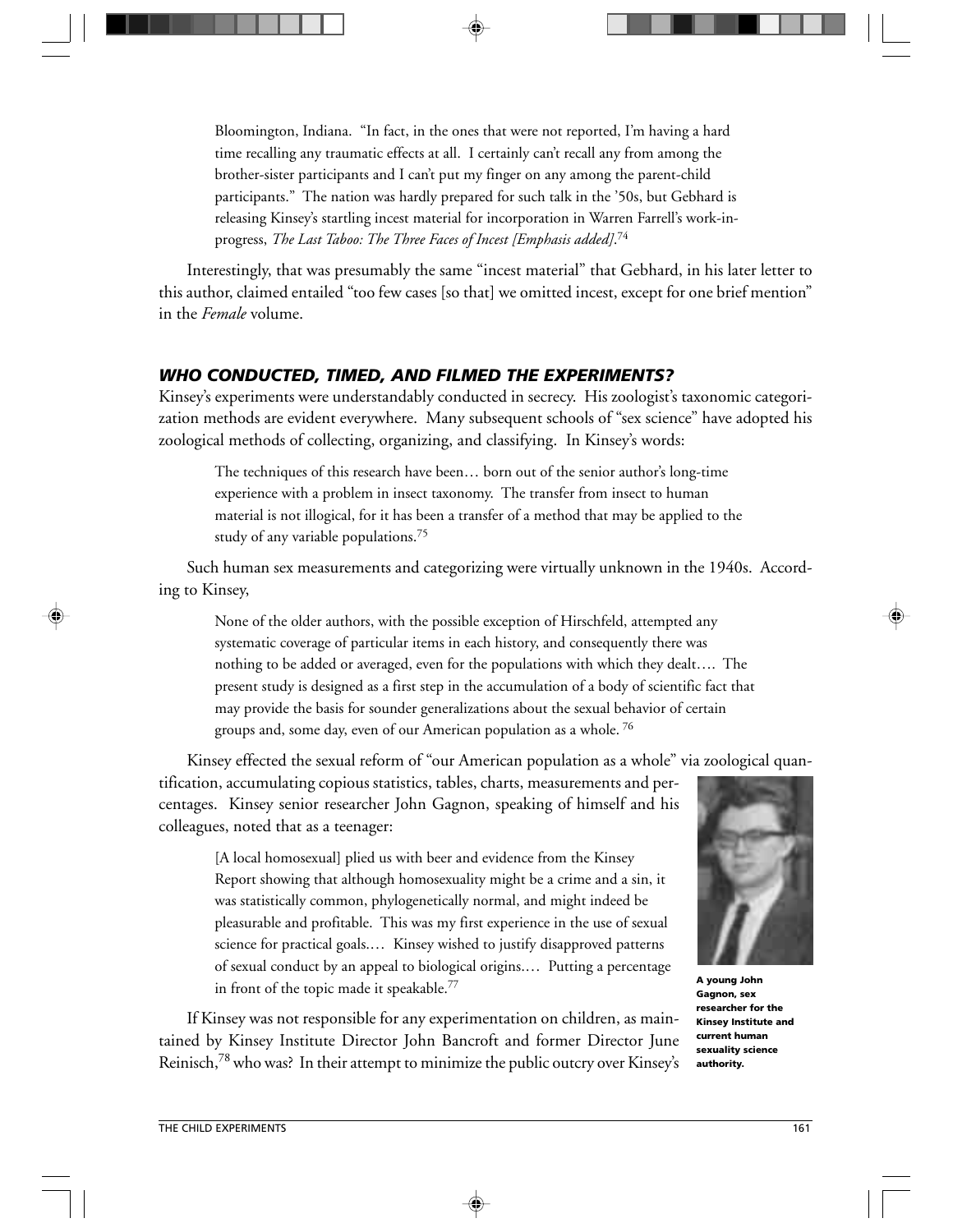scientific solicitation and collaboration with pedophiles, Bancroft, Reinisch, the Kinsey Institute, and Indiana University pointed to a single, anonymous individual. But they never produced a name. Why?

Pomeroy first introduced the mysterious "gentleman," or "elderly scientist," in 1972. The man we now know, (thanks to the Yorkshire television investigative team) to be Rex King, the traveling government surveyor, is called "Mr. X." by James H. Jones in his Kinsey biography. Pomeroy described him as a "quiet, soft-spoken, self-effacing… unobtrusive fellow… a college graduate." In his 1972 book on Kinsey, Pomeroy firmly stated that this "unobtrusive fellow" had sex with 800 children, had been initiated into sex by his grandmother and his father, and had sex with various animals. John Bancroft called their mystery man an "elderly scientist,"78 "educated in some technical field, perhaps holding a college degree,"80 and most interesting, as "an omniphile, an extraordinarily active man" whose "training was in forestry."<sup>81</sup> Jones writes:

Kinsey began his courtship of Mr. X in the fall of 1943… [He] correctly divined that Mr. X longed for recognition and approval. From the beginning, therefore, Kinsey treated him like a colleague, a fellow seeker of truth who had compiled valuable scientific data. In a letter that combined flattery and praise, Kinsey wrote, "I congratulate you on the research spirit which has led you to collect data over these many years."…[H]e was "very much interested in your account [of certain illegal behaviors Mr. X had practiced in hotels, such as drilling holes in walls to film people engaged in sex in adjacent rooms].… There are difficulties enough in this undertaking to make it highly desirable for all of us who are at work to keep in touch. I hope we keep in touch with you." Much to Kinsey's delight, the materials arrived by return mail, the first of many shipments over the next several years. "Your instant willingness to cooperate and your comprehension of the problems involved in these studies make me all the more anxious to meet you," replied Kinsey.… "Mrs. Kinsey and I should be glad to entertain you in our home.… Everything that you accumulated must find its way into scientific channels."82

Kinsey offered to cover the expense of bringing the serial child molester to his family home in Bloomington, and expressly hoped "to work out further plans for cooperating with you." Jones continues:



**Kinsey claimed that children's screams of pain, and struggles to escape from their "partners," were evidence of the children's pleasure.**

Kinsey's benign view of pedophilia does not fully explain why he was so taken with Mr. X. To fathom their relationship, one must understand that Kinsey considered Mr. X not merely a sexual phenomenon but a scientific treasure. Privately, Kinsey had long believed that human beings in a state of nature were basically pansexual. Absent social constraints, he conjectured, "natural man" would commence sexual activity early in life, enjoy intercourse with both sexes [any and all ages] eschew fidelity, indulge in a variety of behaviors, and be much more sexually active in general for life. To Kinsey, Mr. X was living proof of this theory. Describing Kinsey's joy in discovery, Nowlis [a junior Kinsey staffer] declared, "This was like finding the gall wasp which would establish not a new species but a new genus" .…As Nowlis put it, *Kinsey looked upon Mr. X as a "hero" because "the guy had the courage and the*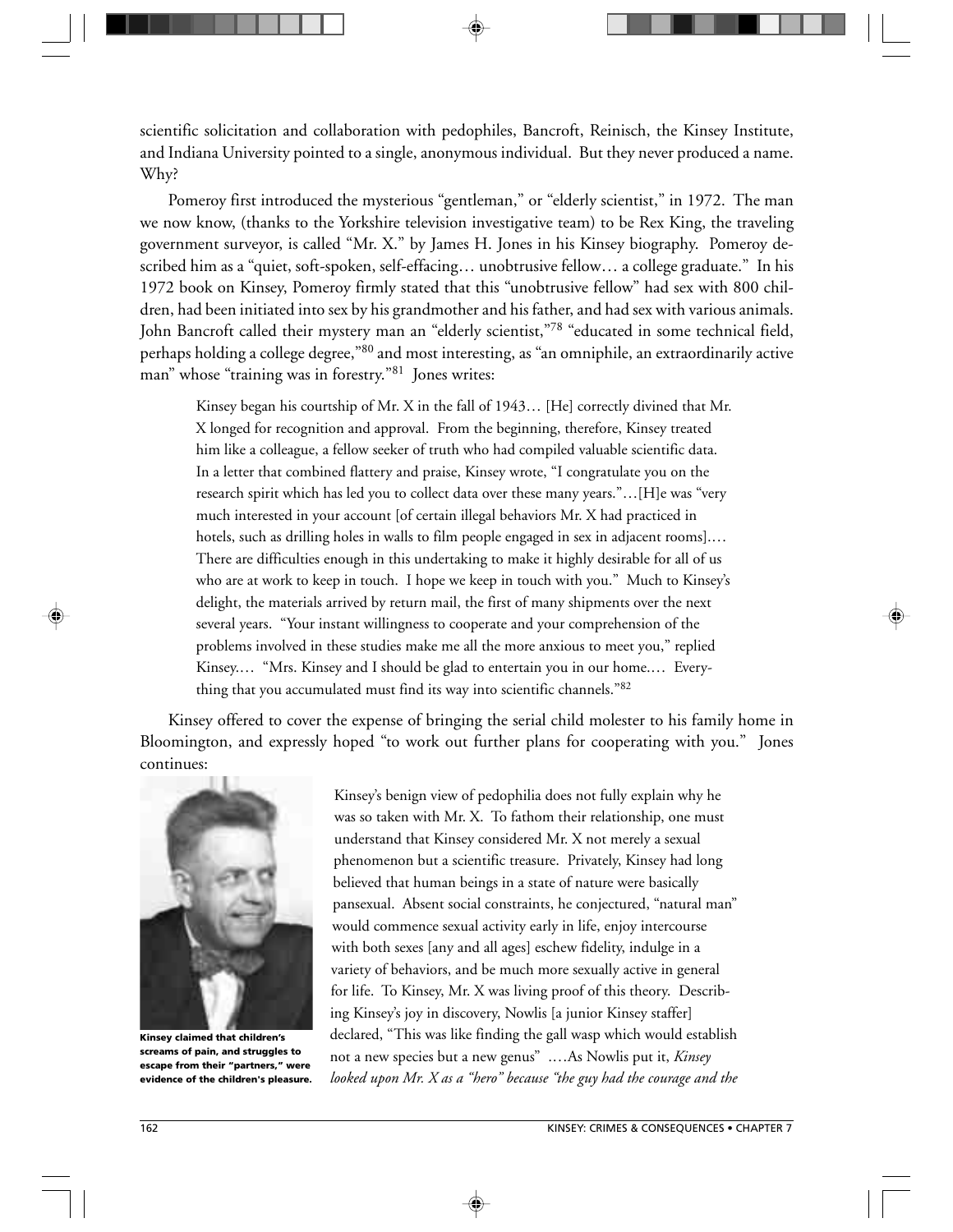#### *ingenuity and the sexual energy and the curiosity to have this fantastic multi-year odyssey…and never get caught*."83 [Emphasis added.]

Jones admits that Kinsey's "hero," Rex King, copulated with "countless adults of both sexes."<sup>84</sup> Hence, he would be at the very least a statistical vector for sexually transmitted diseases. Jones records Pomeroy's testimony that Mr. X could "masturbate to ejaculation in ten seconds from a flaccid start… [which] our subject calmly demonstrated,"85 meaning that he was, as we now know, still an active serial, not merely nostalgic, child molester. Jones does not, however, directly relate King's sexual feats to the abuse of even a single child. He does not tell us, for instance, the age of the youngest girl and boy molested by Kinsey's "hero," whom the Kinsey Institute considered to be an expert on the "truth" about child sexuality.



**James H. Jones, another Rockefeller grantee, worked closely with the Kinsey Institute while writing his Kinsey biography.**

Jones writes:

Kinsey [was determined] to exhaust Mr. X's collections and personal expertise. In March, 1945, *Kinsey offered to pay Mr. X's salary if he would take a leave from government and pull together his materials*.… Confessing that his own data on preadolescent orgasms were "definitely scant," Kinsey wrote to Mr. X in March, 1945, "Certainly you have very much more material than we have in our records." Specifically, Kinsey asked for information about the average age at which orgasm occurred in preadolescent boys, their capacity for multiple orgasms, and the earliest age at which orgasms have been observed in boys… it took months for him to… pull this material together. "This is one of the most valuable things we have ever gotten and I want to thank you most abundantly for the time you put into it and for your willingness to cooperate.… Anyone who is scientifically trained must comprehend how valuable the data are."86 [Emphasis added]

That Kinsey admired this criminal serial child molester whose "courage and ingenuity" in his child sexual "odyssey" were outstanding because he was not "caught," is further documented in Kinsey's personal correspondence, where child sexual abuse is transmogrified into acts of virtual heroism. Only Vincent Nowlis, then a junior Kinsey staffer, appeared to have voiced any objection to the Kinsey team's support of Mr. X and his "research." Jones recalls,

Nowlis saw things differently. He regarded Mr. X as a monster pure and simple and thought it was wrong to use data that came from immoral research. Decades later, he recalled telling Kinsey, "Look, that material on timing infants and youngsters to orgasm— I don't think that belongs in this book." But Kinsey was adamant.… Kinsey meant to change the public's thinking on sexual matters… Kinsey was determined to provide those data.... The end justified the means.<sup>87</sup>

Indiana University records confirm that Kinsey did not report Mr. X to authorities. Indeed, for over fifty years the entire Indiana University Kinsey Institute team collaborated in covering-up sex crimes perpetrated against children involved in its research.

During an appearance on the *Donahue* television talk show in December 1990, Kinsey colleague Clarence Tripp stated that several pedophiles gave testimony about their sex crimes to Kinsey, but they were not criminals because they had not been prosecuted or served prison time. This author asked Tripp, as we waited in the Green Room prior to our joint appearance on the program, "Are you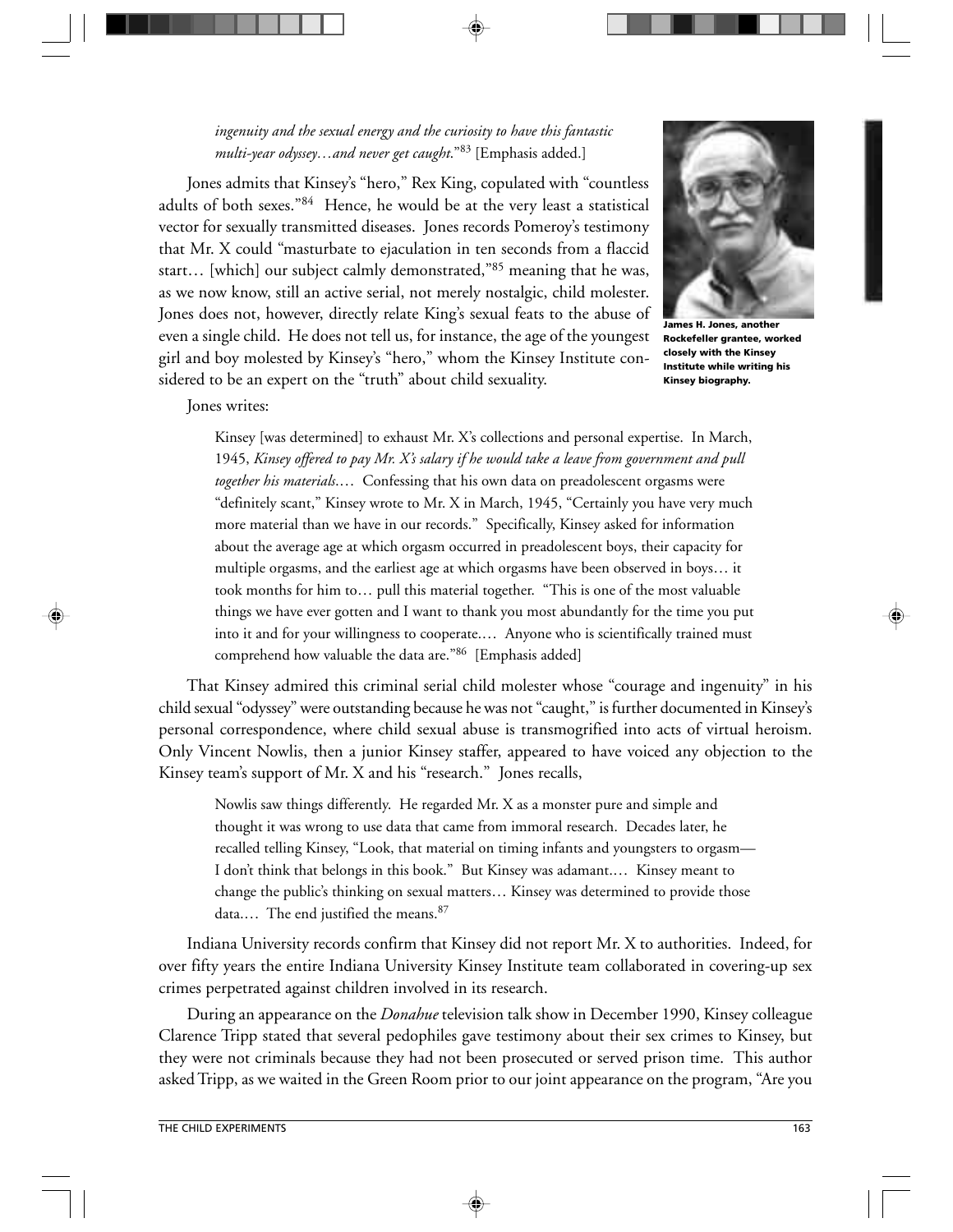

**Paul Gabheard, Director of the Kinsey Institute.**

saying that if one kills an unarmed person, a child or two, unless one is caught, tried and convicted one is not a murderer, a criminal?" Tripp repeated the Kinsey position: that one is not an offender, not a criminal, unless one is caught and convicted. And while Kinsey, Pomeroy, and Gebhard emphatically admitted the involvement of the Kinsey team with *several* pedophiles,<sup>88</sup> and Gebhard affirmed that their team was "amoral" and "criminal," and Pomeroy documented Kinsey's own personal collection of "early adolescent…sperm,"89 Jones neglects to report such critical information. We are told only of the dead Kinsey, while information that could trigger prosecution of the living remains in limbo.

During a 1995 Canadian television program, Kinsey Institute Director John Bancroft stated that the reason he had determined that there was "only" one man who had experimented on hundreds of children was that "some otherwise" reasonable people were asking how Kinsey could have gotten specific information about "speed" of climax, time between "climaxes," and so on. Yet, Gebhard and Bancroft both spoke of "Mr. X" as "pedophiles" (plural). And in the *Male* Volume, Kinsey asserts that there were "nine" men involved in the laboratory experiments:

Better data on pre-adolescent climax come from the histories of adult males who have had sexual contacts with younger boys… 9 of our adult male subjects have observed such orgasm... in contacts with... adults.<sup>90</sup>

But, we now know that it was Kinsey's mentor and colleague Robert Dickinson who "trained" Kinsey and King in the "proper" techniques of child sexual abuse. Yorkshire Television investigators discovered that Dr. Robert Dickinson, Kinsey's famous "mentor in sex research," had "collaborated with the pedophile [King] for several years, and taught him how to record his child abuse in scientific detail." Tripp reported:

Dickinson taught him [Rex King] how to measure things, and time things, and *encouraged* him to—he knew he was going to do his ordinary behavior anyway, Dickinson couldn't have stopped him from being a pedophile—but he said, at least you ought to do something scientific about it so it won't be just your jollies, it'll be something worthwhile, so he gave him some training by letter and correspondence. [Emphasis added.]

Obviously, by reporting this serial child rapist to law enforcement authorities, Dickinson and Kinsey could have "stopped him from being a pedophile" who harmed children.

Dickinson confirmed in his Foreword to Ernst and Loth's *American Sexual Behavior* (1948) that "nine" men were involved in the study:

The total of the case histories carrying rather full details of sex experience*,* gathered by nine different investigators during twenty-five years*,* [Kinsey, Pomeroy, Martin, Gebhard and five other men] is something like two-thirds of the present Kinsey collection of 12,000.91

We were left to wonder exactly who those "nine" men were, and why the identity of the notorious "Mr. X" was kept a secret. Thanks to the Yorkshire documentary, we now know that "Mr. X" was Rex King, and we also know the name of at least one other key Kinsey pedophile. In a classic case of truth being stranger than fiction, one of Kinsey's child sex experimenters was a World War II Nazi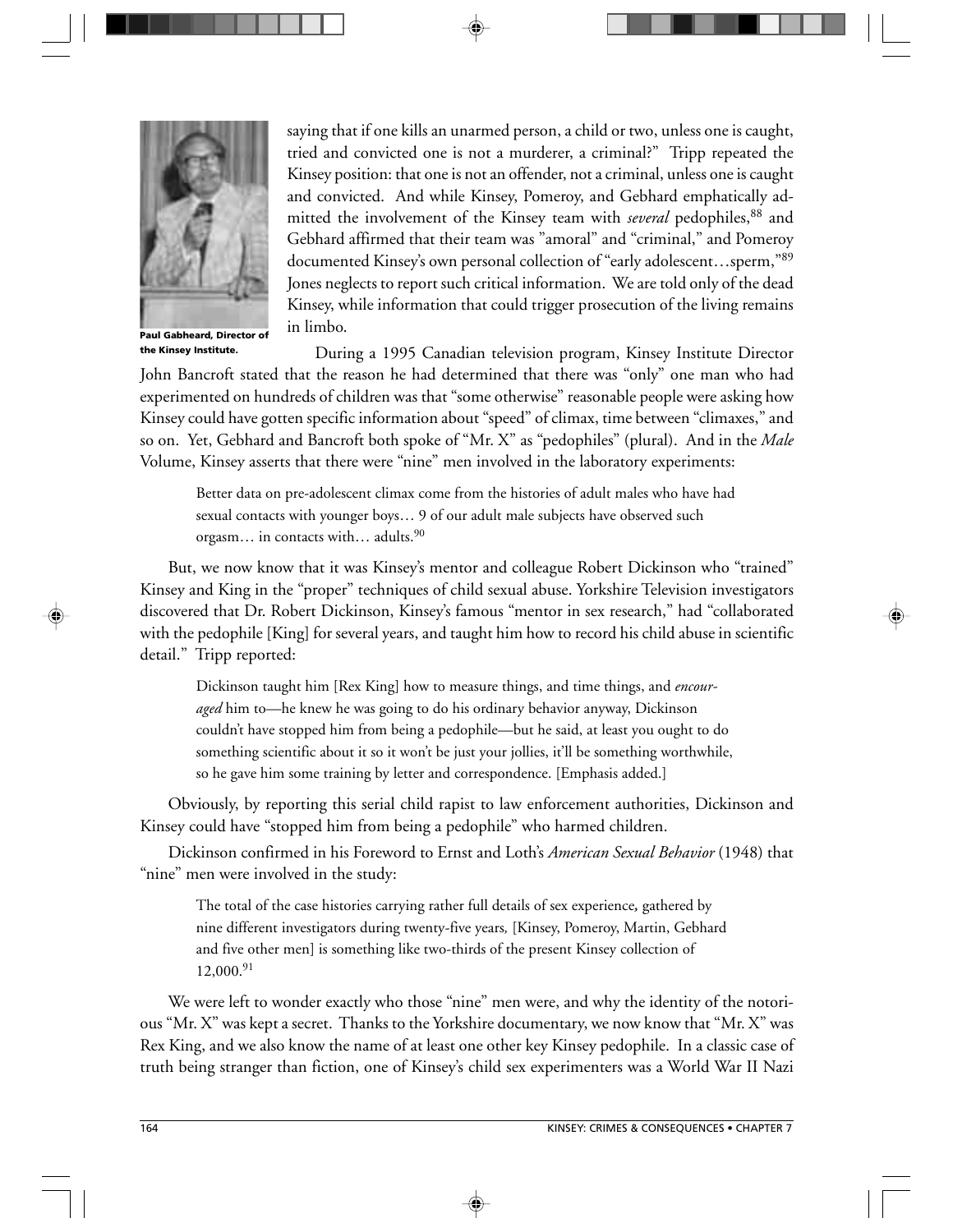Storm Trooper. Yorkshire Television researchers uncovered his name, photograph, history, and court records. After the war, Dr. Fritz von Balluseck became a respected lawyer.

# *PART III: KINSEY'S NAZI PEDOPHILE*

Yorkshire investigators had followed up this author's original questions regarding Kinsey's association with Nazis and the possibility that some of the abused children were obtained from WWII Germany and/or Russia. At least one of Kinsey's sex collaborators was a documented Nazi, the infamous George Sylvester Viereck, a convicted German spy who had worked among Washington D.C. power brokers. David Brinkley in his history of the period, *Washington Goes to War* (1988: 26) wrote that Viereck was "one of the...masterminds of the propaganda cabinet that Germany set up here early in the war." Yorkshire researchers flew to Berlin (as did this author), interviewing and digging through old files and press reports. There they discovered Dr. Friedrich Karl Hugo Viktor von Balluseck, who was tried in Berlin in 1957 for a child sex murder. According to Paul Gebhard who took over serving as the prestigious Director of Indiana University's Kinsey Institute, just after Kinsey's death:

[Kinsey] wrote him questions in the letter and they carried on quite a correspondence.... Police [seeking a child sex murderer] went through his possessions... found his correspondence with Kinsey.... They got Interpol.... The FBI put pressure on Kinsey to reveal the guy's sexual diary. Kinsey said, absolutely not. [T]he poor paedophile... had his reputation destroyed... finally quit corresponding with us.

Like Kinsey, fascist scientists in Germany<sup>92</sup> believed that they had a right to experiment on anyone. Dr. von Balluseck<sup>93</sup> was an incest offender who raped and sodomized not only his own offspring, but Jewish, Polish, and German children as well, from roughly 1927 to 1957. The German press reported Kinsey's visit to Frankfort during his world tour in 1956. Little else is available regarding the German stopover, or if Kinsey met with Balluseck, and there was no mention of Kinsey's visit to Frankfort in the approved writings about Kinsey's European travels.

# *"THE MOST IMPORTANT PEDOPHILE IN THE CRIMINAL HISTORY OF BERLIN"*

Dr. von Balluseck's trial for the murder of 10-year-old Loiselotte Has, who was "found… naked and throttled… on a piece of wasteland," was widely covered in Germany. It was "completely unprecedented in the moral history of the post war era," and von Balluseck was described as "the most important pedophile in the criminal history of Berlin." Kinsey collaborator Balluseck was tried for the abuse of 50, or "more than 100," or "several hundred" children. As noted, he had sexually violated children for "over the last three decades" (*Frankfurter Allgemeine Zeitung*, May 22, 1957).



**Dr. Fritz von Balluseck. Outcut from Yorkshire Television's "Kinsey's Paedophiles."**

News of Kinsey's role in the case was splashed across the headlines of Germany's largest newspapers. Judge Heinrich Berger "emphasized again and again the important function played by the press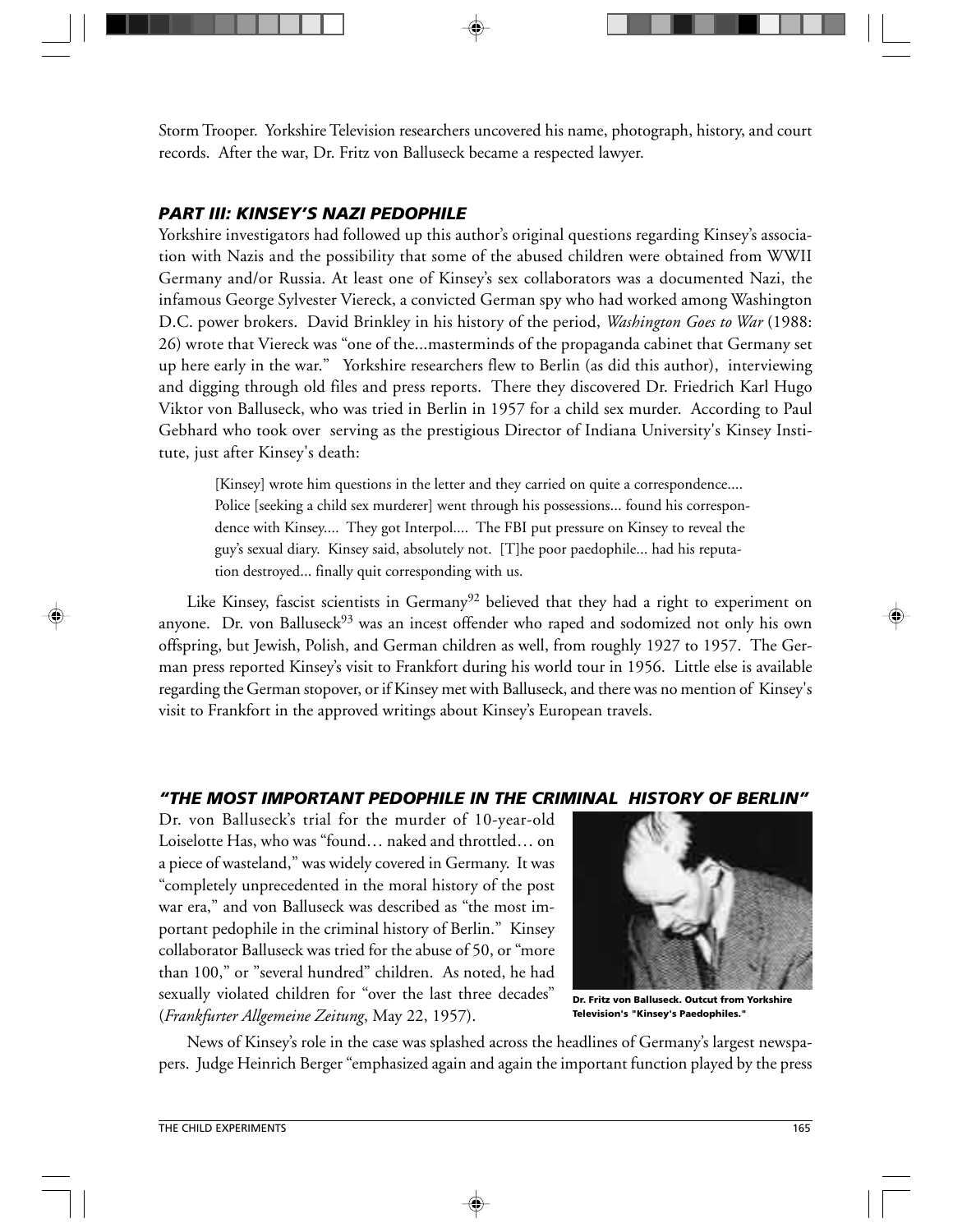in warning the public against paedophiles like Balluseck, who approach children as understanding friends and helpers in their sexual need" (*Frankfurter Allgemeine Zeitung*, May 22, 1957). Despite Alfred Kinsey's shocking role in the explosive case, the U.S. press was uniformly silent about it.

According to Yorkshire Television's research department, from 1942 to 1944 Dr. von Balluseck was the Department of Justice District Kreishauptmina, the commandant of the small Polish town of Jedrzejow. It was there that he targeted the children he sexually assaulted, warning them, according to German news accounts, that "It is either the gas chamber or me." *The Encyclopedia Judaica* <sup>94</sup> reports that all Jedrejow Jews ended up in the gas chambers. All, including the children, were under the control of Dr. von Balluseck.

The German press described early attempts to "cover up" who Balluseck really was, including efforts to keep his photograph under wraps and the court description of the influential attorney as a "shop-worker." And commenting on the experiments recorded in volumes found in von Balluseck's desk, Judge Berger exclaimed: "This is no longer human! What was this all for? To tell Kinsey about?" (*Morgenpost*, May 16, 1957). Here are additional excerpts from German press accounts:

The Nazis knew and gave him the opportunity to practice his abnormal tendencies in occupied Poland on Polish children, who had to chose between Balluseck and the gas ovens. After the war, the children were dead, but Balluseck lived. **[***National-Zeitung,* **May 15, 1957]**

Balluseck's career catapulted because he was a fanatical member of the Nazi party... he was a Nazi Occupational officer in Poland and he abused 10-12 year old girls. **[***Neues Deustschland***, May 17, 1957]**

Balluseck... corresponded with the American Kinsey Institute for some time, and had also got books from them which dealt with child sexuality **[***Tagespiegel***, October 1, 1957]**

[N]ot only did he commit his crimes in Germany, but also during the war as an occupation officer, he committed numerous sexual crimes against Polish girls of between 10 & 14 years old**.**

**[***Der Morgen***, May 15, 1957]**

Dr. Balluseck... [recorded measurements] of his crimes committed against children between 9 and 14 years old… in four thick diaries… of a pseudo-scientific character... while in correspondence with the American sexual researcher Kinsey... about his research results which as he said himself, took place over three decades. **[***Frankfurter Allgemeine Zeitung***, May 22, 1957]**

**Judge Berger***:* "I had the impression that you got to the children in order to impress Kinsey and to deliver him material."

**Balluseck**: "Kinsey himself asked me for that [asked me to do so]*"*

As a role model for his perverse actions Balluseck named the so-called sexual psychologist Kinsey.... **[***Neuess Deutschland***, May, 17, 1957]**

Today the court has got four diaries, and in these diaries, with cynicism and passion, he recorded his crimes against 100 children in the smallest detail. He sent the detail of his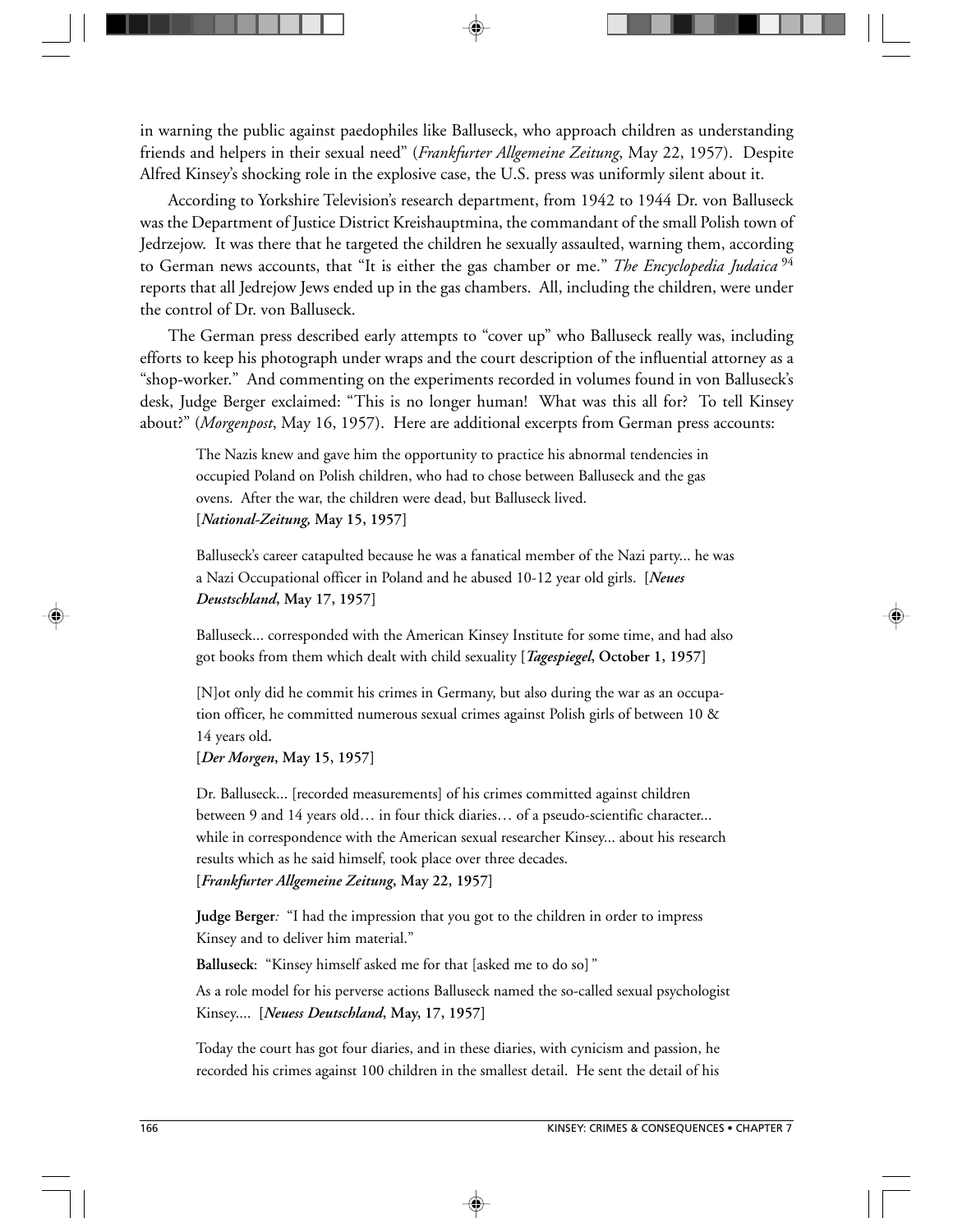experiences regularly to the US sex researcher, Kinsey. The latter was very interested and **kept up a regular and lively correspondenc**e with Balluseck **[***National-Zeitung***, May 15, 1957]**

Sharp criticism of American sex researcher by presiding Judge... Heinrich Berger... because of the correspondence between Regierungsrat Dr. Fritz von Balluseck, accused of many counts of sexual crimes, and Kinsey. The presiding judge exclaimed, *"Instead of answering his sordid letters, the strange American scholar should rather have made sure that Mister von Balluseck was put behind bars."* **[***Morgenpost***, May 16, 1957]**

#### *"KINSEY…ASKED THE PAEDOPHILE SPECIFICALLY FOR MATERIAL OF HIS PERVERSE ACTIONS"*

The connection with Kinsey, towards whom he'd showed off his crimes, had a disastrous effect on [von Balluseck]... [I]n his diaries he'd stuck in the letters from the sex researcher, Kinsey in which he'd been *encouraged to continue* his research.... He had also started relationships… *to expand his researches*. One shivers to think of the lengths he went to. **[***TSP***, May 17, 1957, emphasis added]**

Indeed, the German press reported that Post WW II von Balluseck sexually assaulted his own daughter, and the 11-year-old son of a vicar, and forced the boy to write down the acts for Kinsey.

Kinsey had asked the paedophile specifically for material of his perverse actions. The presiding judge, Dr. Berger noted that it was Kinsey's duty to get Balluseck locked up, instead of corresponding with him. **[***Berliner Zeitung***, May 16, 1957]**

He made statistics of all these experiences and he sent them with comprehensive reports to the American sex researcher, Kinsey. In one reply, which apart from a "thank you," contained the warning "be careful" (or "watch out") Balluseck cut out the signature from this letter, and stuck it in his diary. **[***TGSP,* **May 16, 19957]**

In the diaries, described as volume  $1 \& 4$ , he described with pedantic exactness, how he committed his crimes….Balluseck had close contact with the so called American sex researcher, Kinsey, to whom he'd repeatedly and explicitly reported his perverse crimes. Balluseck had also described those in pedantic detail in his diaries. **[***National-Zeitung,* **May 15, 1957]**

So Balluseck was not only sending Kinsey his old child abuse data, recorded during his days as a Commandant in Jedrzejow; he was also seeking to "continue" and "expand" his sexual seduction of children for Kinsey's use.

The University of Indiana press office regularly forwards international articles about the school (especially those containing damaging information) to the administration. According to Paul Gebhard, the University and its president, Herman Wells, were aware of Kinsey's collaboration with Balluseck. Kinsey refused to provide evidence that the FBI knew he had regarding Balluseck's crimes.

After serving his sentence for child sex abuse (he was not convicted on the murder charge), Balluseck continued his correspondence with Gebhard, while the latter indignantly protested that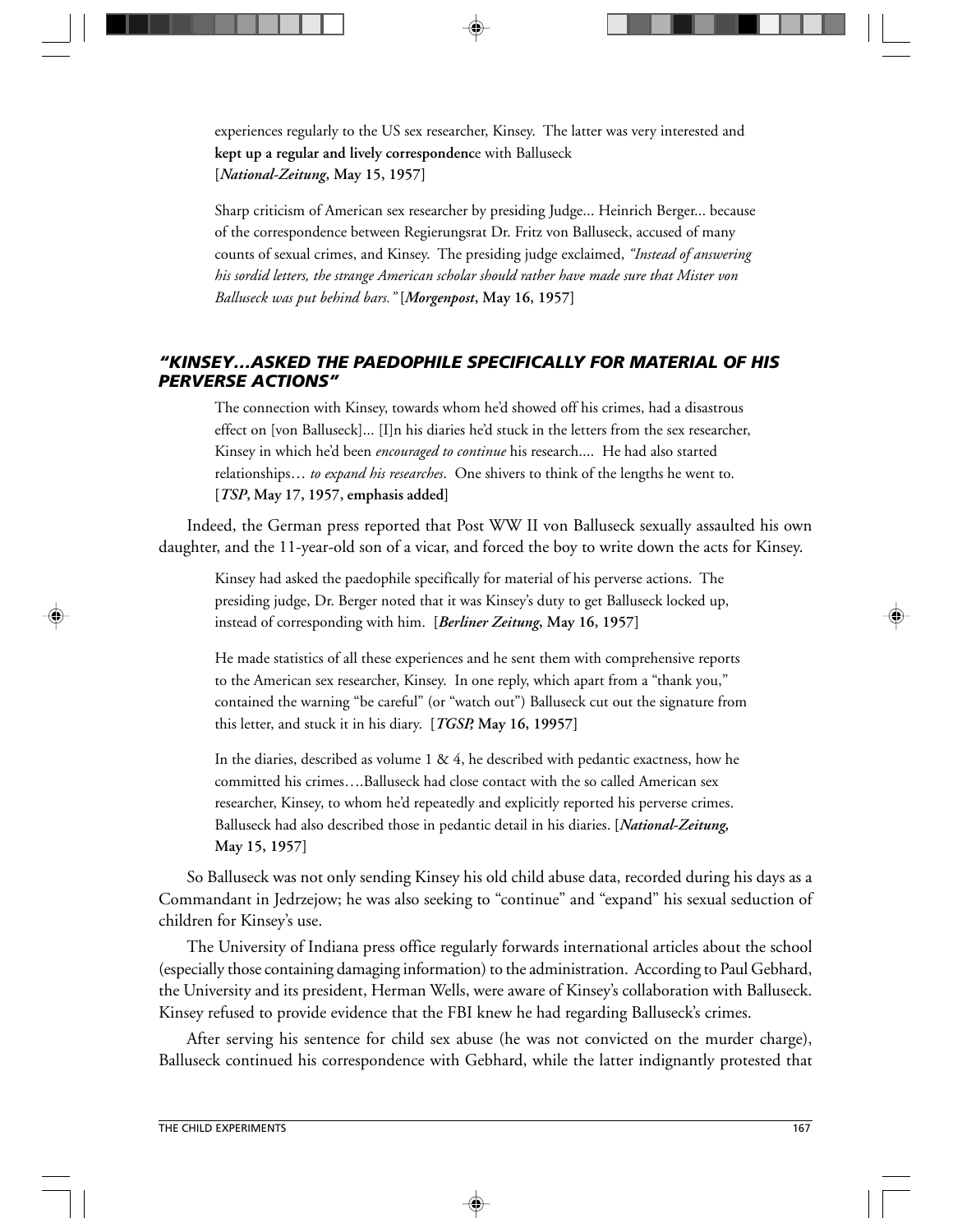this "poor pedophile" had trouble obtaining a job after his release from prison.

During a seminar on *The Ethics of Sex Research* (Masters, Johnson & Kolodny, 1972), Gebhard told the assembled sexology "experts" that it was ethical to use Balluseck's child data. None registered disagreement, nor did any protest when Gebhard revealed how the Kinsey team had covered up for the erstwhile Nazi.



**Dr. John Bancroft. Outcut from interview in "Kinsey's Paedophiles."**

We [were] amoral at best and criminal at worst…. An example of our criminality is our refusal to cooperate with authorities in apprehending a pedophile we had interviewed who was being sought for a [child] sex murder.<sup>95</sup>

The sort of conjecture that enabled the Yorkshire researchers to uncover Balluseck's connection to Kinsey seems once again in order. Were some of Kinsey's 317 to 2,035 boys and girls mentioned in the *Male* and *Female* volumes exterminated in Treblinka? Were sexually abused and murdered children included in the records that Balluseck "repeatedly and explicitly" mailed to Kinsey? If so, these war-crime "data" have been used by psychopathic sexual revolutionaries to uproot American laws and culture.

Current Kinsey Institute Director Bancroft, a medical doctor with a behavioral modification background, has described Alfred Kinsey as his own youthful "model." At first, he refused to be interviewed by Yorkshire Television, but subsequently agreed, provided that all questions were submitted for his advance approval. His carefully crafted answers to the 14 questions were still revealing.

Yorkshire producer Tim Tate, a long-time Socialist, asked Bancroft: "If its scientific value is uncertain, why have you republished [Kinsey's] material?" Bancroft replied, "We haven't republished, we have reprinted" Kinsey's books. Yet in the next figurative breath he stated that he was "very keen that these books are being republished," since he wanted critics to read "what Kinsey actually says." He then defended adult sex abuse of children as a method of avoiding "ignorance":

*[I]f you want to remain in ignorance then so be it... But for many of us, there is the belief that there is a need for better knowledge and... you can't do that if you then turn round and report [child molesters] to the police.*<sup>96</sup>*.*

Tate then asked: "But what has the material in Table 31 to Table 34 actually contributed to science's understanding of sexuality in children?" Bancroft replied that it showed that boys "before puberty were capable of experiencing more than one orgasm, whereas, after puberty that is not the case." Otherwise, he said, Kinsey's child sex data have been scientifically "irrelevant." 97

Bancroft's justification for immoral and unethical conduct is that facts are needed to dispel "ignorance," yet he falsely claims that Kinsey made no "moral judgments"; that Rex King died before Kinsey's books were completed; that the 40-year-old King was an adult molester "for about 30 years before Kinsey met him," <sup>98</sup> and so on. Bancroft became increasingly hostile, finally blurting:

All this crap about Table 31 and 34!.... [Kinsey] opened up the subject... made it possible to talk about in a sensible way... He has de-mystified the subject of sexuality.... He stands... above the rest of researchers in the field.... He is a superb scholar... a fine mind... a pioneer. I have great respect for the man and for his integrity. <sup>99</sup>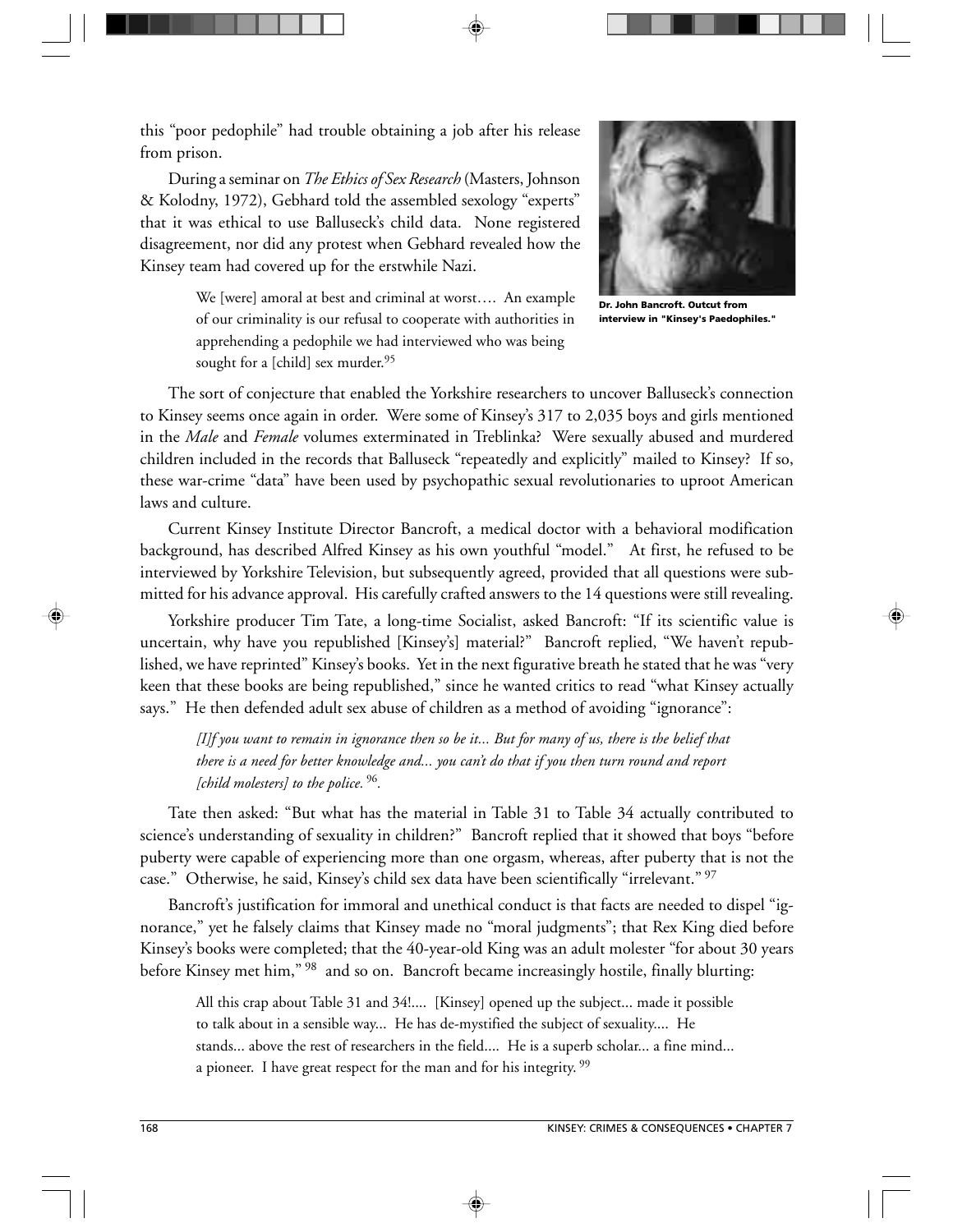In fact, however, Kinsey's devious and deviant data has "opened up" children to precocious early sex activity (encouraged by pornography in our homes, schools and libraries), based on Kinsey's widely repeated and wholly unproven mantra that children are sexual from birth. These data from child rapists now influence our courts, education, medicine, theology, and politics, generating laws which violate parental rights to protect their children while undermining our culture in ways too numerous to count.

# *PART IV: THE "NEW BIOLOGY" AND "THE KINSEY'S MODEL"*

The Kinsey team contended that if Americans would follow their analysis of human sexual conduct, they would eventually arrive at a socio-sexual paradise. Here is a summary, prepared by this author, of the key findings that were to pave the way to Kinsey's nirvana:

- All orgasms are "outlets" and equal— whether between husband and wife; boy and dog; man and boy, girl, or baby—since there is no such thing as abnormality or normality.
- As the aim of coitus is orgasm, the more orgasms from any "outlet," at the earliest age, the healthier the person.
- Early masturbation is critical for sexual, physical, and emotional health. It can never be excessive or pathological.
- Sexual taboos and sex statutes are routinely broken, so they should be eliminated. That includes laws against rape and child rape, unless serious "force" is used and serious harm is proven.
- Since sex is, can be, and should be commonly shared with anyone and anything, jealousy is passé.
- All sexual experimentation before marriage will increase the likelihood of successful long-term marriage, while venereal diseases and other socio-sexual maladies will be reduced dramatically.
- Human beings are naturally bisexual. Religious bigotry and prejudice force people into chastity, heterosexuality, and monogamy.
- Children are sexual and potentially orgasmic from birth and are not harmed by "consensual" incest or sex with adults. Indeed, they often benefit from such practices.
- There is no medical or other reason for adult-child sex or incest to be forbidden.
- All forms of sodomy are natural and healthy.
- Homosexuals represent ten to thirty-seven percent of the population or more. (Kinsey's findings were fluid on this point.) Some educators have interpreted his findings to mean that only four to six percent of the population is exclusively *heterosexual,* so it is "heterosexual" bias that should be eliminated.

Each of these "findings," gleaned from Kinsey's reports, has been disproven by credible research and actual human experience over the past fifty years. Yet "accredited" AIDS and sex education in elementary, secondary, college, graduate, and post-graduate schools is almost entirely predicated on the Kinseyan "variant" sex model.

In 1948, the Kinsey model began to permeate the educational establishment. It would indoctrinate doctors, teachers, ministers, social workers, attorneys, the military, and United States Supreme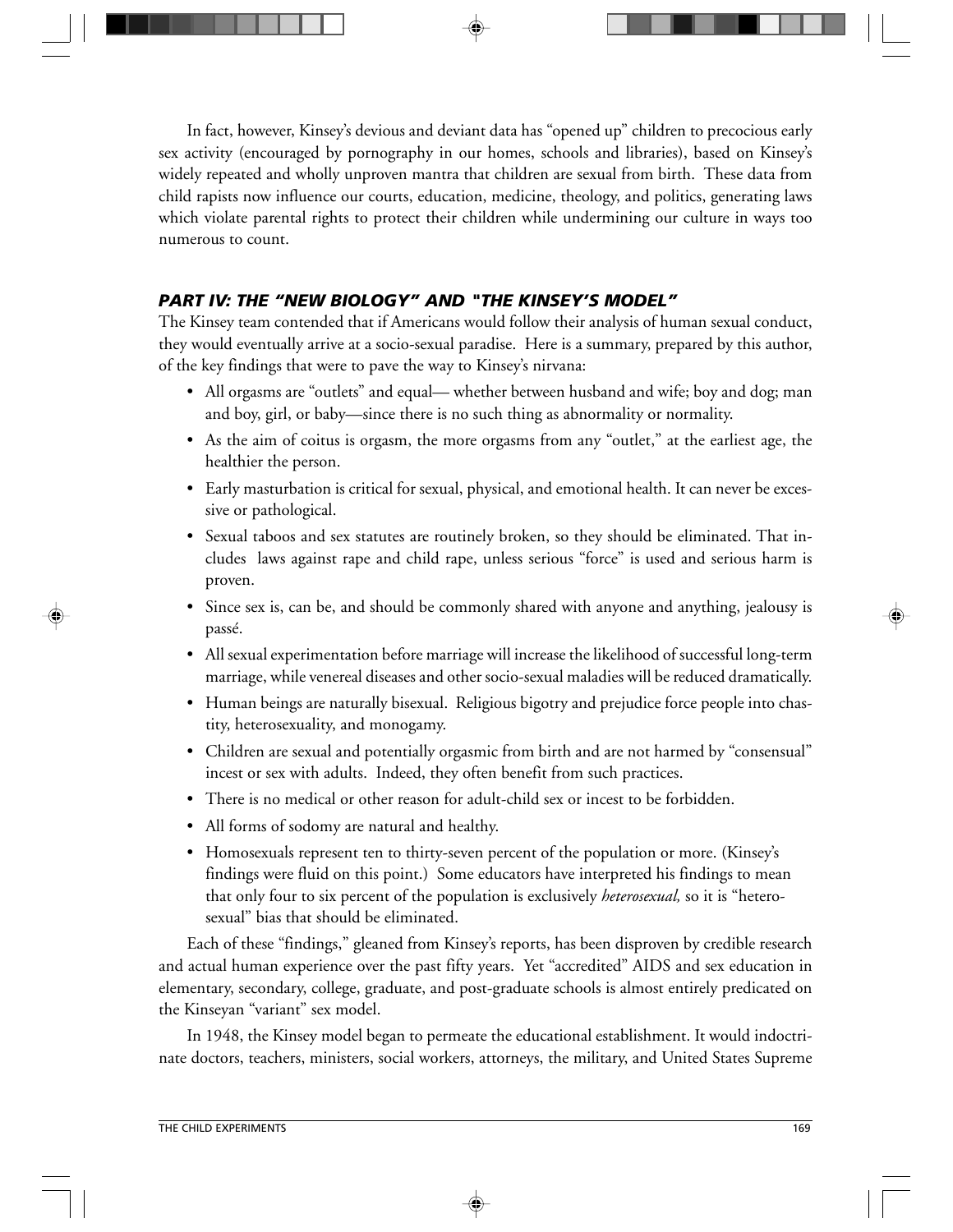Court Justices. The accompanying chart tracks the development of America's sex establishment, beginning with the research base, the funders, and Indiana University. Notice how often the same names show up on the boards of societies and accrediting agencies.



**"[Alan ] Bell [on floor] meeting with group facilitators before the [sexual] attitude reassessment workshop.** *Dallenback."* **These are the "laid back" teachers who teach our teachers who teach our children about sex. Photographs of "nude body workshops" in which "reassesment" learners commonly participate were not published in this book. (Martin Weinberg, Ed,** *Sex Research Studies from the Kinsey Institute,* **Oxford University Press, New York, 1976, p. 245.)**

#### *THE RESEARCHERS*

It began at Indiana University and included the men who formed the official Kinsey Institute research base: Kinsey, Pomeroy, Martin, Gebhard, and later Gagnon, Simon, Weinberg, Bell, and Money, among others. All were Ph.D.s and sexual pedagogical (teaching) authorities. They stood, and stand, foursquare on the false data base compiled by Kinsey.

The original patron of the Kinsey research in 1938 was publicly-funded Indiana University. Thereafter, the tax-exempt Rockefeller Foundation backed

**Martin Weinberg trains attendees.** *Ibid***.**

#### Kinsey's work through the National Research Council. By the 1960s, the pornography industry, primarily *Playboy,* supported the Kinsey team's "New

Biology."

*THE FUNDERS*

#### *THREE PIONEERING CENTERS*

Of the three pioneering sex-study centers,<sup>100</sup> the National Sex & Drug Forum in San Francisco, established in 1968 and later renamed The Institute for the Advanced Study of Human Sexuality (hereafter Sex Institute), offers the most extensive training and advanced degrees. It was directed by Kinsey co-author and *Penthouse Forum* board member Wardell Pomeroy (now retired) and *Hustler* magazine contributors Ted McIlvenna and Erwin Haeberle.

In 1964, an accredited sexology degree became available from the New



**Colin Williams lectures on nudism.** *Ibid***.**

York University Health Department's School of Education, under youthful homosexual activist Deryck Calderwood, who died of AIDS. In 1978, the University of Pennsylvania Department of Health's School of Education began offering similar Kinseyan New Biology training and degrees, directed by homosexual advocate Kenneth George.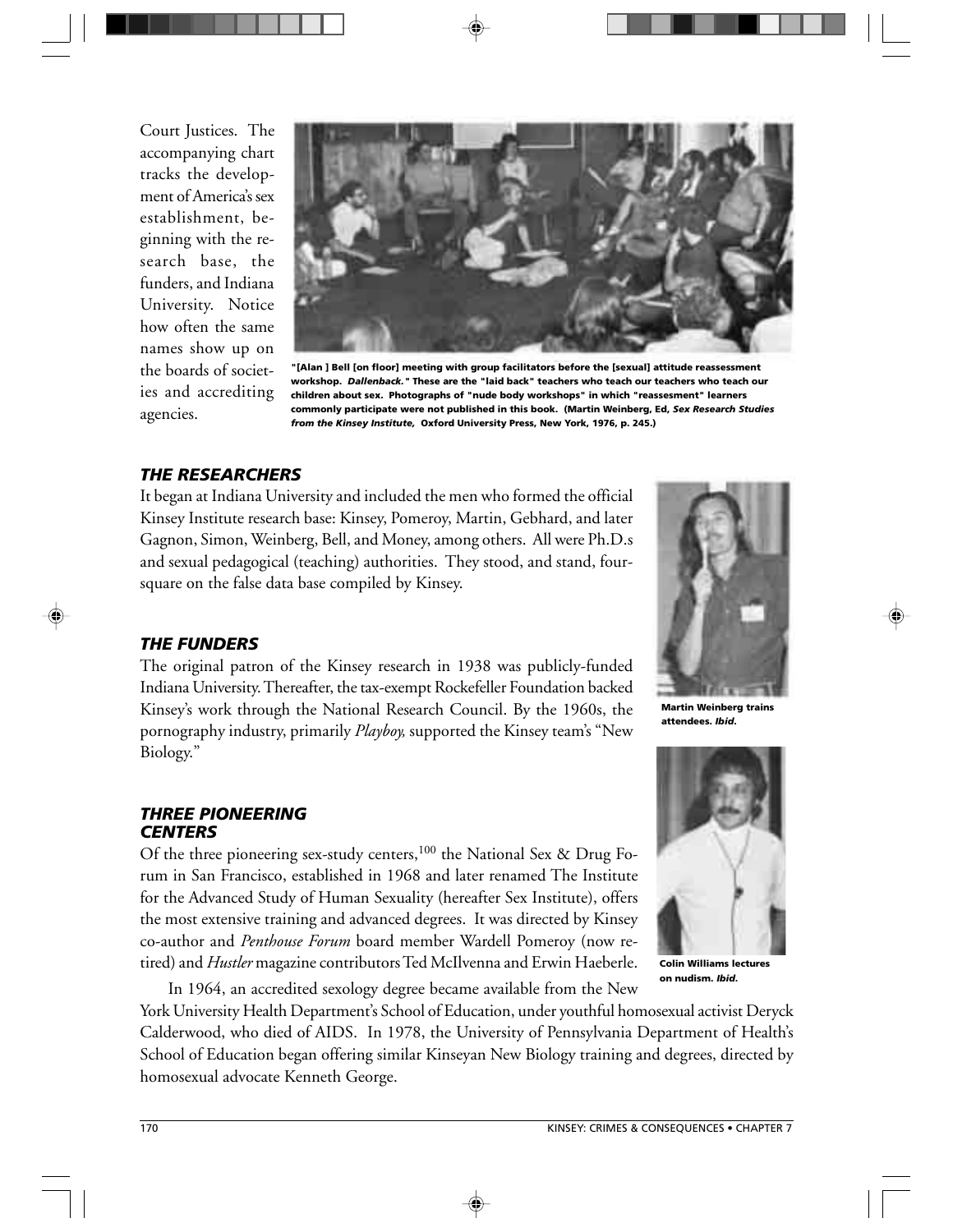As of this writing, the Sex Institute offers a doctorate of education, four graduate programs, and seven basic credentials (including a "Safe Sex Certificate") which can be obtained swiftly with little or no prior training. Pomeroy, the Institute's then-academic dean, acknowledged that advanced sex degree applicants are accepted "off the street," provided that they do not have traditional preconceptions about sexual mores. The demand for Kinseyan-only standards is evident in the Institute's codified "Basic Sexual Rights" ethical oath, which legitimizes the Kinsey New Biology model of "consensual" adultchild sex, incest, child prostitution, and child pornography.

The Sex Institute's degree program includes "advanced graduate" studies such "erotic sensate and massage therapy," and focuses most of its scholarly training on student viewing (and making) of "erotic" films. Other key credit courses include how to use sex surrogates (prostitutes) in sex therapy and an analysis of the Kinsey reports including Chapter 5 on the children. The Institute provides training in the design and implementation of "sex education curricula" for all ages largely directing America's classroom sex education. Dr. Pomeroy, an original SIECUS official, teaches child sexuality. "Forensic sexology" is a popular course. And "accredited" Sex Institute "experts" are trained to testify on behalf of sex offenders and businesses which specialize in the production of obscenity and pornography.<sup>101</sup>

In 1980, Pomeroy himself testified on behalf of a pornographer in



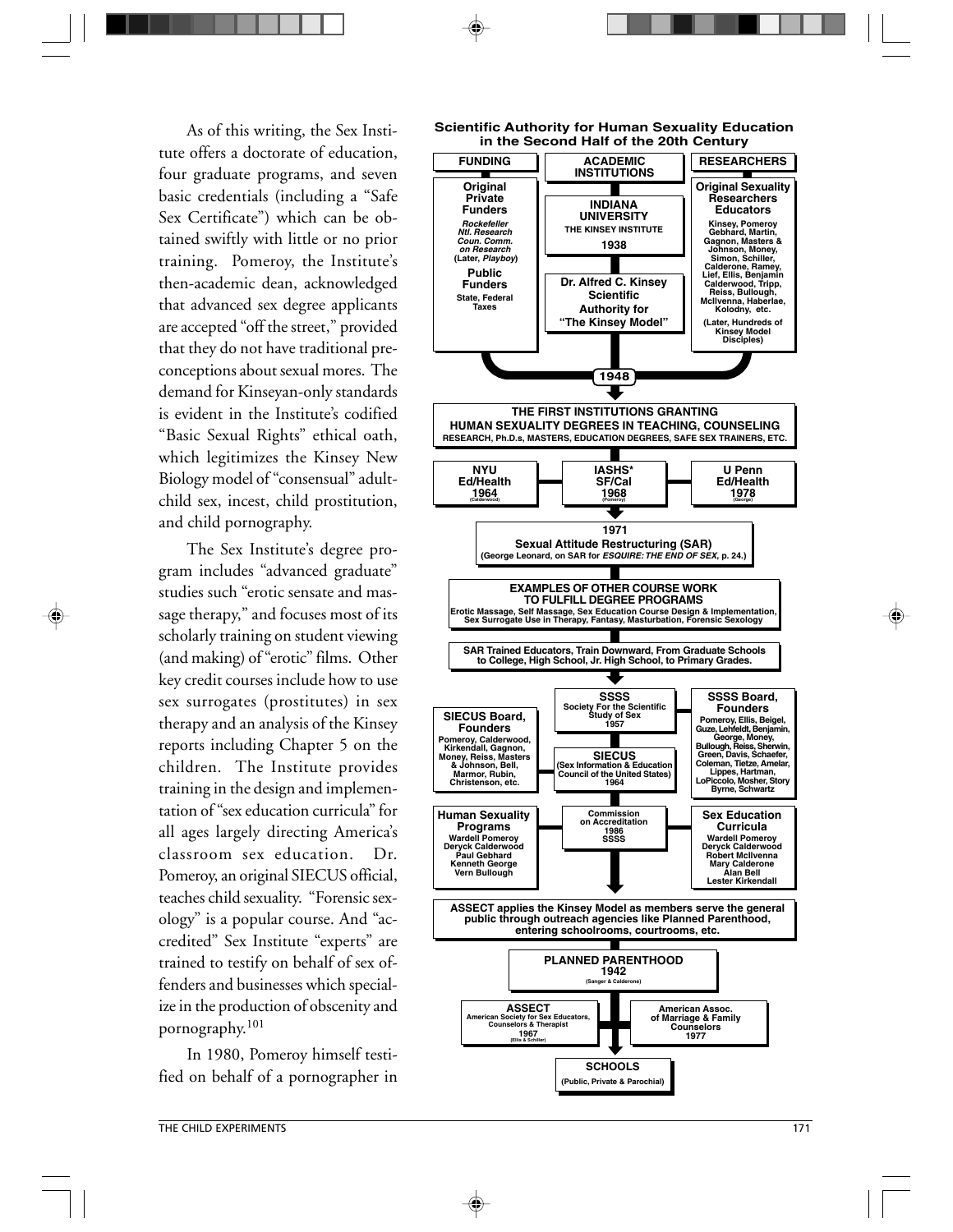

*Happy Day v. Kentucky,* a court case in which Pomeroy admitted under oath that he had sought funds from the sex industry to produce his own child pornography.<sup>102</sup>

The March 1991 "Department of Defense Report on Homosexuality and Personnel Security" cited Kinsey, Pomeroy, Gebhard, Martin, Gagnon, Ford, Beach, and Bell as DoD consultants, along with *Journal of Pedophilia* editor Vern Bullough and pedophile advocate John Money.<sup>103</sup> Such men helped give a cover of "science" to

the subsequent DoD decision to recommend the acceptance of homosexuals in the military. A 1993 Rand study of homosexuality in the armed forces was similarly based in large part on Kinsey's data and conclusions.

Many of the Sex Institute's sex films and videos have been distributed by Focus International (FI)



**The editorial board of** *PAIDIKA: The Journal of Paedophilia* **boasts major leaders in American sexology. All of its editors are self-admitted pedophiles. The magazine is published in Amsterdam.**

to universities and colleges nationwide. Among its other "erotic" media, FI offers "The Kinsey Three (Hetero, Homo & Bisexuality)" and "About Your Sexuality" (for junior high children). The latter features scenes of condomless heterosexual and homosexual oral and anal sodomy. All three centers (Sex Institute, NYU, and the University of Pennsylvania) have long taught sex using the Sexual Attitude Restructuring (SAR) technique. Dr. Pomeroy has noted, "The SAR is designed to desensitize," that is to disinhibit, all viewers.

# *SEXUAL ATTITUDE RESTRUCTURING (SAR)*

In December 1982, George Leonard reported his Sexual Attitude Restructuring (SAR) experience at The Institute for the Advanced Study of Human Sexuality (IASHS) in *Esquire* magazine. Noting that at least 60,000 people had been trained in colleges and universities by the SAR since the early 1980s, Leonard viewed his experience as typical: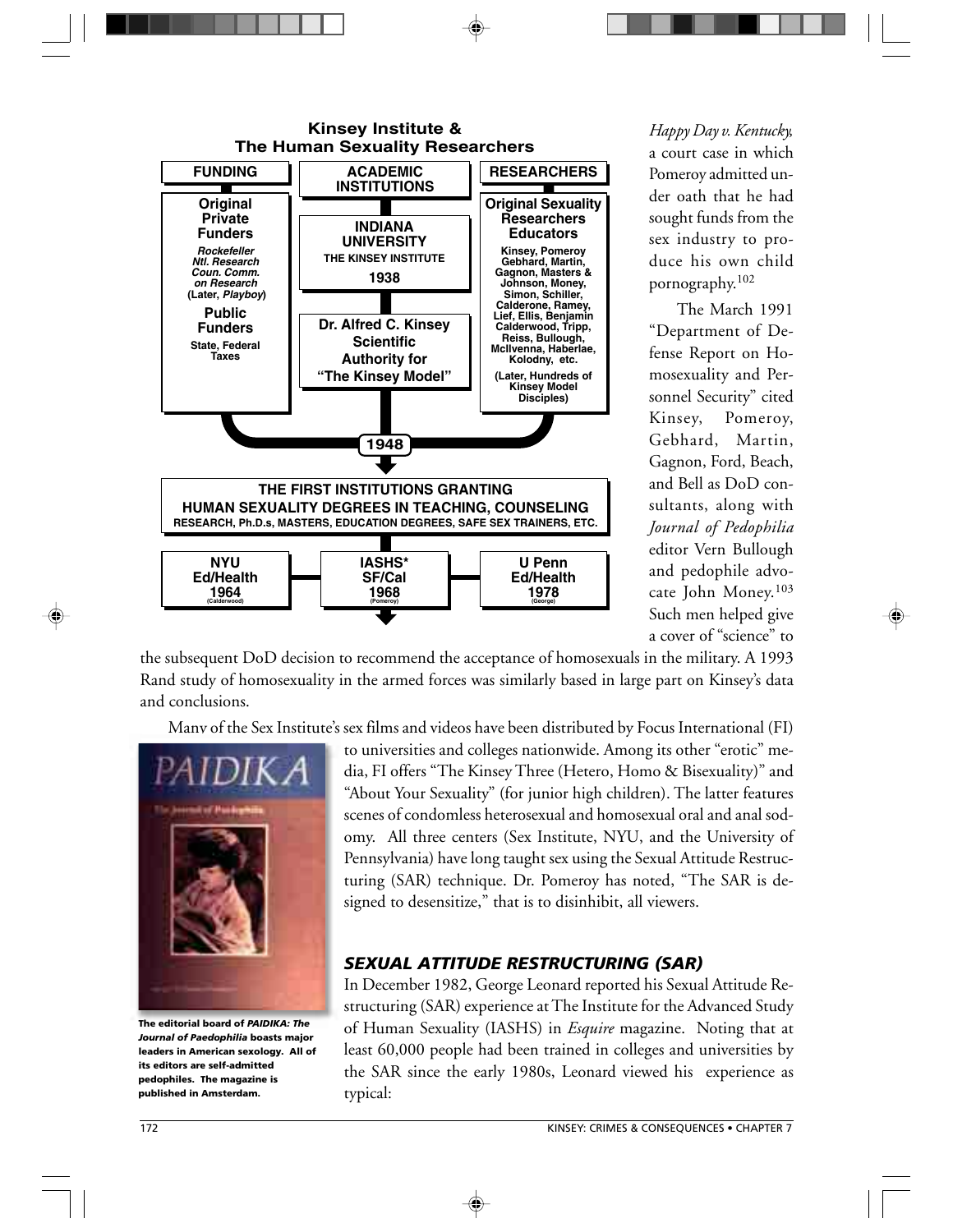The sensory overload culminated on Saturday night in a multimedia event called the F—korama… in the darkness… images of human beings—and sometimes even animals—engaging in every conceivable sexual act, accompanied by wails, squeals, moans, shouts, and the first movement of the Tchaikovsky Violin Concerto. Some seventeen simultaneous moving pictures.… Over a period of several hours, there came a moment when the four images on the wall were of a gay male couple, a straight couple, a lesbian couple, and a bestial group. The subjects were nude.… I felt myself becoming disoriented… was she kissing a man or a woman? I struggled to force the acts I was watching into their proper boxes… and now I couldn't remember which was which. Wasn't I supposed



to make these discriminations? I searched for clues. There were none. I began to feel uncomfortable. Soon I realized that to avoid vertigo and nausea I would have to give up the attempt to discriminate and simply surrender to the experience.… The differences for which lives have been ruined, were not only trivial, but invisible. By the end… [n]othing was shocking… [b]ut nothing was sacred either. But as I drove home, I began to get a slightly uneasy feeling. It was almost as if I had been conned… by my own conditioned response of taking the most liberated position… whatever my deeper feelings… love had not been mentioned a single time during the entire weekend.

The SAR has served as a critical tool to reshape views of human sexuality. The New Biology media, an orgy of pornographic couplings on film and video, is regularly utilized in academia to restructure students' modest sexual attitudes into the bizarre Kinseyan alternative. To understand how this works, it is useful to study the mechanics of the SAR in desensitizing and disinhibiting the human brain to allow a shift in pedagogical attitude and performance. The SAR literally scars the viewer's brain as it circumvents, short-circuits, his or her cognition and conscience. Neuroscientist Dr. Gary Lynch says of all high resonance stimuli: "What we're saying here is that an event which lasts half a second, within five or ten minutes has produced a structural change that is in some ways as profound as the structural changes one sees in (brain) damage."104

#### *SAR AS SEX EDUCATION IN "THE DECADE OF THE BRAIN"*

The 1990s were declared "The Decade of the Brain" by the U.S. Congress. More has been learned about this vital organ during the last three decades than in all prior history. Of special import to the discussion of classroom sexuality curricula is that the brain knows no present. Relevant experience "conjures up images of scenes witnessed...in the past." What does it mean for sex education courses, then, if "*inhibition"* rather than "*excitation*" is the hallmark of the healthy brain.<sup>105</sup>

Functionally speaking, the SAR, (and to a lesser degree, yet with more consistency, today's mass media) breaks down the "inhibitions"

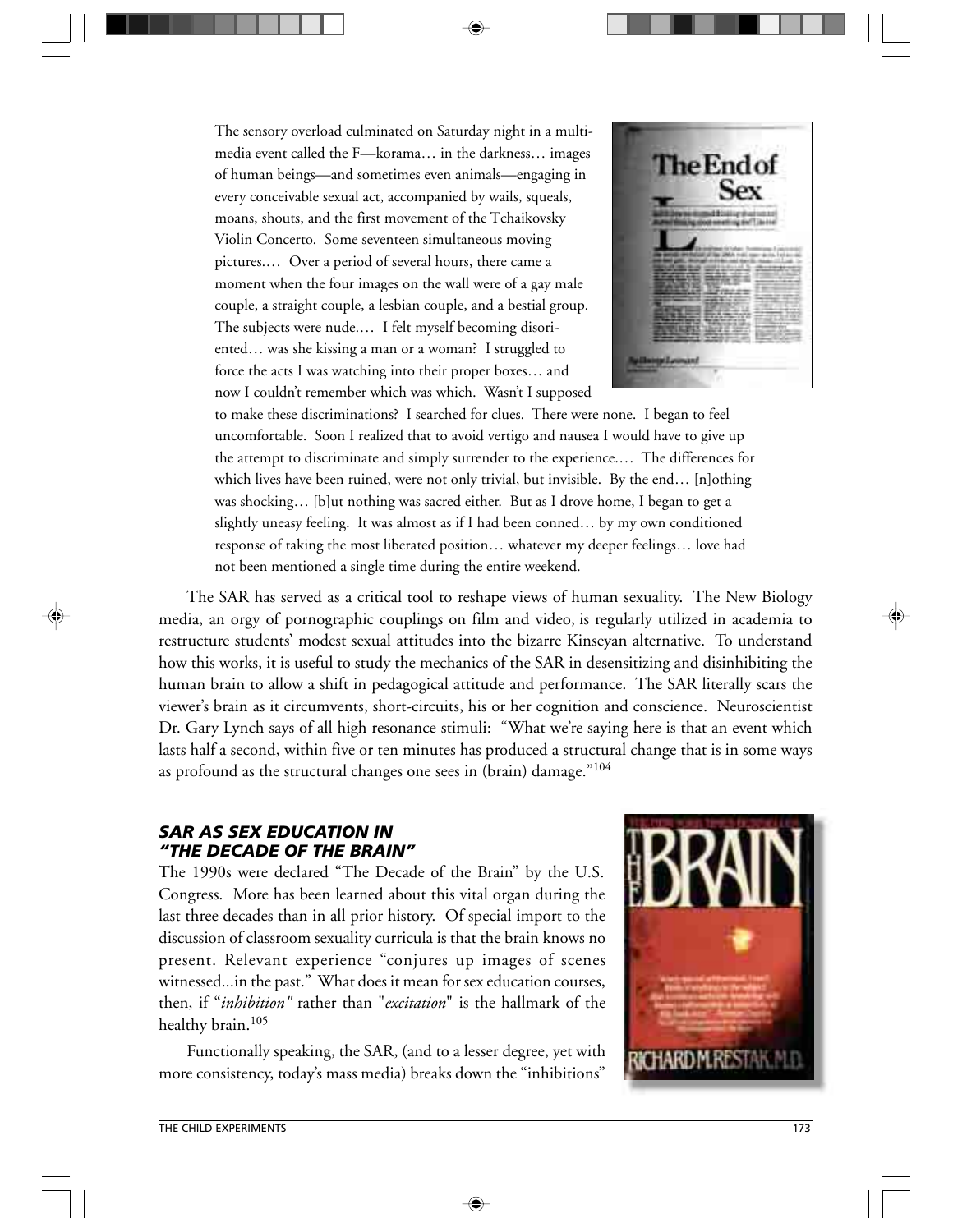of "the healthy brain." The SAR is effective because all human brains obey what neurologists call "a law of strength." Simply put, this means that novel, scary, exciting stimuli from the outside world are processed faster and with more force than non-threatening, pleasant stimuli. Neurochemical pathways in the brain are chemically imprinted by hetero-and homo-erotic media stimuli; hence, they fuse sex, violence, fear, and anxiety into one felt emotion. The SAR reprograms students in education, medicine, psychology, criminals sexology and so on, by reconfiguring their neurochemistry their human "nature"—producing a cadre of educated leaders who are part of Kinseyan deviance.

The effect of television experiences, and other modern media stimuli on the developing brains of children, is addressed convincingly by educational psychologist Dr. Jane Healy in her book, *Endangered Minds* (1984).<sup>106</sup> The neurochemical impact of sexualized media, whether commercial or educative, upon children's nascent brains, minds, and memories, is producing a new breed of children, hence a new breed of adults and a new type of society.

In *The Brain* (1984),<sup>107</sup> Richard Restak reported that a visual image passes from the eye through the brain in three-tenths of a second. The brain is structurally changed and memories are created. We literally "grow new brain"<sup>108</sup> with each experience, and we have no choice in the matter; we are designed to believe what we see. What sexologists and pornographers call sexual "fantasy" is sexual reality to the human brain. Visual data are processed as memories and emotions, and as such they are *really* neurochemically etched into the pathways of the brain as real.

Our brain controls our body, as well as our emotional and physical health, so "false" visual stimuli recorded as "real" can change our vital signs (heart rate, perspiration, intensified breathing, etc.) the same as "real" images. Neuropsychologist Margaret Kemeny states:

[A]nytime we feel anything...think anything...imagine anything, there is activity in the brain that is taking place...that can then lead to a cascade of changes that have an impact on health.<sup>109</sup>

One wonders how have days and nights of SAR films portraying anal and oral sodomy, bestiality, and sadistic sex (as well as homosexual, heterosexual, group, child, and child-adult coitus) affected and changed the brains of the medical professionals, psychologists, criminologists, educators, sociologists, ministers, and sex "experts" exposed?

# *THE PROFESSIONAL SEX FIELD ACCREDITING AGENCIES AND SOCIETIES*

Human Sexuality Programs at the three major academic centers mentioned above are designed to produce SAR-conditioned sexperts and sexologists from all pertinent disciplines. Sexuality "experts" have generated dozens, then hundreds, then thousands of three-unit AIDS prevention and other sex accreditation seminars, schools, and conferences. The Society for the Scientific Study of Sex (SSSS) established a Commission of Accreditation for the field, originally controlled by key Kinseyans Pomeroy, Gebhard, George, Calderwood, and Bullough.

Founded in 1957, the Society for the Scientific Study of Sex (SSSS) is an international organization of professionals dedicated to the advancement of sexual knowledge...it publishes the Journal of Sex Research, sponsors programs to award research excellence, holds annual and regional conferences to promote interdisciplinary cooperation among researchers, educators and clinicians.<sup>110</sup>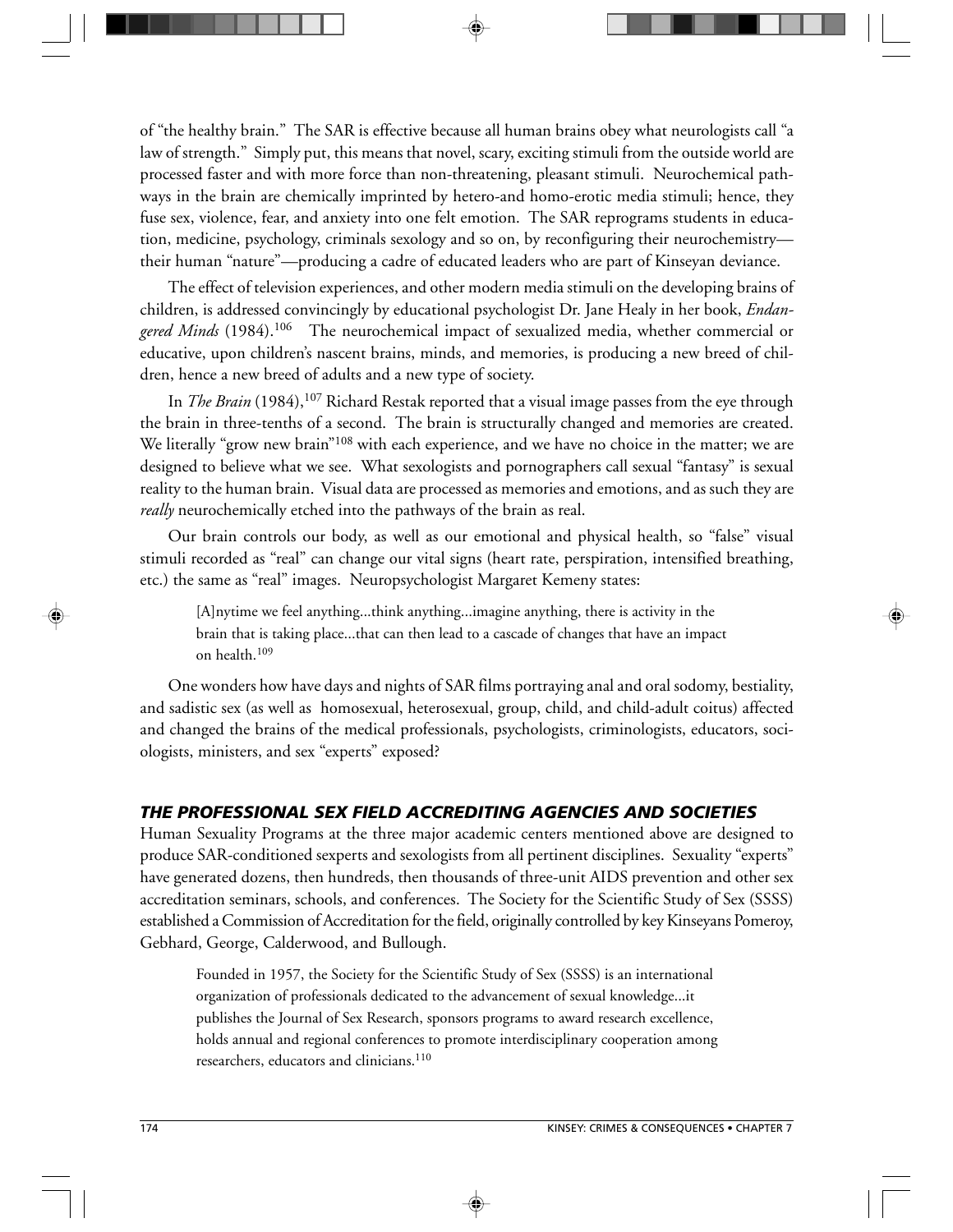Growing out of the Kinsey model, this sexology monopoly set standards in the field of sexology. It annually grants the Alfred C. Kinsey Award for Excellence in Scientific Study. Operationally, the SSSS largely directs and controls who is, or is not, recognized as a sexology professional. It influences who is hired, fired, or promoted within academia. In 1989, homosexual advocate Kenneth George headed both the SSSS board of directors and the University of Pennsylvania's Human Sexuality Program.

Today, students hoping to advance in fields dealing with issues related to human sexuality are expected to acknowledge agreement with Kinsey's scientific-variant view of sexuality, as taught in their schools. This, for all practical purposes, has long eliminated from the sexuality field those who might insist on maintaining a virtuous, moral standard of sexuality.

Let us close our brief look at the SSSS by noting that during its 1987 AIDS conference in Atlanta, Georgia, it successfully jumped onto the AIDS gravy train, giving SSSS access to copious AIDS prevention research funds. Sexology fundamentally promotes all of the sexual activity said to result in AIDS, including anal sodomy. For years their sexology films produced at San Francisco's Sex Institute modeled and promoted unprotected multiple heterosexual and homosexual sex acts, inclusive of both sodomies. Under the guise of AIDS education, this profession has become even more aggressive in modeling its variant-sexuality standard for our nation's schoolchildren. For example, the late Deryck Calderwood, a onetime SSSS president who headed New York University's School of Education Sexuality Department, created a curriculum for middle-school children (subsequently a film-strip and video) entitled, *About Your Sexuality,* which graphically glamorized unprotected homosexual and heterosexual anal sodomy. As noted in the *New York Tribune*, Calderwood, who died

young of AIDS, was "a disciple of sex pioneer Alfred Kinsey (who) believed, with Kinsey, no type of sexual behavior is abnormal or pathological."

Another accrediting organization, the American Society of Sex Educators, Counselors and Therapists (ASSECT), was formed in 1967 by Drs. Phyllis Schiller and Albert Ellis. ASSECT has also long utilized the SAR technique as a desensitizing educational tool. Dr. Ellis served on the board of *Penthouse Forum*. Both the SSSS and ASSECT joined together to sponsor the 1998 "World Pornography Conference" held at California State University



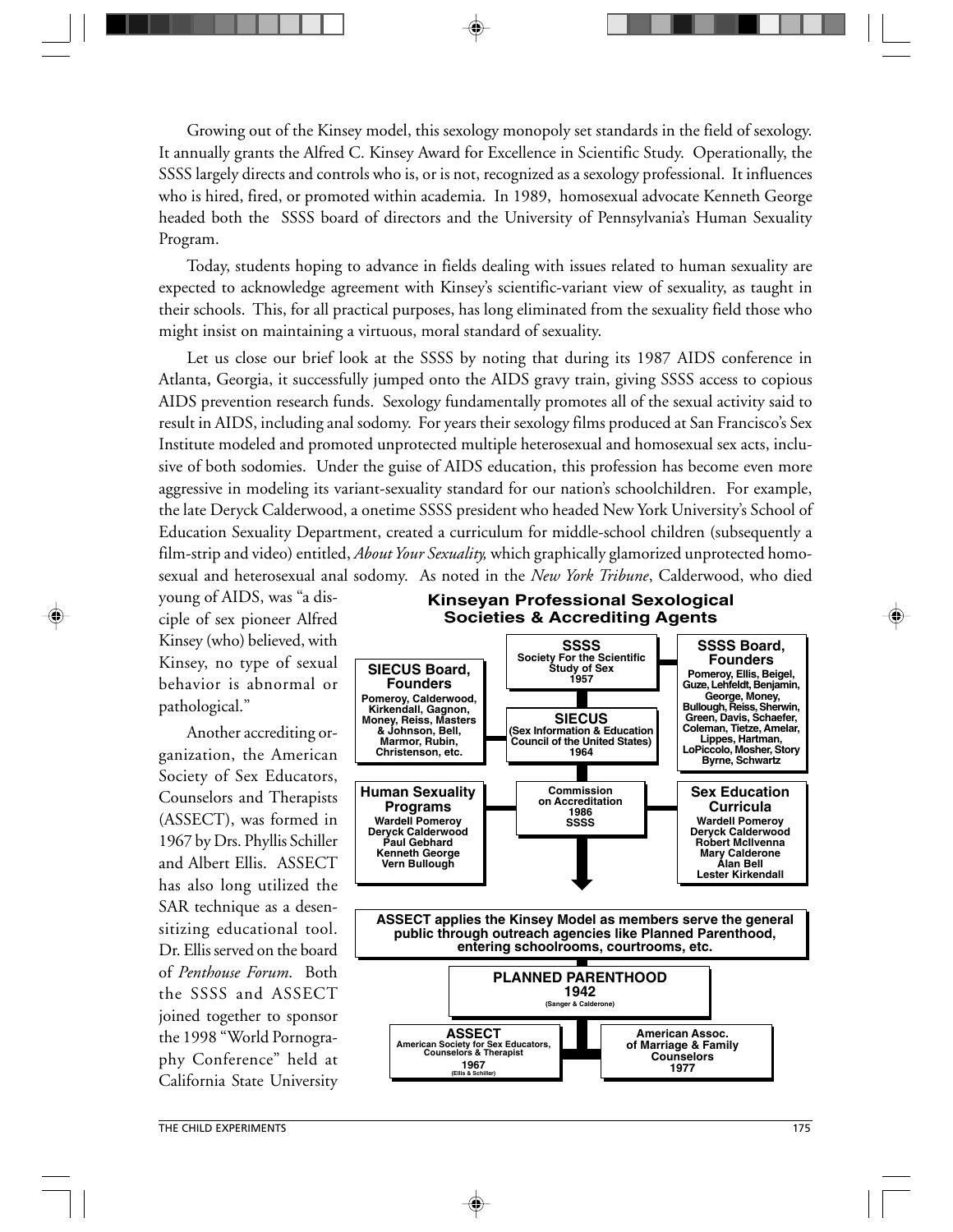at Northridge, which was branded, by the Democrat-controlled California legislative committee that investigated its origins, a "pornography trade show." Hardly surprising, the CSUN's "Center for Sex Research" had been dubbed "The Kinsey Institute of the West." Its director, James Elias, is a Kinsey Institute and Institute for the Advanced Study of Human Sexuality alumnus. Its founder, Vern Bullough sent threatening letters to this author for identifying him as a pedophile editor of *Paidika: The Journal of Paedophilia*.

Kinsey's data laid the groundwork for the academic pornography produced by gynecologist William Masters who left his



wife to marry Virginia Johnson. By 1957, utilitarian research on orgasms was being publicly advocated by the Kinseyite first couple of sex therapy (now divorced) at Washington University's Medical School. The Masters & Johnson studies fell into disfavor following a spousal lawsuit which publicly exposed their use of therapeutic prostitutes (called "sex surrogates" by sexologists).

In the 1980s, the Masters and Johnson, *Playboy* Foundation grant recipients, appeared in *Playboy* to reveal their finding that "some" women (seven anonymous female subjects identified elsewhere as probably prostitutes) enjoy anal sodomy (the key known source for AIDS). Many *Playboy* consumers who undoubtedly read this as an oral and anal sodomy endorsement, would have been angry and resentful at wives or girlfriends who did not respond "properly" to the dangerous, painful and historically unnatural act as "love."

# *SIECUS*

In 1964, the Sex Information and Education Council of the United States (SIECUS) was launched at the Kinsey Institute. Its objective was to teach Kinseyan ideology as sex education in our schools. SIECUS (which now calls itself the *Sexuality* Information and Education Council of the United States) imprinted the new Kinsey variant standard on almost all sex education curricula. Its early leader, Dr. Mary Calderone (past medical director of Planned Parenthood) was the direct link between Kinsey's university-based research, Planned Parenthood's grassroots outreach, and SIECUS. SIECUS was a "Resource Center [operating] Specialized Programs to Distribute Information about Human sexuality [through] learned journals, research studies, training materials for health professionals and sample classroom curricula."111

# *IS THE SIECUS/PLAYBOY PARTNERSHIP A RICO CASE IN THE MAKING?*

As SIECUS is regularly funded by the State, questions need to be asked about the January 1979 *Annual Playboy* which announced that *"Playboy* Foundation provide[d] the first of several major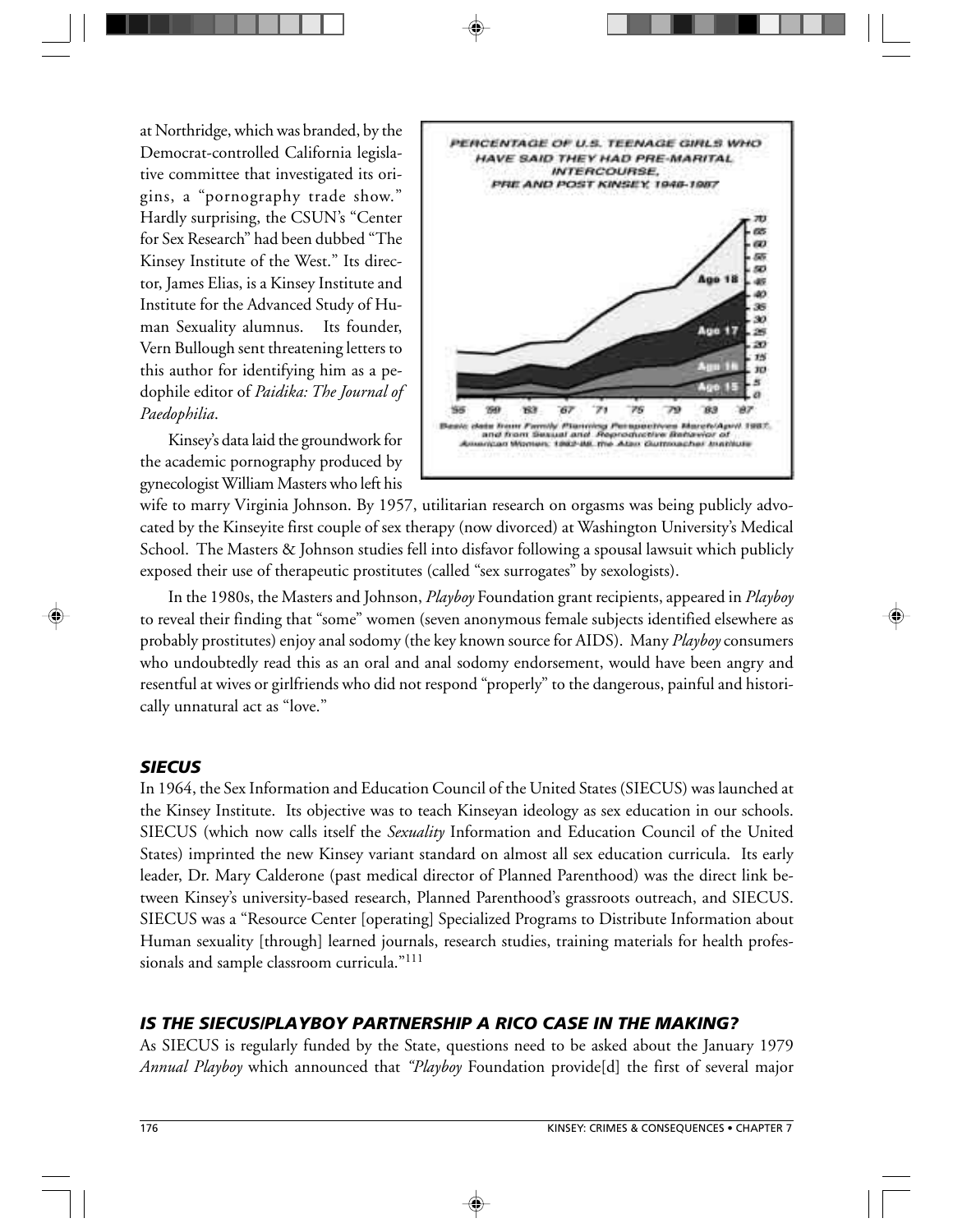grants to The Sex Information and Education Council of the United States to support its nationwide educational programs."

As Christie Hefner added, *Playboy* also provided the original seed money for SIECUS:

> Through the *Playboy* Foundation, Hefner put his money where his mouth was. It made the initial grant to establish an Office of Research Services of the Sex Information and Education Council of the U.S. (SIECUS) in the late 60s.



person for the "Media Coalition," with its seedier pornography members). Did Mr. Hefner give SIECUS its "initial grant to establish an Office of Research Services" knowing that SIECUS would serve his corporate product interests in the schoolrooms of America? Did Mr. Hefner know the "nationwide educational programs" of SIECUS "education" would push "sexually explicit materials" to school children? For, under SIECUS's sex education brainchild "Comprehensive Health Education," Planned Parenthood and colleagues have delivered "sexually explicit materials" to Tom Sawyer and Becky Thatcher for decades. Remember, SIECUS sex information is directed at elementary and secondary school children, not college youths. Listen to the SIECUS February/March 1996 "Position Statement" on "Sexually Explicit Materials":

When sensitively used in a manner appropriate to the viewer's age and developmental level, sexually explicit visual, printed, or on-line materials can be valuable educational or personal aids helping to reduce ignorance and confusion and contributing to a wholesome concept of sexuality [p. 21].

It is still illegal to sell "sexually explicit materials" (pornography) to children under the age of 18 years. Posturing as an independent scholastic group training school teachers, has SIECUS been covertly desensitizing and recruiting millions of vulnerable, child consumers for the pornography trade? Is this pornography insider-trading with stock options, funded with taxpayer dollars? In an undated 1980s SIECUS press release, SIECUS claimed it sought donations to *combat* children's exposure to sexually explicit materials:

The overwhelming majority of parents had never discussed sexual issues with their children at all.... That's why SIECUS exists.... [I]t must not be left to X-rated movies, TV ads, and sleazy magazines, as the Moral Majority would have us do.

SIECUS director Mary Calderone and other SIECUS associates have been advantaged by the pornography commerce—appearing as interviewees in *Playboy* and other sex trade materials,



**This Planned Parenthood booklet, "You've Changed the Combination," typifies the organization's use of the Kinsey Model in sex education circa 1974 (The author has blacked-out some explicit imagery.)**



**and SIECUS patron.**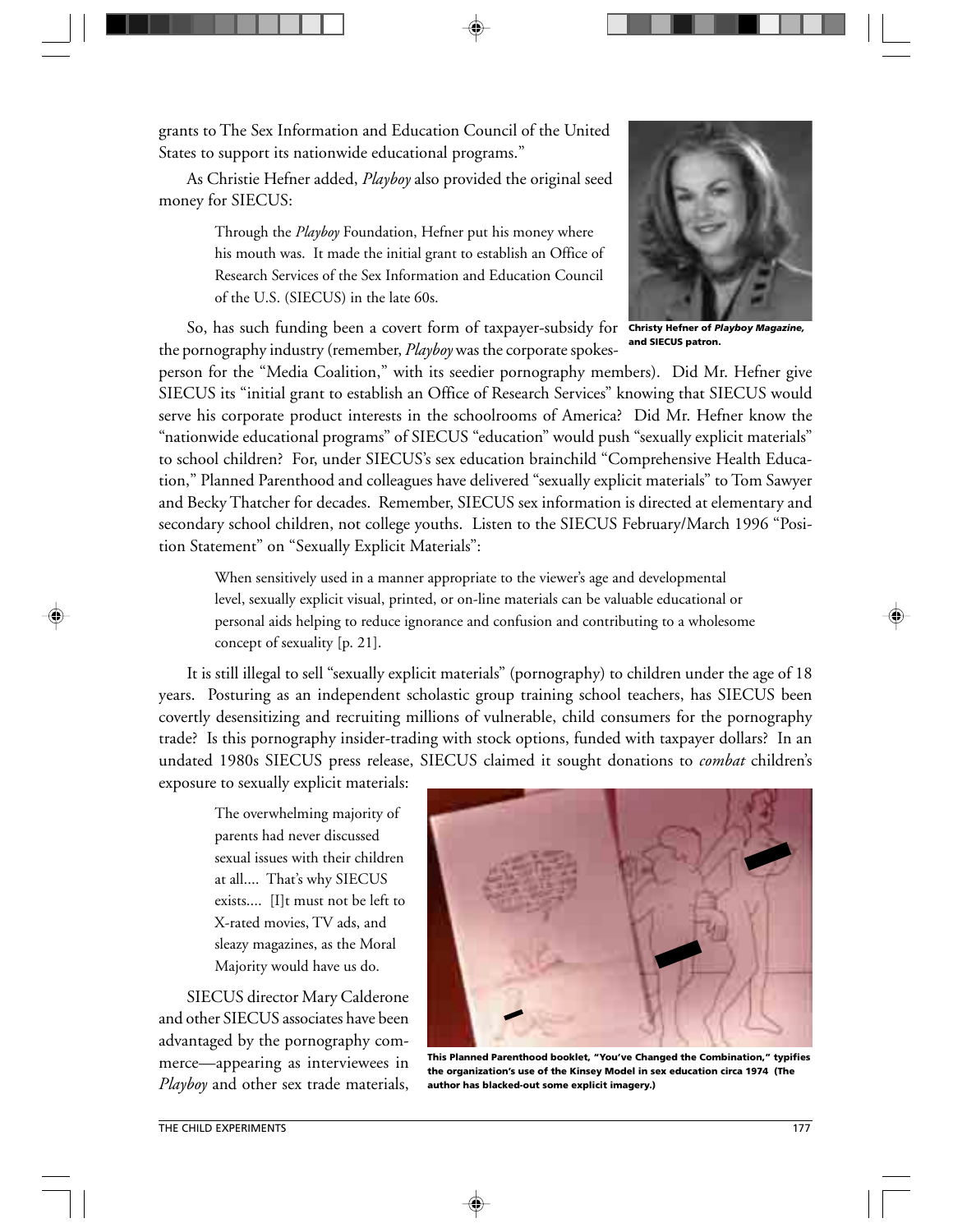and receiving other promotional benefits from their alliance. Rather like the current government investigation of the unfair marketing of beer, cigarettes and "R-rated" movies to children, marketing "sexually explicit material" to schoolchildren subverts parent approval and is very possibly criminal. For example:

- Does SIECUS use the Kinsey Model, providing inaccurate, false advertising and fraudulent information about sex to teachers and children, facilitating confusion and trauma?
- Does SIECUS use the Kinsey Model to "contribute to the delinquency of minors" by exposing children to material illegal for them to purchase until age 18?



**One of several illustrations in** *Playboy* **magazine indicating distress regarding the discrediting and debunking of Alfred Kinsey (circa 1998).**

- Has SIECUS disclosed its corporate pornography connections in its grant applications?
- Would SIECUS and *Playboy*share corporate responsibility for sex crimes committed by schoolchildren whose sexual inhibitions and "confusion" were compromised after exposure to the Kinsey Model via SIECUS' "sexually explicit materials?"

As noted, in the early 1980's *Time* dared twice to expose SIECUS matriarch Mary Calderone and other key sex educators who claimed "anything goes," for and with children. The April 14,1980 issue of *Time* cited the SIECUS paper on incest, "Attacking The Last Taboo," which claimed, "We are roughly in the same position today regarding incest as we were a hundred years ago with respect to our fears of masturbation." Concluded *Time*, SIECUS was part of an academic "pro-incest lobby... conducting a campaign to undermine" the "taboo against incest" and all other sexual inhibitions--the Kinsey Model.

In 1991, SIECUS launched its series of "Guidelines for Comprehensive Sexuality Education." The guidelines were aimed at institutionalizing Kinseyan sexuality nationwide and influencing legislation dealing with sexuality issues. SIECUS claimed they would "provide accurate information about human sexuality." Building on a virtual sex education monopoly, only Kinseyan-trained teachers would be permitted in American schoolrooms (K-12) to develop "sexuality literacy:"

Sexuality education should only be taught by specially trained teachers. Professionals responsible for sexuality education must receive specialized training in human sexuality, including the philosophy and methodology of sexuality education. Ideally, teachers should graduate from academic courses or programs in schools of higher education that provide the professional with the most time-intensive and rich training. At a minimum, teachers should participate in extensive in-service courses, continuing education classes, or intensive seminars.<sup>112</sup>

What "human sexuality information" has SIECUS provided to children, parents, school boards, teachers, doctors, nurses, clergy, psychologists, social workers and the general culture?<sup>113</sup> In full agreement with the Kinsey Model, the organization suggested,

A partial list of safe sex practices for teens could include… massaging caressing, undress-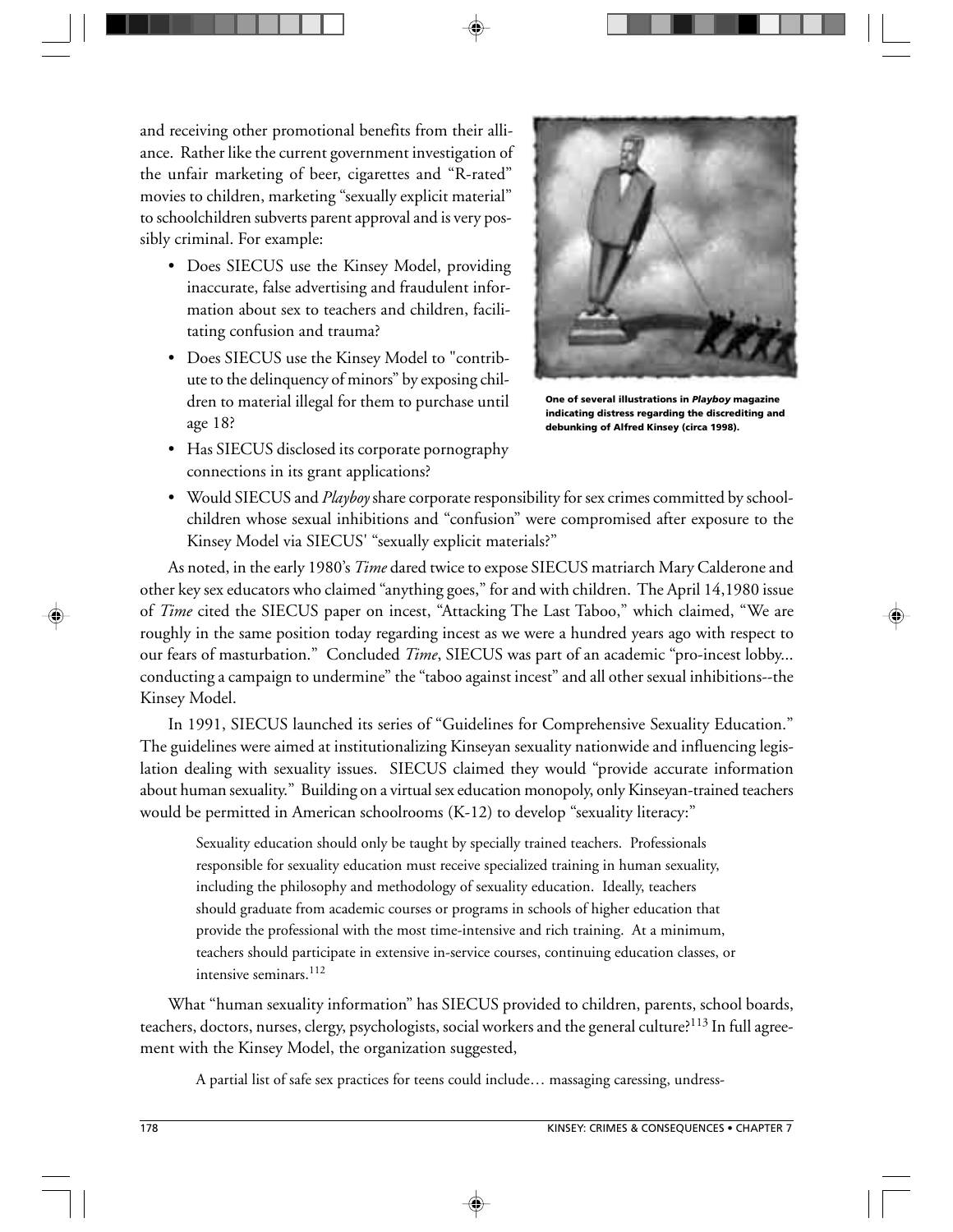ing each other, masturbation alone, masturbation in front of a partner, mutual masturbation.… By helping teens explore the full range of safe sexual behaviors, we may help to raise a generation of adults that do not equate sex with intercourse, or intercourse with vaginal orgasm, as the goal of sex.<sup>114</sup>

Like Kinsey, nowhere in this "expert advice" does SIECUS mention marriage, or indicate that it should play a part—much less a central part—in the sexual scheme of things. Nowhere does it caution that the suggested activities might undermine love and trust, not to mention mental and physical health. Like Kinsey, SIECUS discourages "intercourse as the goal of sex," instead offering youngsters masturbatory activity with erotic entertainment (endorsed in their 1991 Guidelines as "erotic literature" and art"). In 1992, SIECUS produced a pamphlet, "Talk about Sex," which urged children not to reject the sexually exploitive media that surrounds them, but to "use" it as a sexual aid:

When talking to a friend or a possible sex partner, speak clearly.… Movies, music and TV... often have a message about sexuality and can help possible sexual partners express their affection and sexual interest.… Use entertainment to help talk about sexuality, TV, music videos... magazines are a good way to begin to talk about sexuality....<sup>115</sup>

Like Kinsey, the *SIECUS Report* (1996) urged the use of "sexually explicit visual, printed or online materials" for schoolchildren in order to "reduce ignorance and confusion" and to help the children develop "a wholesome concept of sexuality." The official SIECUS position equates sodomy with marital sex as "any type of unprotected sexual intercourse (oral, anal or vaginal)."

Few people realize that the great library collection of... the Kinsey Institute... was formed very specifically with one major field omitted: sex education. This was because it seemed appropriate, not only to the Institute but to its major funding source, the National Institute of Mental Health, to leave this area for SIECUS to fill. Thus we applied and were approved for a highly important grant from the National Institute for Mental Health that was designed to implement a planned role for SIECUS to become the primary data base for the area of education [indoctrination] for sexuality."116

The SIECUS Sex Education Curriculum Board was also led by Pomeroy, Bell, Calderwood, Calderone, and McIlvenna—all Kinseyans and all committed to Kinsey's research findings, deviant standards and pedophile promotions. What has been the damage of the ideas unleashed by the documented SIECUS/*Playboy* partnership? Has SIECUS violated the 1992 *Federal False Claims Act*, which provides damages and civil penalties for individuals or persons who knowingly submit a false or fraudulent claim to the United States government for payment or approval?

Beyond fraud and child endangerment, do such violations rise to the standard of a criminal conspiracy, as in the *Racketeer Influence Corrupt Organizations* (RICO) statute? Or, at minimum does the evidence unite the recently estimated \$11.5 billion sex syndicate with SIECUS? That *Playboy* and other "sexually explicit materials" do encourage illegal juvenile sexual activity and copycat crimes, including incest and child sex abuse, is documented in my peer-approved US Department of Juvenile Justice report, obtainable via the US Department of Justice website.

*Did Playboy* partner with SIECUS in its "initial grant to establish an Office of Research Services" so that SIECUS would be a stealth invader, serving the sex trade at the expense of America's children? The question deserves to be on the Congressional floor.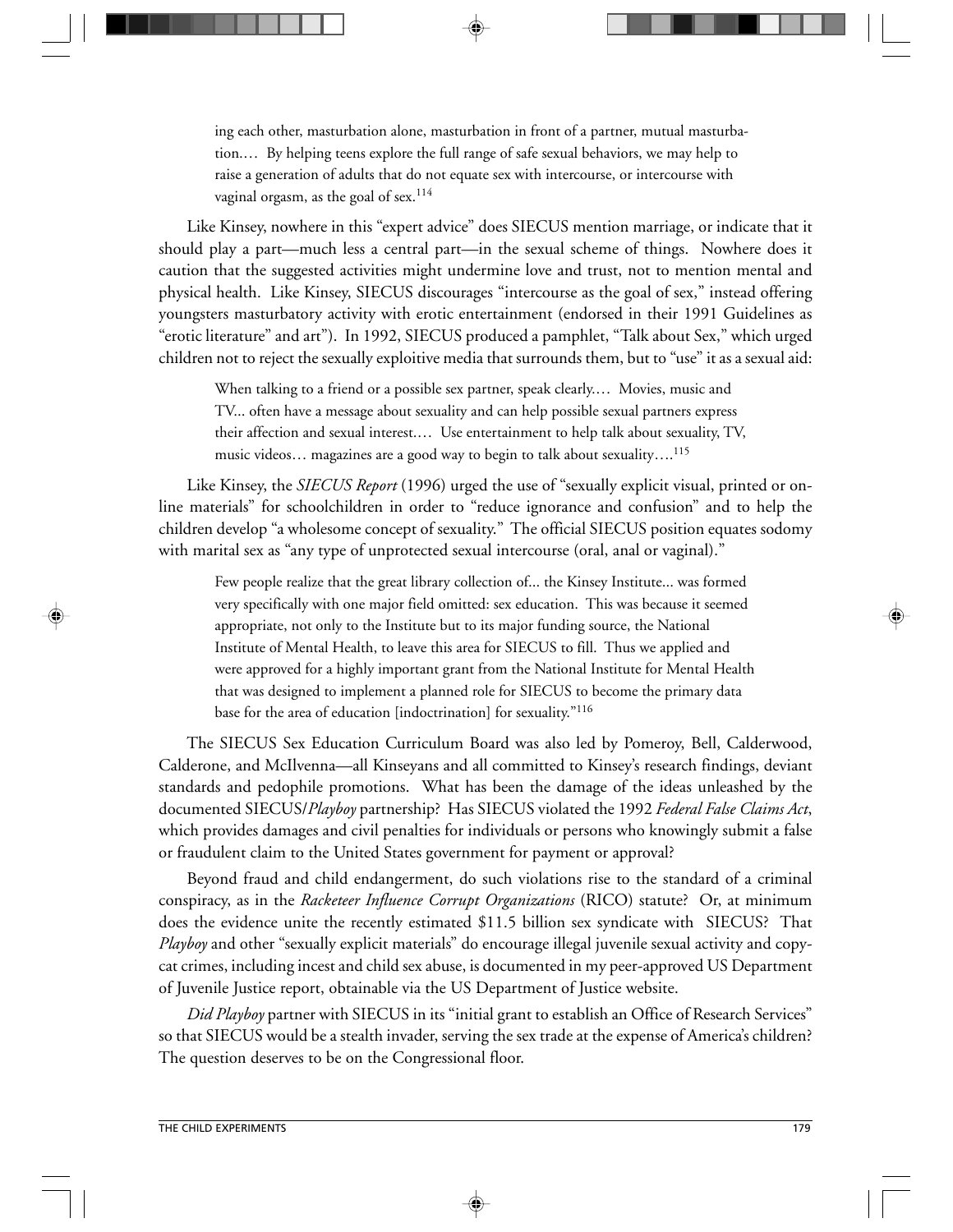#### *PLANNED PARENTHOOD, BRIEFLY*

Planned Parenthood (PP) has a history as fraught with special interests as has SIECUS and scores of books have been written about its movement into the schools, carrying the SIECUS banner of pseudo-science. PP was given a boost by Kinsey's claims that children are sexual and that "normal" women commonly have sex prior to marriage. Kinsey also urged that abortion be legalized, based on his wholly spurious data on the commonality of abortion in the USA, and in April 1955 he delivered a preliminary report on his abortion data at a PP abortion conference at Columbia University's Arden House which became a foundation for the pro-abortion movement.<sup>117</sup>

A Planned Parenthood booklet given by teachers to secondary level schoolchildren, entitled "You've Changed the Combination!!!" was decorated with illustrations of nude, *Playboy*-like, large-bosomed women towering over small, wimpy nude males. It recommended that children have sex—but only with their "friends." It also equated virginity with prostitution since some girls remained virgins until they married:

Do you want a warm body? Buy one. That's right. There are women who have freely chosen that business, buy one.… Do you want a virgin to marry? Buy one. There are girls in that business too. Marriage is the price you'll pay, and you'll get the virgin. Very temporarily.<sup>118</sup>

One of several other "special interest" associations whose economic and social base now includes "sexuality instruction" is the American Association of Marriage and Family Counselors. The current decisions by the American Psychiatric Association (1994) in its *Diagnostic and Statistical Manual IV* to remove pedophilia, masochism and sadism as mental or psychological disorders and a 1999 article in the *American Psychological Association Bulletin* which would normalize adult sex with "willing" children, means these two powerful mental health agencies have joined forces with Kinsey's other pedophile advocates.<sup>119</sup>

Virtually without exception, the basis of professional training is Kinsey's duplicitous data, and that of his disciples who have built upon the false foundation he established.

From the "informal" sex education reaching nearly all children via pornography, to the "formal" sex education from doctorate to kindergarten, the Kinsey Model is the monopoly. The foundation of the modern sex industry then, from sex commerce to the sex "expert" who serve as expert witnesses for pornographers, all stand on the legitimacy of wholly illegitimate pseudoscience. Next we will examine how this "education" process has been used to reshape our laws on sex offenses, to fit the Kinsey Model, impacting the lives of every American.

#### *CHAPTER 7 NOTES*

- 1. Kinsey, Pomeroy, and Martin, *Sexual Behavior in the Human Mal*e, W.B. Saunders, Philadelphia, 1948, is *Male* volumein each chapter citation section; Kinsey, Pomeroy, Martin and Gebhard, *Sexual Behavior in the Human Female,* W.B. Saunders, Philadelphia, 1948, is *Female* volume in each citation section.
- 2. The handwritten notations by the Kinsey Institute representative were made on a copy of a proposed book chapter, from the paper given by Reisman (Bat-Ada) at the 5<sup>th</sup> World Congress of Sexology in Jerusalem, 1981. There were several titles, but the one at issue was "'The Empirical Study and Statistical Procedures' on 'Child Sexuality' Undertaken by the Institute for Sex Research and Dr. Alfred Kinsey: A Critical Analysis of Child Sexual Experimentation.'' The document was obtained during a deposition of Kinsey Institute Director June Reinisch on December 7, 1993.
- 3. SIECUS, *Sexuality in Man,* Scribners, New York, 1970, pp. 6-7.

<sup>4.</sup> *Male*, p. 157.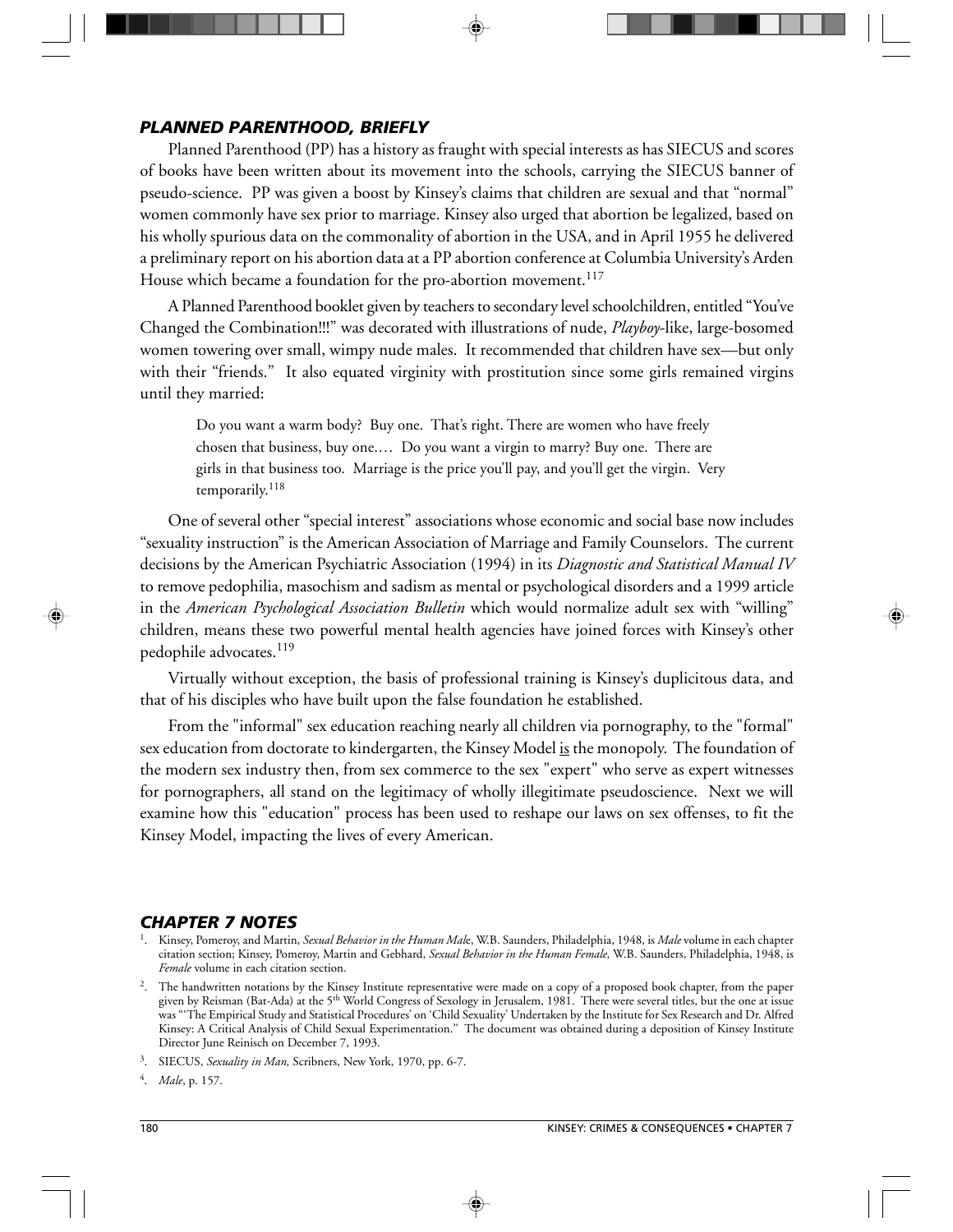- 5. Mary Shivanandan, "Childhood and Educational Development" in *Foundations for Family-Life Education,* Educational Guidance Institute, Inc. Arlington, VA., 1991.
- 6. Masters, Johnson, Kolodny, and Weems, *Ethical Issues in Sex Therapy*, Volume II, Little Brown and Company, Boston, 1980, p. 71. Albert Jonsen is Professor of Ethics in Medicine, School of Medicine, University of California, San Francisco. Jay Mann is Associate Clinical Professor of Medical Psychology, School of Medicine, University of California, San Francisco and Stanford University.
- 7. Ibid., p. 106.
- 8. *Male,* p. 177.
- 9. *Male,* p. 175.
- 10. *Male*, p. 175.
- 11. Wardell Pomeroy, Carol Flax, and Connie Wheeler, *Taking a Sex History*, The Free Press, New York, 1982, p. 5.
- 12. *Male*, p. 175.
- 13. *Male*, p. 178.
- 14. *Male*, p. 178.
- 15. John Bancroft, M.D., *Human Sexuality and its Problems*, Churchill Livingstone, Edinburgh, Scotland, 1989.
- 16. *Male,* p. 176.
- 17. *The Washington Post*, December 8, 1995, p. F1-4.
- 18. *Male*, p. 177.
- 19. *Male*, p. 178.
- 20. Ibid.
- 21. Masters, et al, p. 256.
- 22. *Male*, p. 176.
- <sup>23</sup>. Male, p. 11. Note that the author has removed the word "other" and inserted ellipsis to aid the reader in avoiding the language maze constructed by Kinsey in his two reports. Kinsey told readers that he verified *all* of his data, not just "some" or "other" parts it.
- 24. *Male*, p.179.
- 25. *Male*, p. 179.
- 26. *Male*, p. 180.
- 27. *Male*, p. 180.
- 28. *Male*, p. 177.
- 29. *The American Heritage Dictionary of the English Language*, Houghton Mifflin Company, 1992.
- 30. Charles Darwin, *The Expression of the Emotions in Man and Animals*, John Murray, London, 1904, pp. 65-67.
- <sup>31</sup>. *Male*, p. 160. Orgasm in the normal male is specifically defined as including ejaculation. "The highest point of sexual excitement, characterized by strong feelings of pleasure and marked normally by ejaculation of semen by the Male and by vaginal contractions in the Female. Also called climax*."* This is not possible for boys prior to physical/sexual maturity. *The American Heritage Dictionary of the English Language*, 1992.
- 32. *Male,* pp. 160-161. [Emphasis added.]
- 33. *Male*, p. 185.
- 34. *Male*, p. 158.
- 35. Wardell Pomeroy, *Dr. Kinsey and the Institute for Sex Research,* Harper & Row, New York, p. 315.
- 36. Letter to Dr. Judith Reisman from pediatrician Lester Caplan, M.D., November 29, 1983.
- 37. R. Crooks and K. Baur, *Our Sexuality, 2nd Ed,* Benjamin/Cummings Publishing Co, Menlo Park, 1983, p. 410.
- 38. *Obstretical Gynecological News*, December 1, 1980, p. 10.
- 39. [SIECUS Report, May-July 1983, p. 9. [Emphasis added.]
- <sup>40</sup>*.* (Lenore Buth, *How to Talk Confidently with Your Child about Sex*, Concordia, 1998, page 23. [Emphasis added.]
- 41. *Female,* p. 570.
- 42. *Female,* p. 570.
- 43. Albert Jonsen and Jay Mann, "Ethics of Sex Research Involving Children and the Mentally Retarded," in Masters, Johnson, Kolodny, and Weems, *Ethical Issues in Sex Therapy*, Little Brown & Co., Boston, Massachusetts, 1980, p. 71.
- 44. *Female*, p. 105.
- 45. The Case of "*Esther,*" Esther White: The Kinsey team had the name of at least one of their victims. According to an affidavit by Esther White, they were in regular contact with her abusers and even arranged to meet with them on one occasion. Mrs. White is a lovely, quiet lady with a tragic past who prefers to avoid publicity. She has kindly agreed to the inclusion of her story here. It details incestuous violations by her father and grandfather, whom she believes were two of Kinsey's "observers." Mrs. White appears as "Esther White" in the Yorkshire television documentary, *Kinsey's Paedophiles.*

Esther White's sworn statement identifies her as "a victim of acts of sexual abuse perpetrated upon me by both my paternal grandfather and my father between the years of 1938 and 1946," the years of Kinsey's sex research project, when he was soliciting sex "histories" nationwide. Her abuse "began when I was four years of age and continued until I was age 12," when her mother found out (1946) and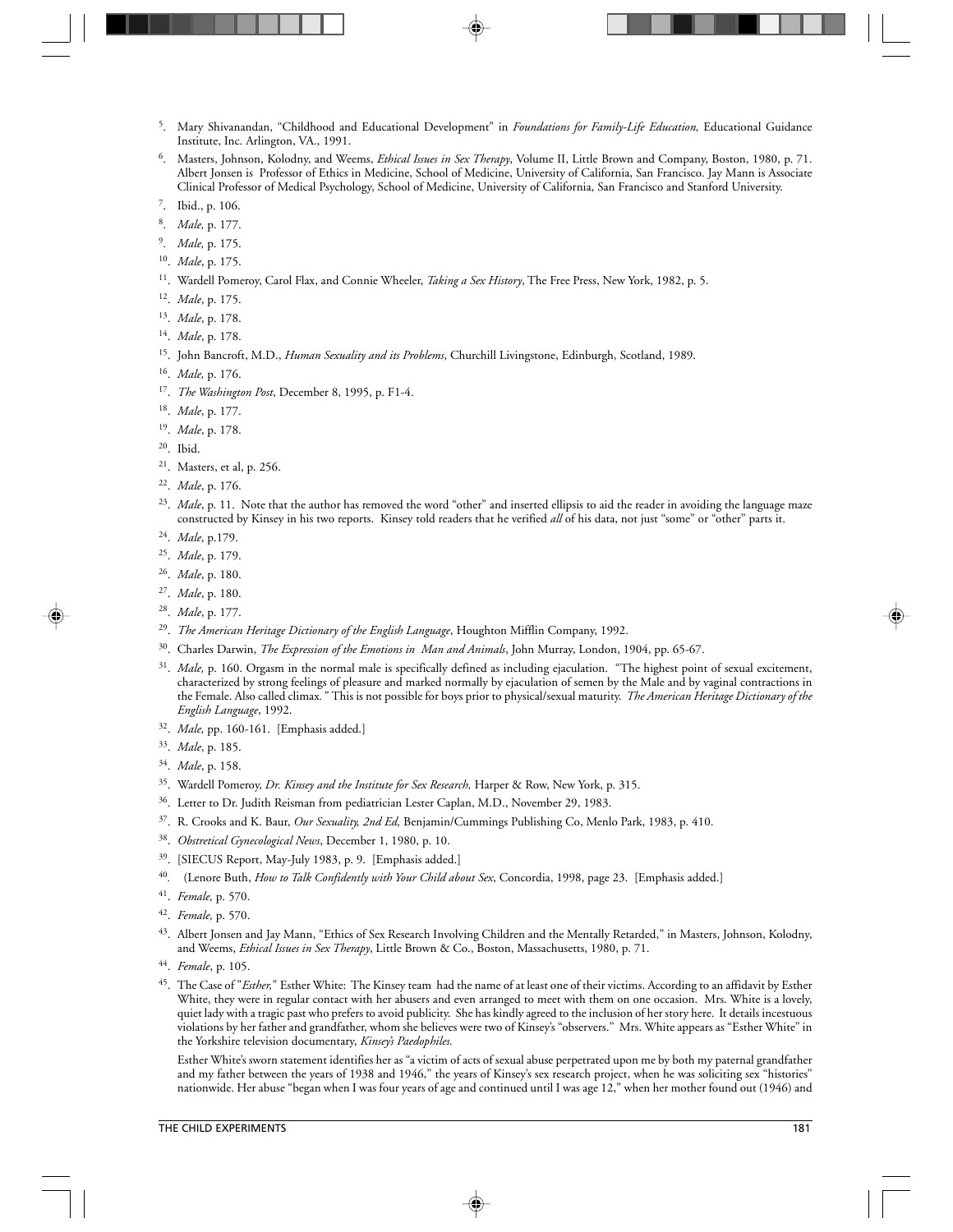stopped it. Mrs. White's grandfather was a graduate of Indiana University, 1922, and "learned of the Institute's existence and its subject area of studies from alumni bulletins or some similar communications."

Mrs. White had reason to believe her grandfather was "personally acquainted with Alfred Kinsey." She adds, "My father did not tell me that he was sharing information about the acts of abuse with the Kinsey Institute *until it had stopped*. My first knowledge that he was providing information about his abuse to the Institute occurred in 1947, when I was age 13." Her father asked her if she had had "orgasm as a result of specific acts of abuse." She believes "this questioning was done at the behest of the Kinsey Institute. He was documenting on papers (kept in an envelope) that he sent away*. There was a deadline by which he had to return them.* I had no idea at the time what they were for, or what he wrote."

Mrs. White states that in or about 1943 she was taken by her father to meet a man she recalls as "Mr. Stockman," and another man named "Pomeroy." In an interview with this author on October 3, 1997 in Washington, D.C., she stated that a third man, whom she did not know, was also in the room. He asked her several questions relating to her emotional state:

"He wanted to know if I was happy, if my life was good with my father. I had been told what to say, of course and I answered in the affirmative. This seemed to satisfy the man. I had never seen a picture of Dr. Kinsey and recently received a brochure with his photograph on it and I definitely recognize that man as being Dr. Kinsey."

Following the interview, Mrs. White states that her "father and grandfather then left with these men to attend a meeting at Ohio State University." A few years later, her father gave her a "signed copy" of the Kinsey report and "suggested that I read it to *see the contributions he had made to the scientific findings it contained* that would revolutionize the way the world would view sexuality in the future." When her father died, Mrs. White threw the book away. She would now like to know what part Indiana University, through its Kinsey Institute, may have played in encouraging the abuse to which she was subjected. Mrs. White recalls films her father made of her abuse.

We also have the testimony of Donna Friess, Ph.D., detailing her father's use of the Kinsey report as justification for the sexual abuse of her and her sisters. Friess wrote of her traumatic experiences in her book, *Cry the Darkness: One Woman's Triumph Over the Tragedy of Incest* (Health Communications, Inc., Deerfield Beach, Florida, 1993). It is not known if her father supplied Kinsey with information. In a letter to this author, Dr. Friess wrote that her father admitted that he "decided a long time ago to allow myself anything that dogs do." Kinsey "advocated the animal model of human sexual behavior. My father subscribed to it. Everyone of his children own their own copies of the Kinsey reports. He forced me to make a gift of the *Male* report to my boyfriend (now my husband) when I was in college.'

Writing in the July, 1992 issue of *The California Psychologist* Dr. Friess stated her belief that Kinsey was fully aware of the abuse of children, yet insisted on calling it "play." She noted: "Kinsey does not distinguish between child-to-child sexual contact and child-toadult sexual contact" (p. 27).

- 46. See Gebhard's telephone interview, his testimony in the Masters and Johnson seminar on *Ethics in Sex Research and Therapy*, his articles in the press cited throughout this book, John Gagnon's admission of the Kinsey Institute team's crimes in his book *Human Sexualities,* Wardell Pomeroy's statements in his biography of Kinsey, etc.
- 47. Gebhard, November 2, 1992, telephone interview with J. Gordon Muir, M.D., editor of Reisman et al., *Kinsey, Sex and Fraud,* 1990. 48. *Female*, p.105.
- 49. Herbert Hyman and Paul Sheatsley "The Scientific Method," in, Donald Geddes, Ed., *An Analysis of the Kinsey Reports,* A Mentor Book, New York, 1954, p. 106.
- 50. Hyman, Ibid., pp. 91-117.
- 51. *Female,* p. 127.
- 52. *Female,* p. 544.
- 53. These girls are typical of the youngsters about whom the Kinsey Institute claims it has no records. The location of these children remains an issue.
- 54. *Female*, p. 180.
- 55. *Female*, p. 104-5.
- 56. *Female*, p. 104-5.
- 57. The "Tanner Maturation Rating" questionnaire authorized by the New York Board of Education follows the Kinseyan pattern of sexuality "measurement": "Starting this year, schools require applicants for everything from football to cheerleader to fill out the new form....The definitions of the five stages include descriptions of the amount of pubic hair, and the size and shape of the penis, breasts and areolas.... Deputy Health Commissioner Mark Rapaport, whose office requires the form, defended it as perfectly sensible... it applies to kids who may be immature, a small kid who may be 14 and wants to compete" (*NY Post* June 28, 1988). The size of the areola has as little relationship to physical maturity as does hair color. One wonders why coaches and health teachers would want to read and rate the sizes and shapes of their student's genitals and the pigment surrounding their nipple area? In this modern extension of the Kinsey "measurement sexuality" mentality, as children develop in growth spurts, would boys classified as "too immature" for sports have an option to make the team should they "prove" sudden penis maturation? It seems preposterous to point out that a boy's penis size and a girl's breast size are irrelevant to their ability to swim, jump, kick a ball, or play a sonata.
- 58. *New York Post,* June 28, 1988.
- 59. Judith Reisman, *SoftPorn Plays Hardball*, Huntington House, Lafayette, LA, 1991.
- 60. *Female*, p. 84.
- 61. Ibid.
- 62. See the growing body of literature on incest research and data.
- 63. Reisman, *SoftPorn.*, Ibid.
- 64. Wardell Pomeroy, *Girls and Sex*, Pelican Books, New York, 1969, pp. 133-4.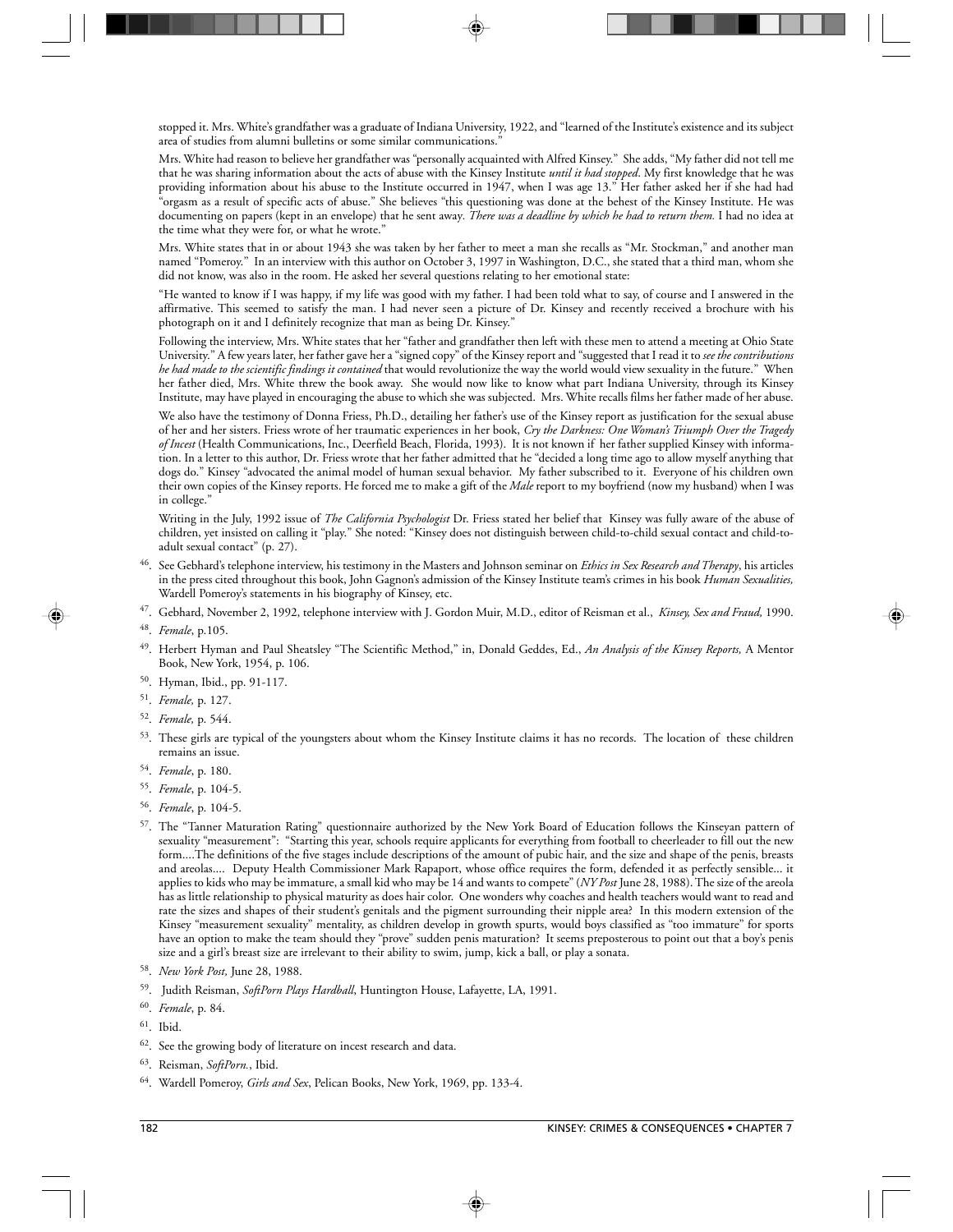65. *The British Medical Journal,* 282:250, 1981. Scrutinizing combined data from two 1967 studies, the *Journal* reported that "of 31 children born to father-daughter (12) and brother-sister matings (19) only 13 were normal," and, "[T]wo died from recessive disorders (optic fibrosis and glycogen-storage disease) and one from an almost certainly recessive disorder causing progressive cerebral degeneration and loss of vision. Two of those alive probably had disorders, both with severe mental retardation with cerebral palsy, and one a possibly recessive disorder, severe non-specific mental retardation. Two others died in the neonatal period...Two had congenital malformations.…Eight others…were mentally retarded, with IQs in seven ranging from 59 to 76."

And this excerpt from *Female*, pp. 121-122: "There are, of course, instances of adults who have done physical damage to children with whom they have attempted sexual contacts, and *we have the histories of a few males who had been responsible for such damage*. But these cases are in the minority and the public should learn to distinguish such serious contacts from other adult contacts which are *not likely to do the child any appreciable* harm if the child's parents do not become disturbed." [Emphasis added.]

- 66. Gebhard's letter to Reisman, March 11, 1981, in the author's archive.
- 67. Ibid.
- 68. *Female*, p. 118.
- 69. *Newsweek,* "Keepers of the Flame," June 18, 1984, p. 15.
- 70. Wardell Pomeroy, *Penthouse Forum Variations,* "A New Look at Incest," 1977, pp. 85-90.
- 71. *Penthouse Forum* "Letters," Ibid.
- 72. Wardell Pomeroy, *Boys and Sex,* Penguin Books, New York, 1981, pp. 134-135.
- 73. Pomeroy in *Penthouse Forum* , ibid.
- <sup>74</sup>. Penthouse, "Incest, the Last Taboo," December 1977, p. 181. Kinsey did not call it incest, or sex with kin, but (according to Nobile) "lying with a near relative." Pomeroy, in his 1977 *Penthouse Forum Variations* article, "A New Look at Incest," claimed that adult-child incest could not only be harmless, but could benefit the child emotionally.He wrote: "Incest between adults and younger children can also prove to be a satisfying and enriching experience.…When there is a mutual and unselfish concern for the other person, rather than a feeling of possessiveness and a selfish concern with one's own sexual gratification, then incestuous relationships can—and do—work out well.…[Incest] can be a satisfying, non-threatening, and even an enriching emotional experience, as I said earlier." (*Penthouse Forum Variations*, 1977, pp. 86-90).
- 75. *Male*, p. 9.
- 76. *Male,* p. 9.
- 77. John Gagnon, "Reconsiderations," *Human Nature*, October 1978, Volume 1, No. 10, pp. 93.
- 78. See May 7, 1993 deposition materials re: *Reisman vs. The Kinsey Institute*, in the author's archive.
- 79. *Indianapolis Star*, September 19, 1995, A1-4.
- 80. *The Humanist, "*Sex, Science and Kinsey," September/October, 1996, pp. 23-26.
- 81. *The Washington Post*, December 8, 1995, F1-4.
- 82. James Jones, *Alfred C. Kinsey: A Public/Private Life*, WW Norton, New York, 1997, pp. 507-513.
- 83. Jones, pp. 512-513.
- 84. Jones, Ibid. Pomeroy reported this information in his 1972 biography of Kinsey (ghost-written, reports Gathorne-Hardy, by John Toffel, as were all Pomeroy's books). See: *Alfred C. Kinsey: Sex, the Measure of All Things*, Chatts & Wendres, London, 1998, pp. 231, 444.
- 85. Jones, Ibid.
- 86. Jones, pp. 510-511.
- 87. Jones, p. 513.
- 88. Gebhard admitted his (and the team's) collaboration with the several pedophiles in a telephone interview, and in several press articles, all in this author's archive.
- 89. Pomeroy, p. 315.
- 90. *Male* p. 177.
- 91. Robert Dickinson, Forward in Ernst and Loth, *American Sexual Behavior*, The Greystone Press, New York, 1948, p. vii-viii.
- 92. Max Weinreich, *Hitler's Professors: The Part of Scholarship in Germany's Crimes Against the Jewish People*, Yiddish Scientific Institute, Yivo, New York, 1946
- 93. A photocopy of Dr. von Balluseck's Nazi membership card, dated August 1, 1930, obtained from the German document center, is on file in the author's archive. Max Weinreich, *Hitler's Professors: The Part of Scholarship in Germany's Crimes Against the Jewish People*, Yiddish Scientific Institute—Yivo, New York, 1946
- 94. *The Encyclopedia Judaica*, Keter Publishing, Vol. 9, 1972, p. 1310-1311.
- 95. Masters, Johnson, and Kolodny, Ed., *Ethical Issues in Sex Therapy and Research,* Little Brown and Company, Boston, 1977, p. 13.
- 96. Tim Tate video interview with John Bancroft at Indiana University, excerpted from the complete interview transcript, July 21, 1998, p. 18.
- 97. Ibid., p. 4.
- 98. Ibid., p. 9.
- 99. Ibid. p. 20.
- 100. The discussion of the sexology profession is extracted from *RSVP America*, 1996, First Principles, Inc., and The Institute for Media Education, Crestwood, Ky. Complete citations available in RSVP document.